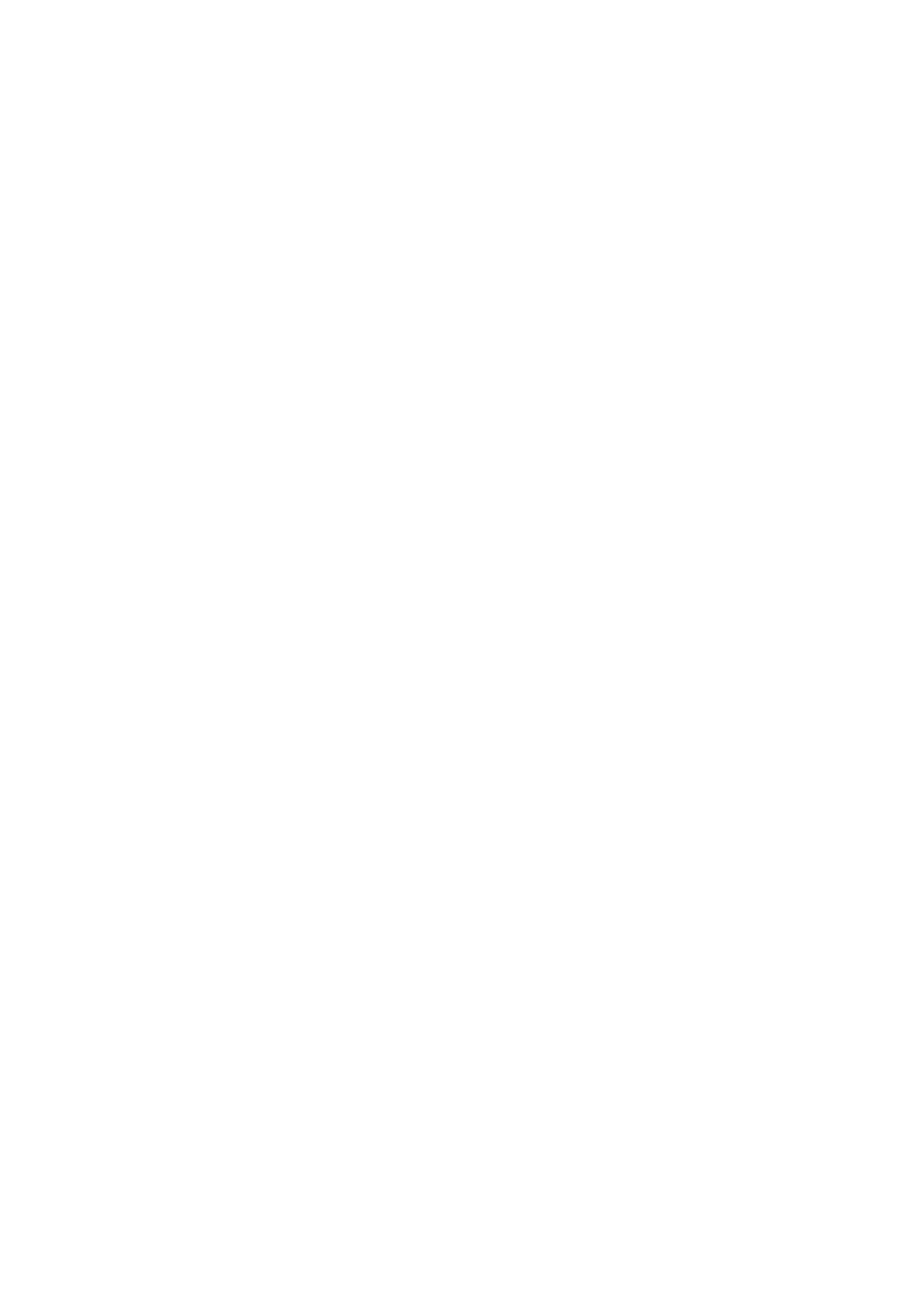*I certify that this PUBLIC BILL, which originated in the LEGISLATIVE COUNCIL, has finally passed the LEGISLATIVE COUNCIL and the LEGISLATIVE ASSEMBLY of NEW SOUTH WALES.*

*Legislative Council 2009* *Clerk of the Parliaments*



New South Wales

# **Statute Law (Miscellaneous Provisions) Bill (No 2) 2009**

Act No , 2009

An Act to repeal certain Acts and to amend certain other Acts and instruments in various respects and for the purpose of effecting statute law revision; and to make certain savings.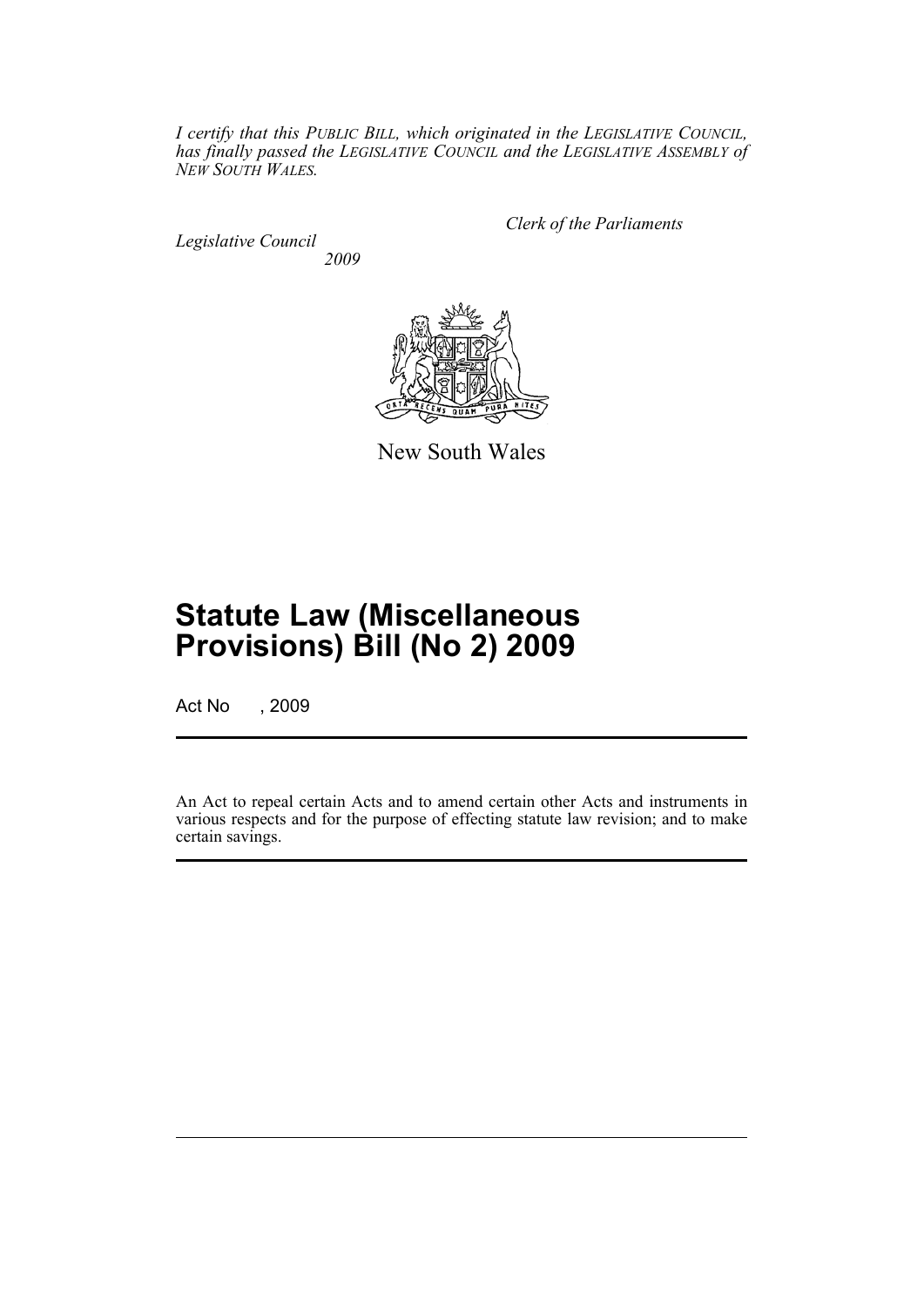### <span id="page-3-0"></span>**The Legislature of New South Wales enacts:**

#### **1 Name of Act**

This Act is the *Statute Law (Miscellaneous Provisions) Act (No 2) 2009*.

#### <span id="page-3-1"></span>**2 Commencement**

- (1) This Act commences on 8 January 2010, except as provided by this section.
- (2) The amendments made by the Schedules to this Act commence on the day or days specified in those Schedules in relation to the amendments concerned. If a commencement day is not specified, the amendments commence on 8 January 2010.

### <span id="page-3-2"></span>**3 Repeal of this Act**

- (1) A subschedule of Schedule 1, 2, 3, 4 or 5 is repealed on the day following the day on which all of the provisions of the subschedule have commenced (except as provided by subsection (2)).
- (2) If a subschedule of Schedule 1, 2, 3, 4 or 5 commences before the date of assent to this Act, the subschedule is repealed on the day after the date of assent to this Act.
- (3) The repeal by this section of any such subschedule does not, because of the operation of section 30 of the *Interpretation Act 1987*, affect any amendment made by those subschedules.

#### <span id="page-3-3"></span>**4 Explanatory notes**

The matter appearing under the heading "Explanatory note" in any of the Schedules does not form part of this Act.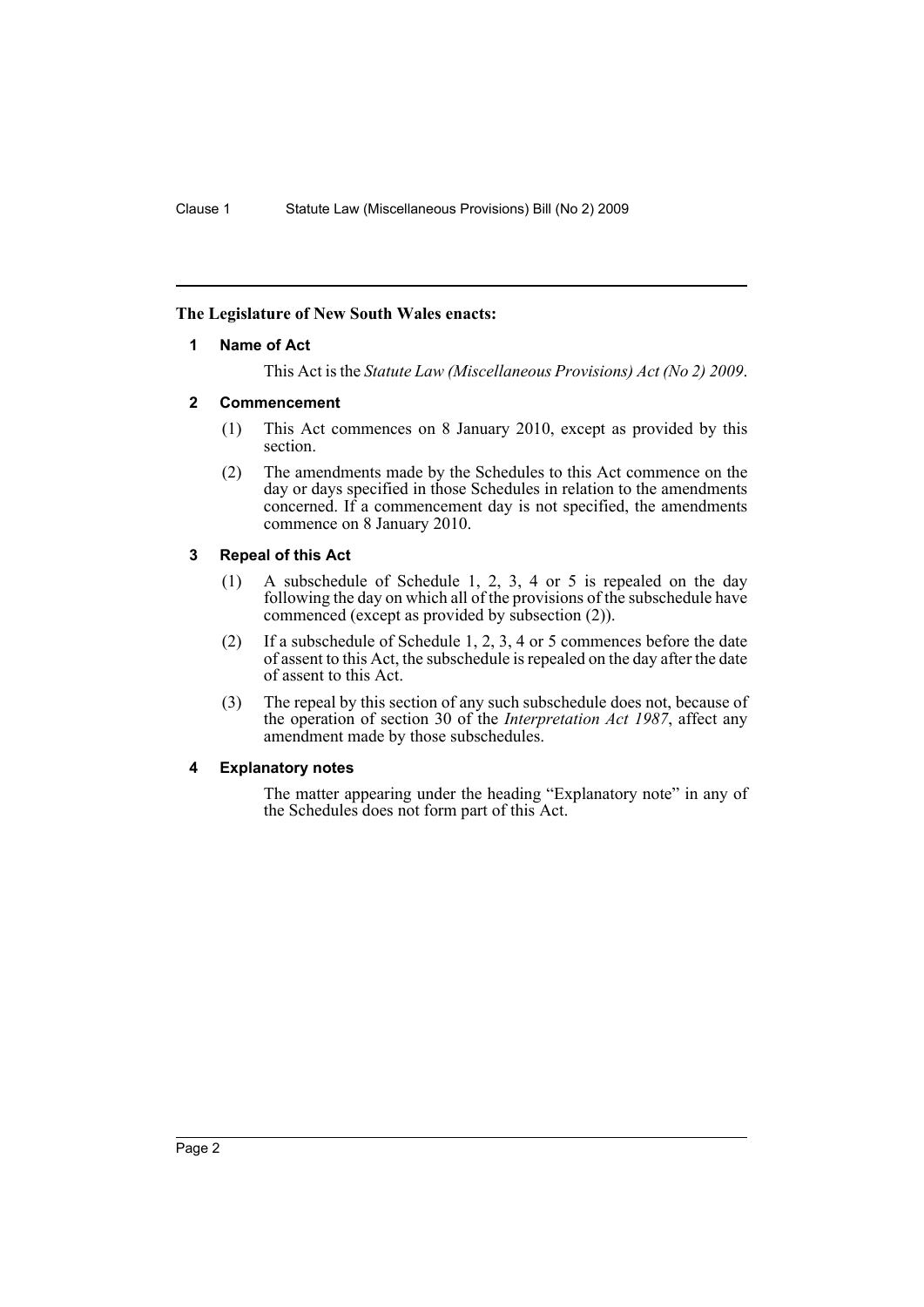Minor amendments **Schedule 1** and the state of the state 1 and the state of the Schedule 1

## <span id="page-4-0"></span>**Schedule 1 Minor amendments**

#### **1.1 Associations Incorporation Act 2009 No 7**

#### **Section 34 Public officer**

Insert after section 34 (6):

- (7) If there is any change in the address of the public officer of an association, the public officer must notify the Director-General, in the approved form, of the new address within 28 days after the change occurs.
	- Maximum penalty: 1 penalty unit.

#### **Explanatory note**

The proposed amendment to the (uncommenced) *Associations Incorporation Act 2009* (*the Act*) requires the public officer of an association registered under the Act to notify the Director-General of any change in the public officer's address within 28 days of the change occurring. The penalty for contravening the requirement is 1 penalty unit (currently, \$110). The same requirement and penalty are currently provided for in the *Associations Incorporation Act 1984*, but with a 14-day period for notification.

### **1.2 Building Professionals Act 2005 No 115**

#### **Section 63 Accredited certifiers to have required insurance**

Omit section 63 (3). Insert instead:

(3) Subsection (1) does not apply to the exercise of the functions of a certifying authority by an accredited certifier if the certifier is employed by a council and is exercising the functions on the council's behalf, whether within or beyond its area.

#### **Explanatory note**

Section 63 (1) of the *Building Professionals Act 2005* (*the Act*) makes it an offence for an accredited certifier to exercise the functions of a certifying authority or hold out that the accredited certifier has the required insurance unless the accredited certifier is covered by insurance that complies with the regulations or, in the case of an accredited certifier who is employed by a local council to exercise those functions, is covered by the council's general insurance policy.

As some local councils have arrangements with other local councils to "self insure" rather than to insure with insurance companies, they do not hold general insurance policies. Accordingly, the proposed amendment to the Act provides that an accredited certifier employed by a council and exercising the functions of a certifying authority on the local council's behalf is exempt from the requirement in section 63 (1) of the Act to be covered by the prescribed insurance.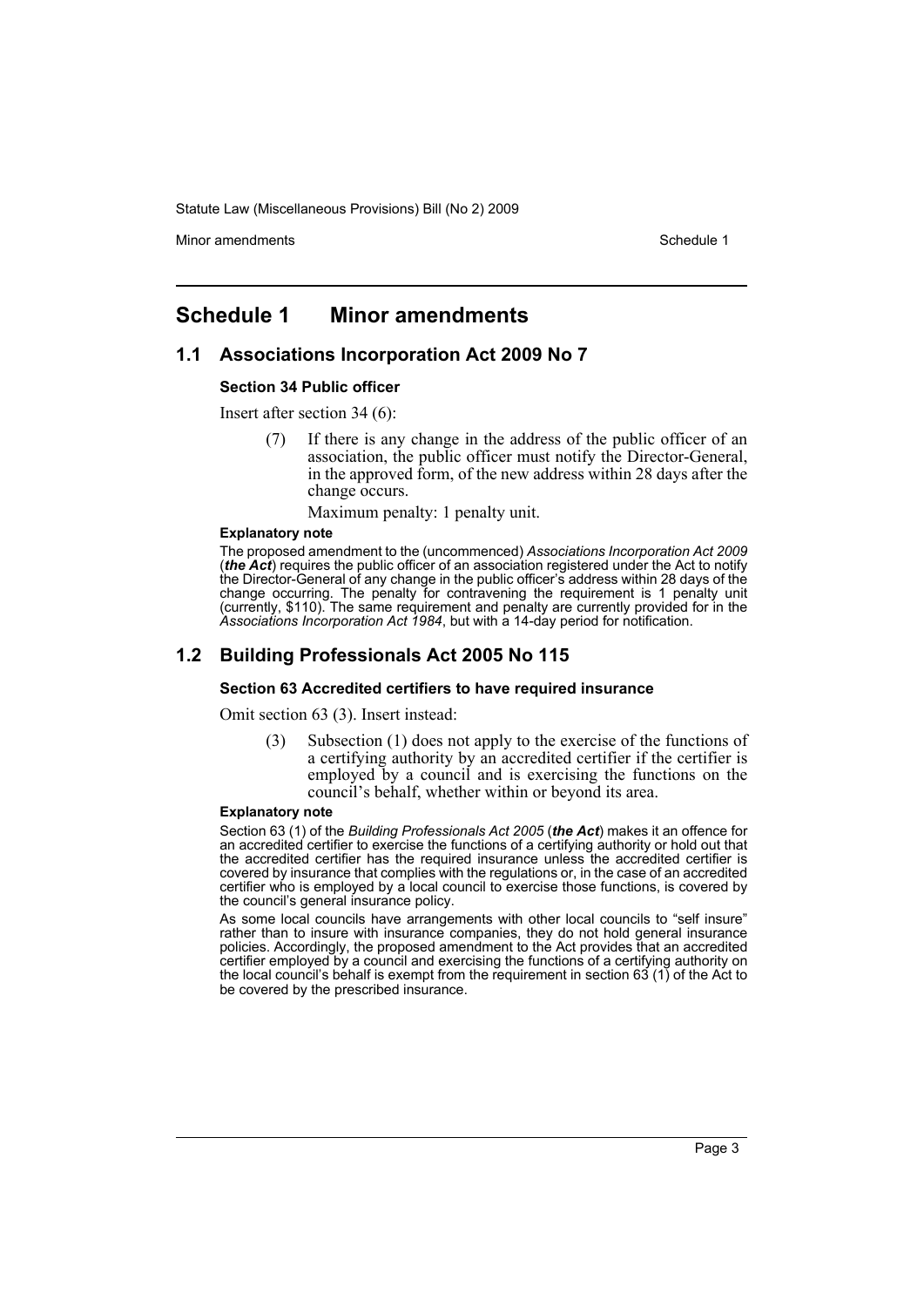Schedule 1 Minor amendments

## **1.3 Building Professionals Amendment Act 2008 No 37**

#### **[1] Schedule 1 Principal amendments**

Omit proposed section 5 (1A) from Schedule 1 [5]. Insert instead:

(1A) An application for accreditation to carry out certification work only on behalf of councils may not be made except on the recommendation of a council.

#### **[2] Schedule 1 [11]**

Omit "a particular council" from proposed section 6A (1).

Insert instead "councils".

#### **[3] Schedule 1 [17]**

Omit "particular" from proposed section 8 (2) (b1).

#### **Explanatory note**

The proposed amendments to the *Building Professionals Amendment Act 2008* amend uncommenced amendments to the *Building Professionals Act 2005* that provide for a class of accreditation that is limited to exercising the functions of an accredited certifier as an employee of a particular local council. An application for such accreditation can only be made on the recommendation of the particular local council concerned. The proposed amendments remove the references to "particular" from those provisions to enable that class of accredited certifier to exercise functions for any local council and not just the local council that recommended the application for accreditation.

## **1.4 Commission for Children and Young People Act 1998 No 146**

#### **Section 33 Definitions**

Insert "and juvenile correctional centres (within the meaning of the *Crimes (Administration of Sentences) Act 1999*)" after "*Children (Detention Centres) Act 1987*)" in paragraph (a) (iv) of the definition of *child-related employment* in section 33  $(1)$ .

#### **Explanatory note**

The proposed amendment to the *Commission for Children and Young People Act 1998* (*the Act*) expands the definition of *child-related employment* so that the provisions of the Act that prohibit certain persons from engaging in child-related employment, and require background checks to be carried out, extend to employment in a juvenile correctional centre. Currently, child-related employment includes employment in child detention centres. However, children may also be detained in juvenile correctional centres, which are administered by the Commissioner of Corrective Services.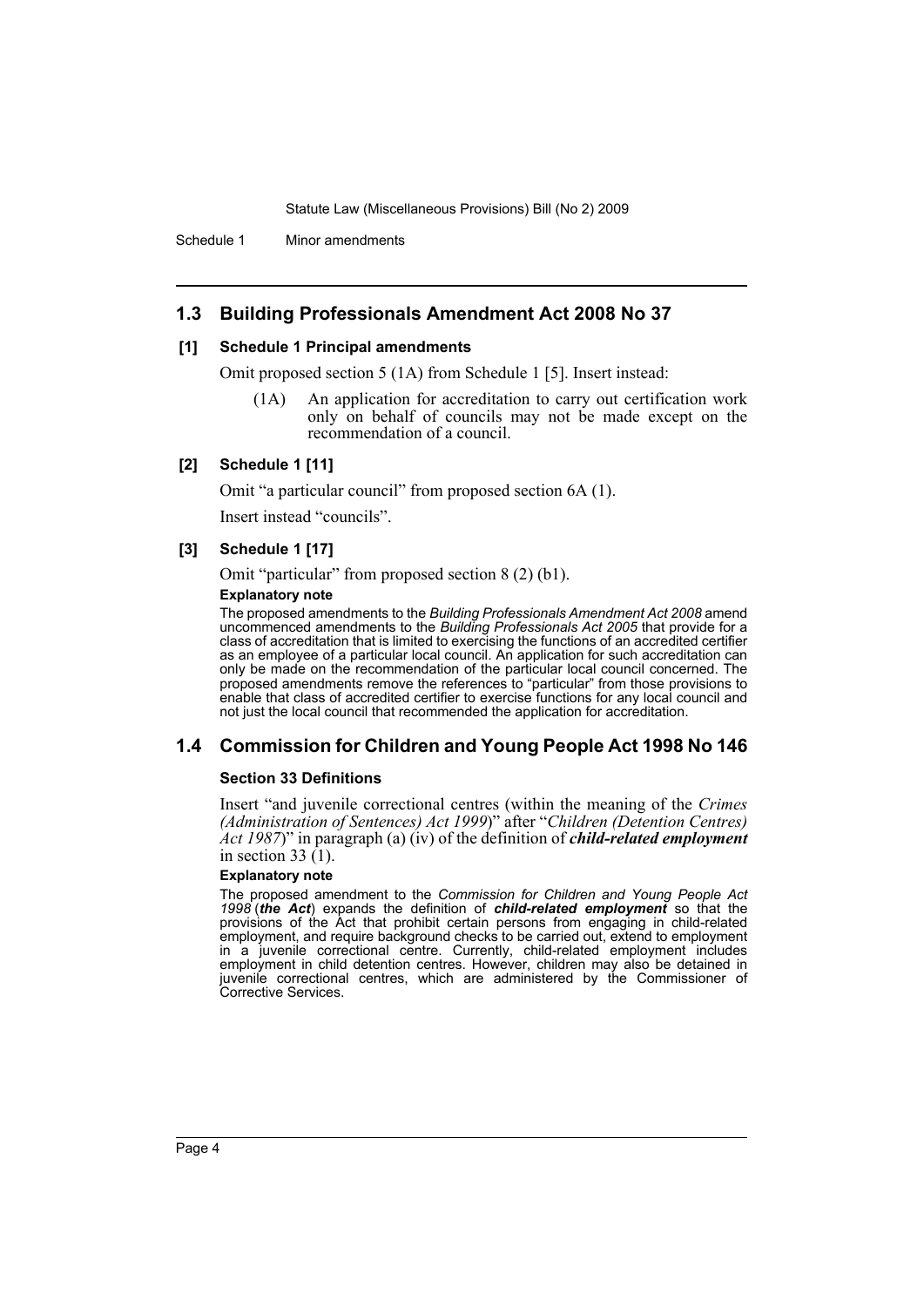Minor amendments **Schedule 1** and the state of the state 1 and the state of the Schedule 1

## **1.5 Dangerous Goods (Road and Rail Transport) Act 2008 No 95**

### **[1] Section 4 Definitions**

Omit the definition of *authorised officer* from section 4 (1). Insert instead: *authorised officer* means:

- (a) an authorised officer appointed under section 17, or
- (b) a police officer.

#### **[2] Section 17 Appointment of authorised officers**

Omit section 17 (1). Insert instead:

(1) A Competent Authority may appoint a person, or persons included in a class of persons, to be an authorised officer or authorised officers.

#### **[3] Section 20 Competent Authority may delegate functions**

Insert after section 20 (a):

(a1) if the Competent Authority is the EPA, a police officer, or

#### **[4] Section 21 General powers of authorised officers who are police officers or appointed by EPA: application of Chapter 7 of Protection of the Environment Operations Act 1997**

Insert "who is a police officer or who is" before "appointed by the EPA" wherever occurring in section 21  $(1)$  and  $(2)$   $(a)$ .

#### **[5] Section 34 Review of notices by Competent Authority**

Omit section 34 (8). Insert instead:

- (8) In this section, *relevant Competent Authority* means:
	- (a) the Competent Authority that appointed the authorised officer who issued the notice concerned, or
	- (b) if the authorised officer who issued the notice is a police officer, the EPA.

#### **[6] Section 65 Protection from liability**

Omit section 65 (2). Insert instead:

- (2) A liability that would, apart from this section, attach to an authorised officer attaches instead:
	- (a) to the Competent Authority that appointed the authorised officer, or
	- (b) if the authorised officer is a police officer, to the EPA.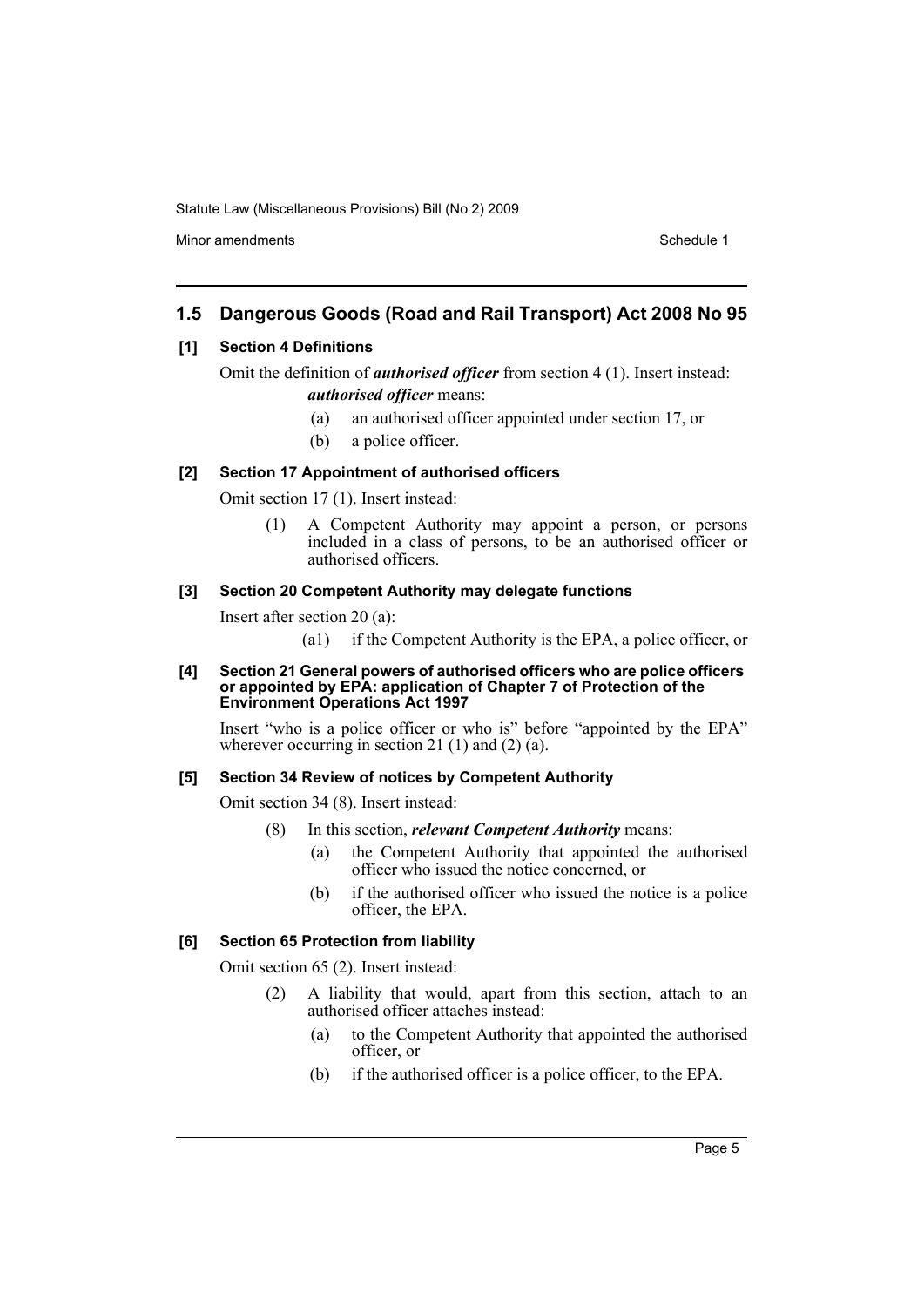Schedule 1 Minor amendments

#### **[7] Section 66 Confidentiality and disclosure of information**

Omit "or a police officer" from section 66 (2) (d).

#### **Explanatory note**

Item [1] of the proposed amendments to the *Dangerous Goods (Road and Rail Transport) Act 2008* (*the Act*) extends the definition of *authorised officer* for the purposes of the Act to include police officers. Currently, the term applies only to persons appointed under the Act as authorised officers by a *Competent Authority*, being the Environment Protection Authority (*the EPA*) or the WorkCover Authority.

Item [4] enables an authorised officer who is a police officer to exercise the same general powers under the Act as authorised officers appointed under the Act by the EPA.

Items [3], [5] and [6] are consequential amendments that make the EPA the Competent Authority in relation to authorised officers who are police officers in provisions of the Act dealing with the delegation of a Competent Authority's functions under the Act to authorised officers (item [3]), the review by a Competent Authority of certain notices issued under the Act by authorised officers (item [5]) and the vicarious liability of a Competent Authority for the acts or omissions of authorised officers (item [6]).

Item [7] is a consequential amendment that removes a redundant reference to a police officer in a provision that refers to an authorised officer and a police officer in the alternative.

Item [2] of the proposed amendments allows a Competent Authority to appoint persons included in a class of persons to be authorised officers.

#### **1.6 Environmental Planning and Assessment Act 1979 No 203**

#### **[1] Section 34B Special provision for development in Sydney water catchment relating to water quality**

Omit "*Water Management Act 2000*" from section 34B (4) (a).

Insert instead "*Sydney Water Catchment Management Act 1998*".

#### **[2] Section 53 Minister may make environmental planning instruments for local areas (LEPs)**

Omit "(or delegate)" from section 53 (1).

#### **[3] Section 59 Making of local environmental plan by Minister**

Omit "(or the Minister's delegate)" wherever occurring in section 59 (2)–(4).

#### **[4] Section 59 (2) (a) and (4)**

Omit "(or delegate)" wherever occurring.

#### **[5] Section 145B Exemption from liability—contaminated land**

Insert ", including a planning proposal for the proposed environmental planning instrument" after "instrument" in section 145B (2) (a).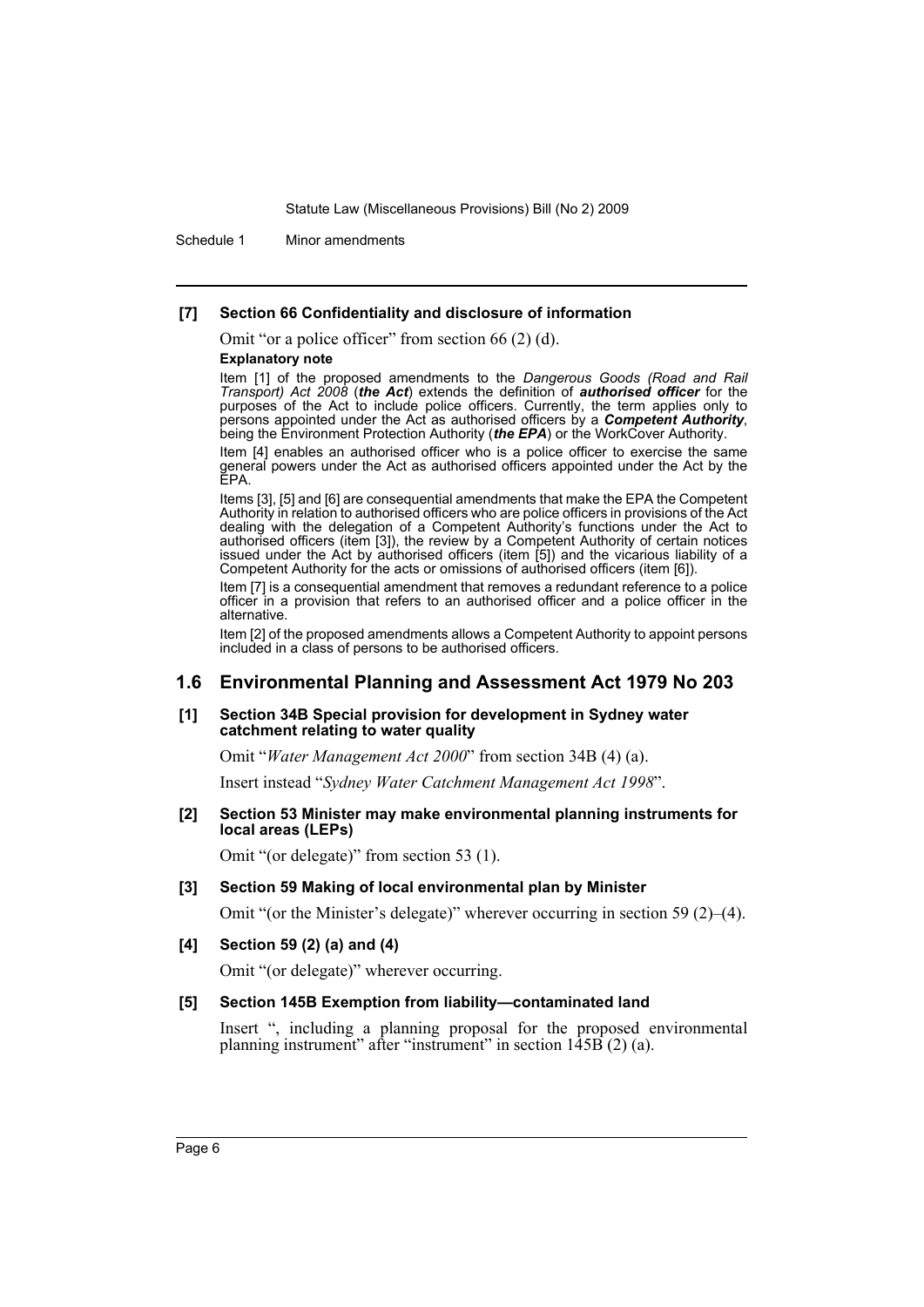Minor amendments **Schedule 1** and the state of the state 1 and the state of the Schedule 1

### **[6] Section 145B (2) (c)**

Insert "and any application under Part 3A" after "development application". **Explanatory note**

#### **State environmental planning policies declaring Sydney drinking water catchment**

Section 34B of the *Environmental Planning and Assessment Act 1979* (*the EP&A Act*) requires the approval of the Minister administering the *Water Management Act 2000* before the making of a State environmental planning policy declaring a Sydney drinking water catchment is recommended by the Minister administering the EP&A Act. Item [1] of the proposed amendments replaces the reference to the Minister administering the *Water Management Act 2000* with a reference to the Minister administering the *Sydney Water Catchment Management Act 1998*, as being the Minister whose approval is required.

#### **Delegation of Minister's power to make local environmental plans**

Section 23 of the EP&A Act provides comprehensively for the delegation of functions under that Act, including the delegation of Ministerial functions. Under that section, any act or thing done or suffered while acting under the power of a delegation from the Minister has the same force and effect as if the act or thing had been done or suffered by the Minister. Items [2]–[4] remove unnecessary references to the Minister's delegate in sections of the EP&A Act dealing with the making of local environmental plans.

#### **Exemption from liability relating to contaminated land**

Section 145B of the EP&A Act provides for exemption from liability for contaminated land for actions in good faith taken in exercising a planning function under the EP&A Act. Items [5] and [6] include, as planning functions to which the exemption applies, the preparation of a planning proposal (required under the EP&A Act before the making of an environmental planning instrument) and (in addition to the existing function of processing and determination of development applications) the processing and determination of applications under Part 3A of the EP&A Act. The proposed amendments correct inadvertent admissions.

### **1.7 Environmental Planning and Assessment Amendment Act 2008 No 36**

#### **[1] Schedule 1 Amendments relating to environmental planning**

Omit the uncommenced part of Schedule 1.1 [11] (namely, proposed section 56 (2) (g) and the sentence following that paragraph).

#### **[2] Schedule 2 Amendments relating to development assessment**

Omit "or (b)" from proposed section 78A (8) (c) in Schedule 2.1 [17].

## **Explanatory note**

**Delegation of function relating to making of environmental planning instruments** Section 23 of the *Environmental Planning and Assessment Act 1979* (*the EP&A Act*) provides comprehensively for the delegation of functions under that Act, including the delegation of Ministerial functions. Item [1] of the proposed amendments to the *Environmental Planning and Assessment Amendment Act 2008* omits an uncommenced amendment which would require that the Minister determine whether or not to delegate a plan-making function when reviewing a plan-making proposal. Any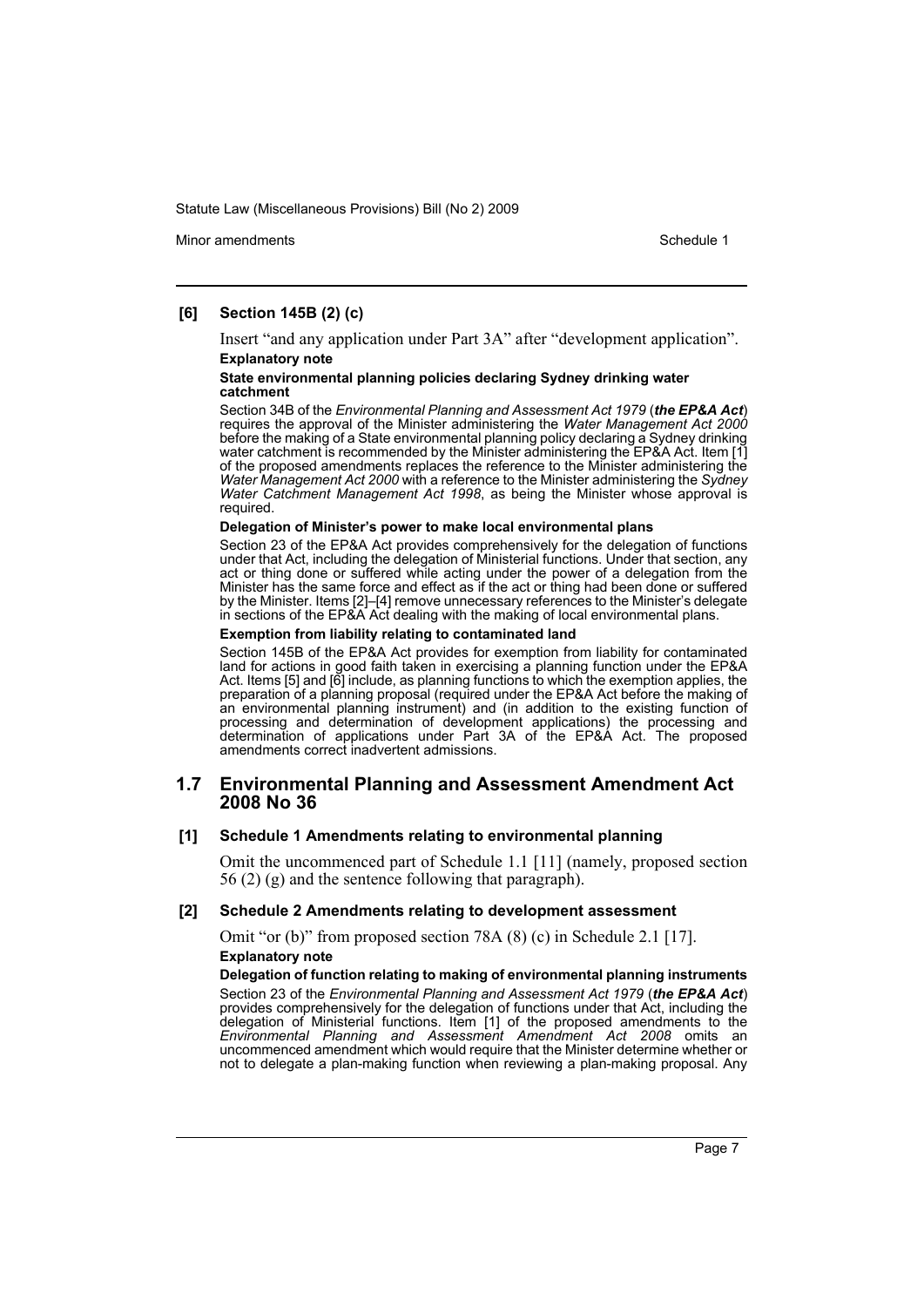Schedule 1 Minor amendments

such determination and delegation may be made under the existing section 23 of the EP&A Act.

#### **Documents to accompany development applications**

Section 78A (8) of the EP&A Act requires certain development applications to be accompanied by an environmental impact statement. Item [2] ensures that a statement of environmental effects is required, even where a species impact statement is also required.

#### **1.8 Fisheries Management Act 1994 No 38**

#### **[1] Sections 185 and 186**

Omit "is infected with" wherever occurring.

Insert instead "is, or is infected with,".

#### **[2] Section 187 Regulations relating to diseased fish and marine vegetation**

Omit "is infected or suspected of being infected with" from section 187 (2) (a).

Insert instead "is, or is suspected of being, a declared disease or infected with".

#### **[3] Section 187 (2) (c)**

Insert "the presence or suspected presence of a declared disease or" after "officer of".

#### **Explanatory note**

The proposed amendments to the *Fisheries Management Act 1994* (*the Act*) extend references in the Act to fish or marine vegetation infected with a declared disease (being a disease declared under the Act to be subject to certain prohibitions and quarantine provisions) to accommodate the possibility (provided for in the Act) that fish and marine vegetation may themselves be declared to be a disease if they are a parasite or pest.

#### **1.9 Industrial Relations Amendment (Jurisdiction of Industrial Relations Commission) Act 2009 No 32**

#### **[1] Schedule 2 Amendment of other legislation**

Omit "**Sections 123 (1), 124 (1) and 141 (1)**" from Schedule 2.16 [1].

Insert instead "**Sections 123 (1) and 124 (1)**".

#### **[2] Schedule 2.16 [5]**

Omit "**Sections 124 (2) and 141 (2)**". Insert instead "**Section 124 (2)**". **Commencement**

The amendments commence, or are taken to have commenced, immediately before the commencement of Schedule 2.16 to the *Industrial Relations Amendment (Jurisdiction of Industrial Relations Commission) Act 2009*.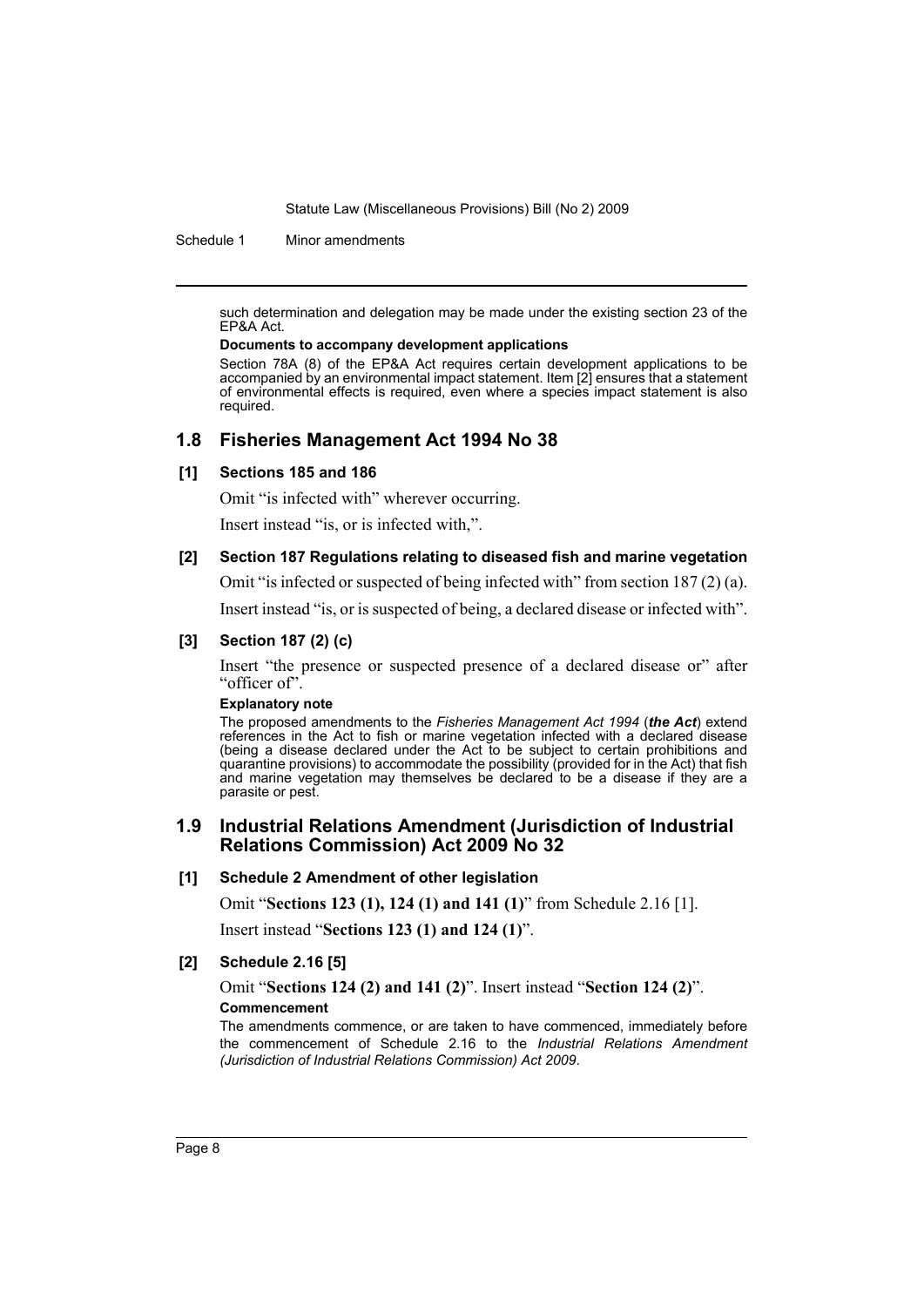Minor amendments **Schedule 1** and the state of the state 1 and the state of the Schedule 1

#### **Explanatory note**

The proposed amendments to the *Industrial Relations Amendment (Jurisdiction of Industrial Relations Commission) Act 2009* prevent certain amendments made by that Act to section 141 of the *Rail Safety Act 2008* (which would otherwise become unincorporable on the commencement of amendments elsewhere in this Schedule that are proposed to be made to that section) from taking effect.

### **1.10 Interpretation Act 1987 No 15**

#### **[1] Section 26 Exercise of certain powers between enactment and commencement of Acts and making and commencement of instruments**

Insert after section 26 (3):

(4) This section applies to an instrument that does not commence on its making in the same way as it applies to an Act that does not commence on its enactment. For that purpose, a reference in this section to an amendment of some other Act includes a reference to an amendment of some other instrument.

#### **[2] Section 45C Publication on NSW legislation website**

Insert after section 45C (5):

- For the purpose of facilitating public access to instruments on the NSW legislation website, the Parliamentary Counsel may determine the following matters:
	- (a) the requirements for lodging instruments required to be published on that website,
	- (b) standard technical requirements with respect to the drafting of those instruments.

#### **[3] Section 68 References to amended Acts and instruments**

Omit "subsection (3)" from section 68 (3A). Insert instead "this section".

#### **[4] Section 68 (5)**

Insert after section 68 (4):

(5) This section extends to a reference to a repealed Act or instrument that is replaced by Commonwealth legislation (including legislation enacted in reliance on a referral of legislative power by the State).

#### **Explanatory note**

**Exercise of certain powers between making and commencement of instruments** The effect of item [1] of the proposed amendments to the *Interpretation Act 1987* (*the* Act) is to enable instruments of a legislative or administrative character to be made under an uncommenced regulation or other instrument that would, if it had commenced, confer a power to make such an instrument. The purpose of the provision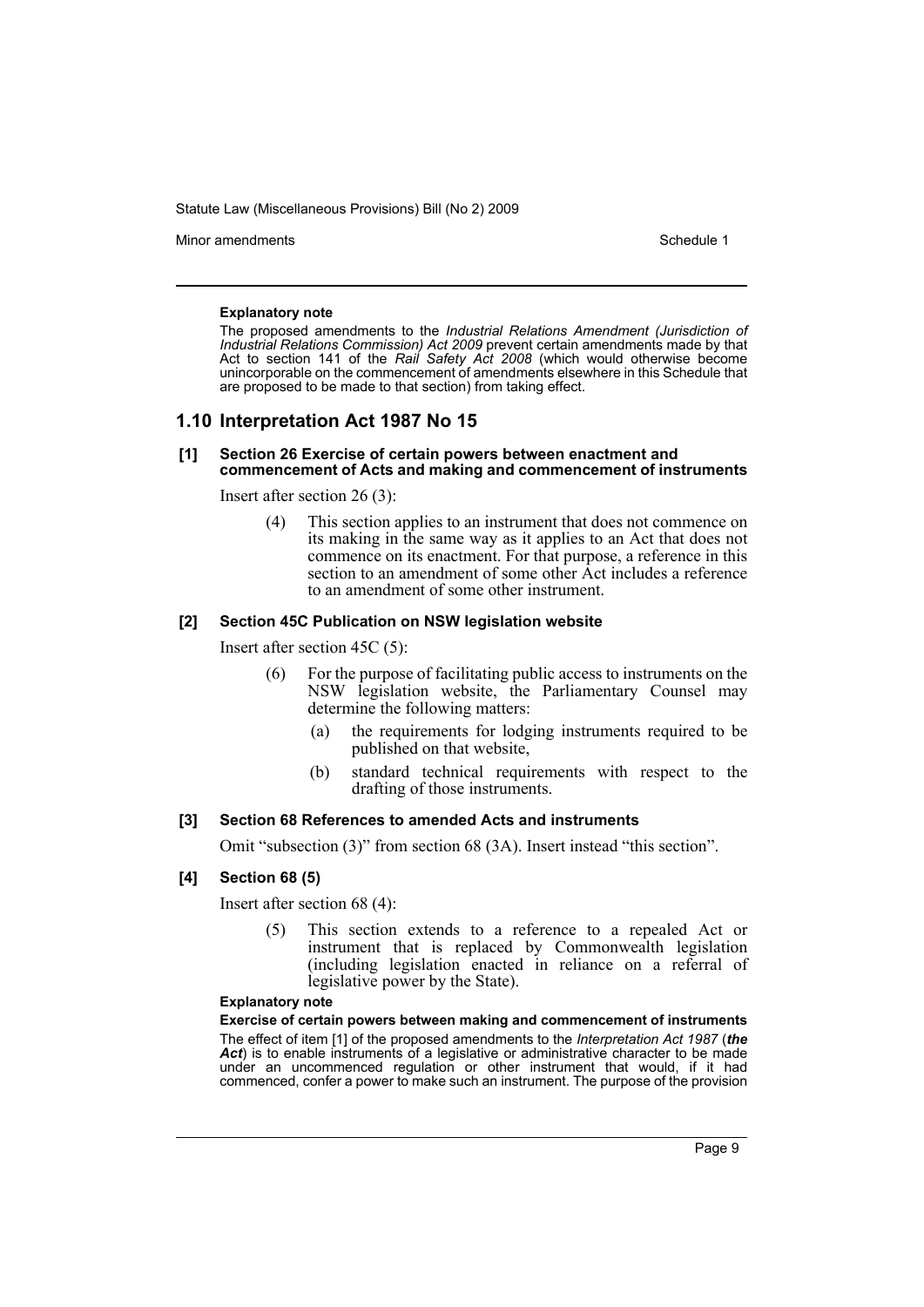Schedule 1 Minor amendments

being applied (which currently applies only in relation to uncommenced Acts) is to enable certain acts to be done, such as the making of an appointment, where the provision enabling the act to be done has been made but has not yet commenced.

#### **Authority relating to publication of legislation on NSW website**

Item [2] amends section 45C of the Act relating to the publication of legislation on the NSW legislation website. The making of regulations and certain other statutory instruments is now required to be published on the NSW legislation website maintained by the Parliamentary Counsel's Office (instead of in the Gazette). Schedule 3 contains amendments to legislation to extend the requirement for publication on the website to additional categories of statutory instruments (as part of a staged program for the publication on the website of statutory instruments of a legislative nature). Apart from the publication of instruments, the website also provides public access to up-to-date in force versions of regulations and other statutory instruments.

For the purpose of facilitating public access to those statutory instruments, item [2] authorises the Parliamentary Counsel to determine:

- (a) the requirements for lodging instruments required to be published on that website (such as the email, fax or other address to which they are to be sent; and special arrangements for urgent publications), and
- (b) standard technical requirements with respect to the drafting of those instruments (such as requirements for a unique name or citation; requirements relating to the electronic file type; and requirements relating to standard numbering and other formatting used in NSW legislation).

#### **References to repealed Acts or instruments re-enacted or remade in another jurisdiction**

Item [4] provides that the provisions of section 68 of the Act that require references to repealed Acts and instruments to be construed as references to any re-enacted Act or remade instrument extend to re-enacting or remaking in another jurisdiction. This ensures the provisions will apply where the State refers powers to the Commonwealth and a State law is replaced by a Commonwealth law.

Item [3] makes an amendment consequential on that made by item [4].

### **1.11 Local Government Act 1993 No 30**

#### **Section 733 Exemption from liability—flood liable land and land in coastal zone**

Omit "or development" from section 733 (3) (a).

Insert instead ", including a planning proposal for the proposed environmental planning instrument, or a development".

#### **Explanatory note**

Section 733 of the *Local Government Act 1993* (*the Act*) exempts councils from liability for actions in good faith in exercising a planning or local government function relating to flooding or the likelihood of flooding or coastline hazards.

The effect of the proposed amendment to the Act is to include within the exemption the preparation of a planning proposal that, under section 55 of the *Environmental Planning and Assessment Act 1979*, is required before the making of an environmental planning instrument. This amendment is consequential on the changes to the plan-making procedures made by the *Environmental Planning and Assessment Amendment Act 2008* and by oversight was not made by that Act.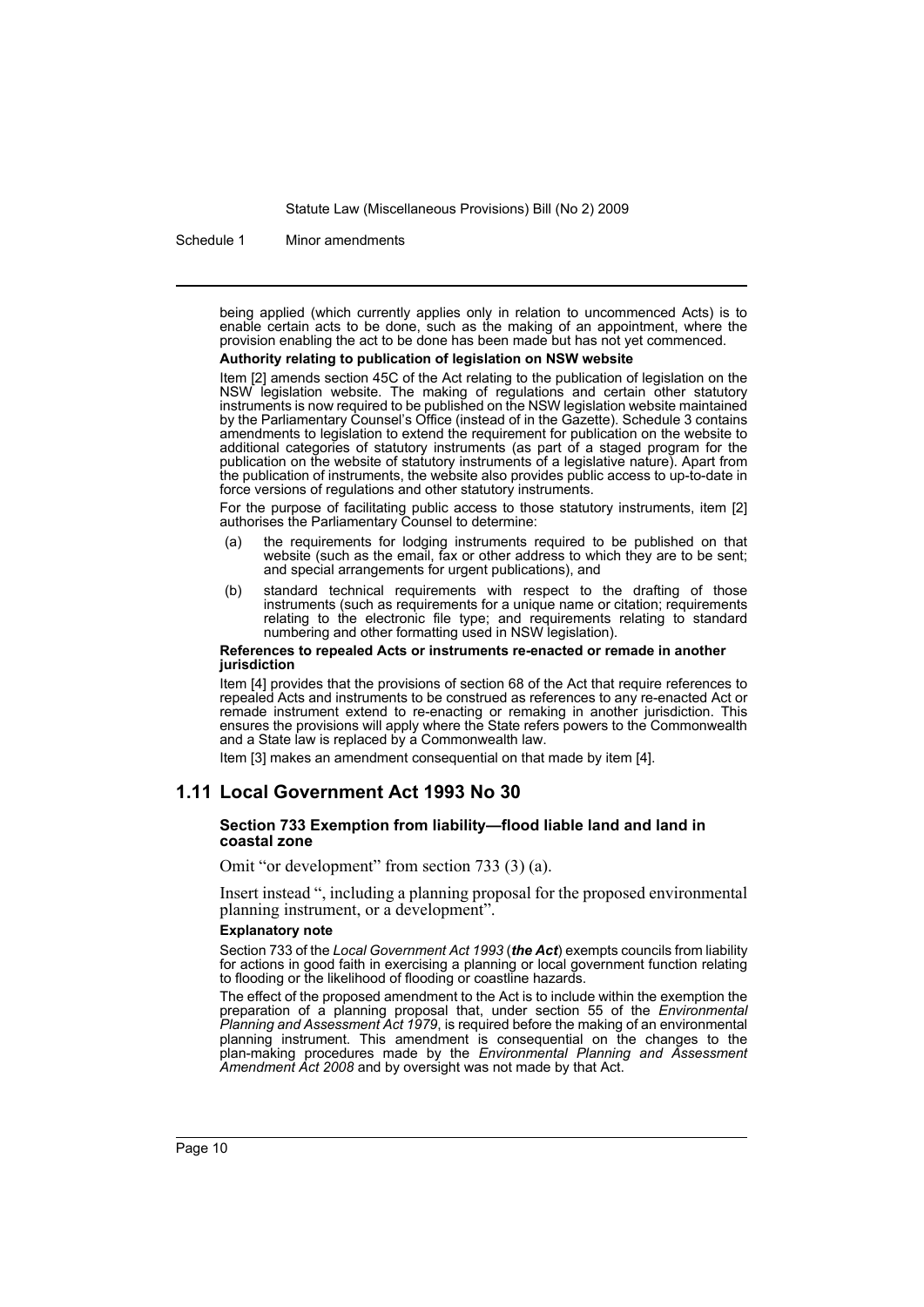Minor amendments **Schedule 1** and the state of the state 1 and the state of the Schedule 1

### **1.12 Marine Safety Act 1998 No 121**

**[1] Schedule 1 Alcohol and drug use—random breath testing and related matters**

Omit "blood, and" from clause 7 (3) (d). Insert instead "blood.".

#### **[2] Schedule 1, clause 7 (3) (e)**

Omit the paragraph.

#### **[3] Schedule 1, clause 7 (4)**

Omit the subclause. Insert instead:

(4) The medical practitioner must, as soon as reasonably practicable after the sample of blood is taken, arrange for the sample to be submitted to a laboratory prescribed by the regulations for analysis by an analyst to determine the concentration of alcohol in the blood.

#### **[4] Schedule 1, clauses 7 (5A), 15 (5A) and 20 (5A)**

Insert after clauses  $7(5)$ ,  $15(5)$  and  $20(5)$ , respectively:

(5A) An authorised officer may make the arrangements referred to in subclause (4). The making of such arrangements under this subclause operates to discharge the duty provided for in subclause  $(4)$  to make those arrangements.

#### **[5] Schedule 1, clause 12 (5A)**

Insert after clause 12 (5):

(5A) The making of arrangements under subclause (5) for analysis of a blood sample to determine the concentration of alcohol in the blood operates to discharge the duty referred to in subclause (2) to make those arrangements.

#### **Explanatory note**

Items [1]–[5] make amendments to the *Marine Safety Act 1998* parallel to those made by items [1]–[4], [6] and [7] of the proposed amendments to the *Road Transport (Safety and Traffic Management) Act 1999* elsewhere in this Schedule.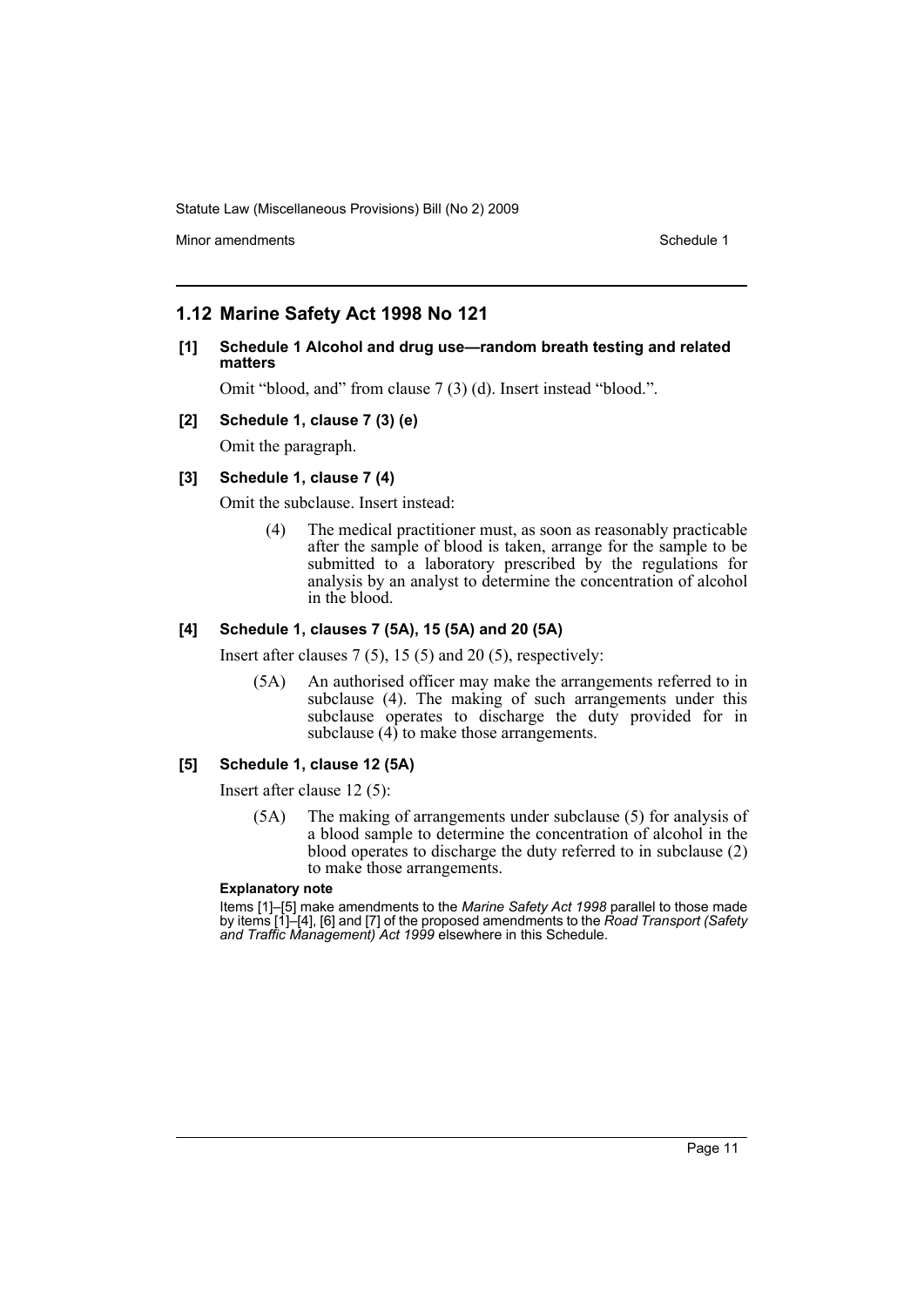Schedule 1 Minor amendments

### **1.13 Protection of the Environment Operations Act 1997 No 156**

#### **[1] Schedule 1 Scheduled activities**

Omit the definition of *general chemicals storage* from clause 9 (1).

Insert instead:

*general chemicals storage*, meaning the storage or packaging in containers, bulk storage facilities or stockpiles of any chemical substance classified as a dangerous good in the *Transport of Dangerous Goods Code*, other than the following:

- (a) petroleum or petroleum products,
- (b) radioactive substances within the meaning of the *Radiation Control Act 1990*.

#### **[2] Schedule 1, clause 13 (2)**

Omit "concrete or".

#### **Explanatory note**

General chemicals storage is an activity in relation to which a licence under the *Protection of the Environment Operations Act 1997* (*the Act*) is required in specified circumstances. Item [1] of the proposed amendments amends the definition of *general chemicals storage* to reinstate a broad description of the chemical substances to which the term applies (in line with the broad description of the chemicals to which the term applied in the previous definition of the term). The current definition of the term (which was inserted in recent amendments to the Act) incorrectly refers to the storage or packaging of chemicals classified as dangerous goods in the *Transport of Dangerous Goods Code* (as defined in the Act) as being excluded from the term.

Item [2] omits redundant wording from a provision of the Act applying to *concrete works* (being a term that previously included the production of both pre-mixed concrete and concrete products, but which now includes only the latter).

### **1.14 Public Finance and Audit Act 1983 No 152**

#### **[1] Section 27B The Auditor-General**

Insert after section 27B (6):

(6A) Towards defraying the costs and expenses of any particular audit or audit-related service provided at the request of both Houses of Parliament or of a Minister under subsection (3), there is payable to the Auditor-General, out of funds available for the expenditure of Parliament or of the Minister (as the case requires), such amounts at such times as the Treasurer decides.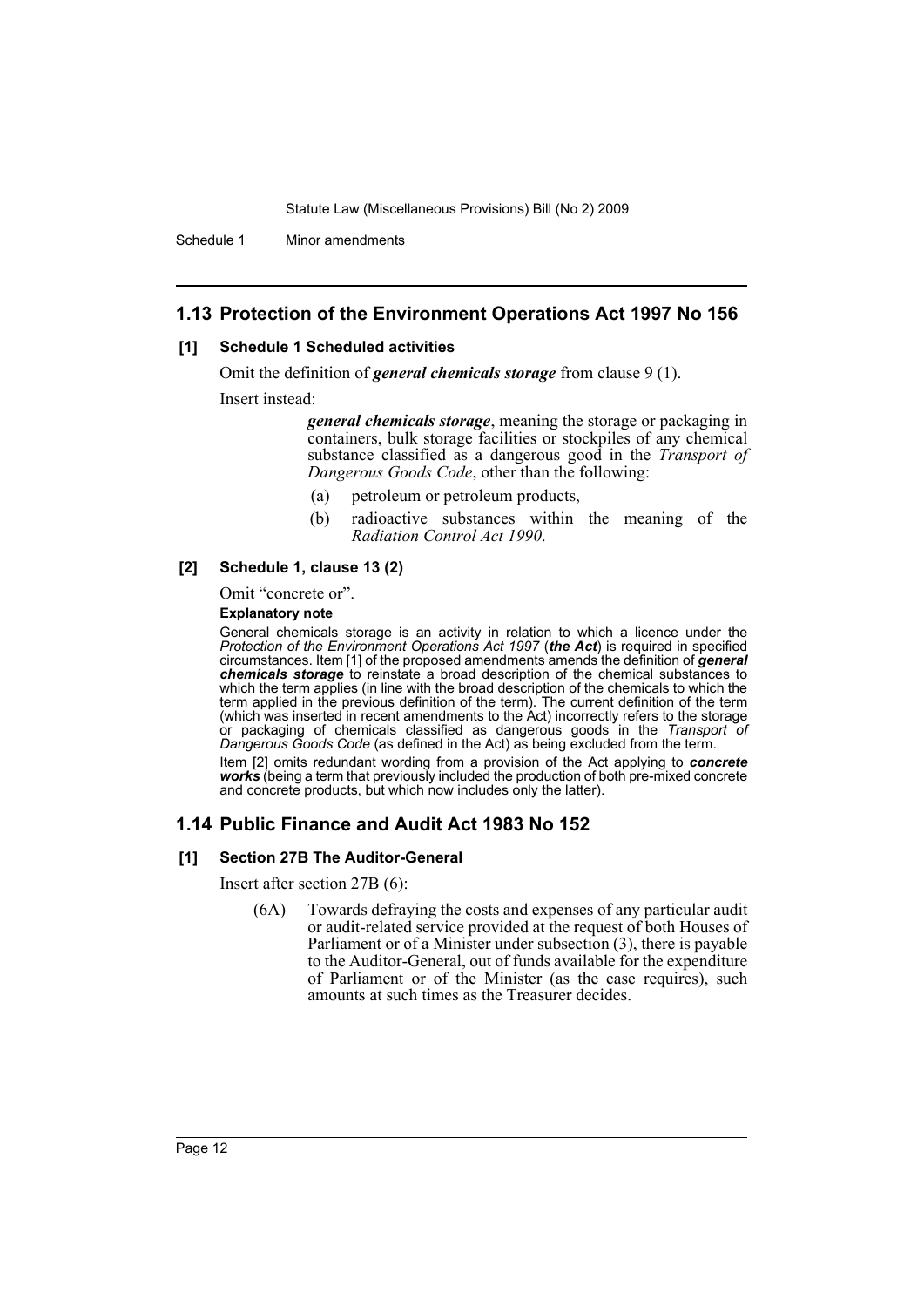Minor amendments **Schedule 1** and the state of the state 1 and the state of the Schedule 1

#### **[2] Section 43A General audit of former statutory bodies**

Insert at the end of section 43A (2) (b):

and

(c) a statement referred to in section 41C (1B) in relation to the financial report is to be prepared and submitted,

#### **[3] Section 43A (3)**

Insert "and statement" after "The financial report".

#### **[4] Section 43A (3)**

Insert ", or by any entity that controlled the body" after "continuation of the body".

#### **Explanatory note**

Item [1] of the proposed amendments to the *Public Finance and Audit Act 1983* allows the Auditor-General to recoup his or her costs of audit from Parliament or a Minister if Parliament or a Minister requests a particular audit or audit-related service.

Items [2]–[4] relate to the audit of statutory bodies that have ceased to exist. Items [2] and [3] ensure that the former managers of the body or a successor of the body may, in addition to preparing and submitting the last financial report for the body, prepare and submit the necessary statement about the accuracy of the report to the Auditor-General. Item [4] extends the provisions to a controlling entity of the former body.

## **1.15 Rail Safety Act 2008 No 97**

### **[1] Section 132 Proceedings for offences**

Omit section 132 (1) and (2). Insert instead:

- (1) Proceedings for an offence under this Act or the regulations may be dealt with summarily:
	- (a) before the Local Court (if the offence is under a regulation made under section 131), or
	- (b) before either the Local Court or the Industrial Court of New South Wales (if the offence is under a regulation made under Schedule 1), or
	- (c) before the Industrial Court of New South Wales (in any other case).

## **[2] Section 132 (3)**

Omit the subsection.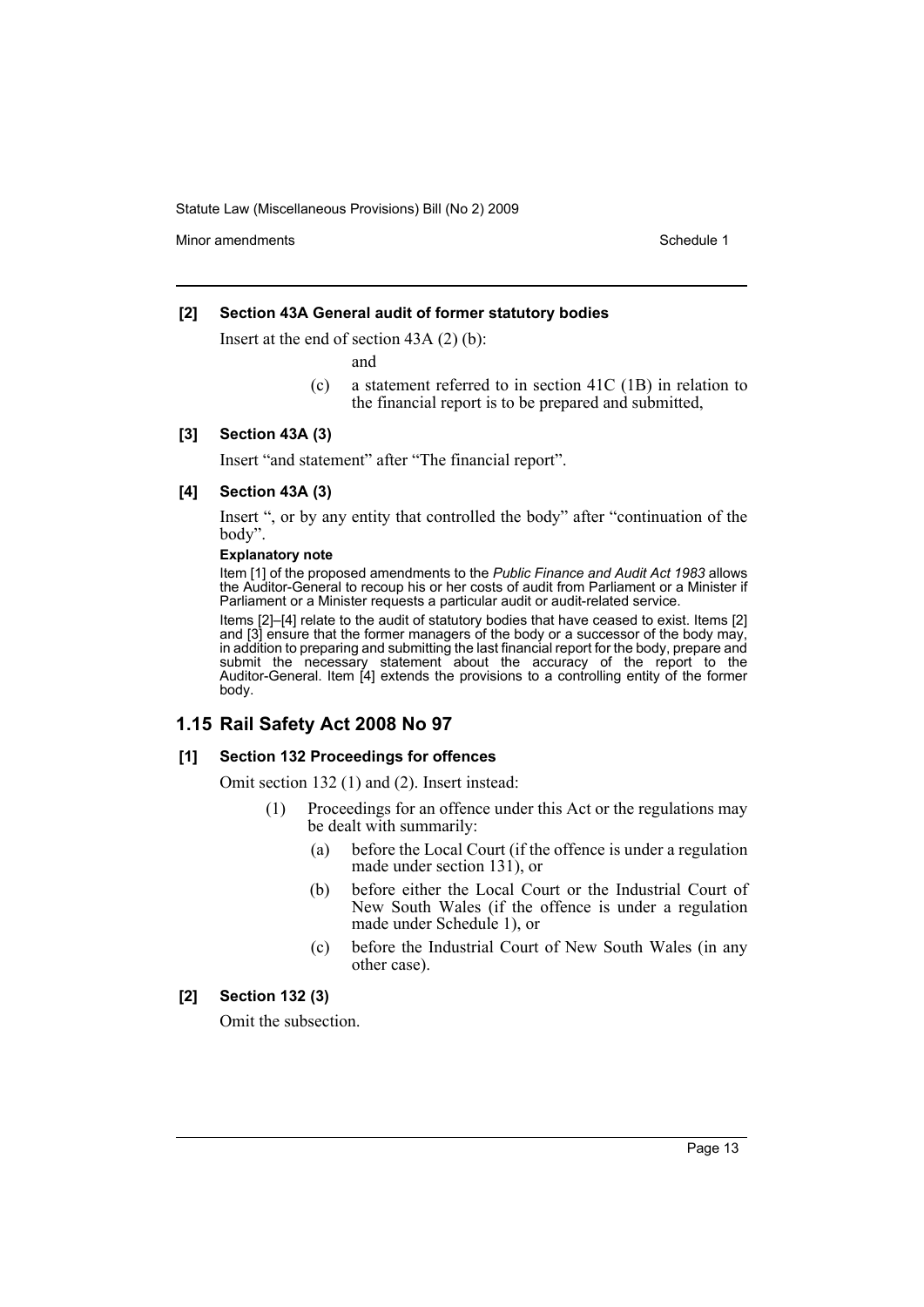Schedule 1 Minor amendments

#### **[3] Section 141 Enforcement of undertakings**

Omit "Local Court constituted by an Industrial Magistrate" from section 141 (1).

Insert instead "Industrial Court of New South Wales".

#### **[4] Section 141 (2)**

Omit "the Local Court". Insert instead "the Court".

#### **Commencement**

The amendments commence, or are taken to have commenced, on the commencement of Schedule 1 [15] to the *Industrial Relations Amendment (Jurisdiction of Industrial Relations Commission) Act 2009*.

#### **Explanatory note**

The *Rail Safety Act 2008* (*the Act*) provides that proceedings for offences under the Act or its regulations may be dealt with by the Local Court or the Industrial Court of New South Wales (*the Industrial Court*). Item [1] of the proposed amendments to the Act particularises which of these proceedings may be dealt with only by the Local Court (being proceedings for offences relating to passenger conduct and the regulation and control of trains, drivers and railways), which may be dealt with by either the Local Court or the Industrial Court (being offences relating to the presence of alcohol or drugs in persons carrying out rail safety work, and refusals or failures to undergo alcohol or drug tests) and which may be dealt with only by the Industrial Court (being proceedings for all other offences under the Act and its regulations). Item [1] also omits a provision as a consequence of the amendment just described.

Item [2] omits a provision that will become redundant on the commencement of certain amendments to the *Industrial Relations Act 1996*. The provision allows proceedings for offences under the Act or its regulations that are dealt with by the Local Court (other than certain offences relating to passenger conduct and the regulation and control of trains, drivers and railways) to be appealed to the Full Bench of the Industrial Court.

Item [3] updates a reference to the Court that may enforce certain voluntary undertakings given under the Act, as a consequence of (uncommenced) amendments to the *Industrial Relations Act 1996* that abolish the office of Industrial Magistrate. Item [4] makes a consequential amendment.

### **1.16 Retirement Villages Amendment Act 2008 No 121**

#### **[1] Schedule 1 Amendments**

Omit Schedule 1 [56].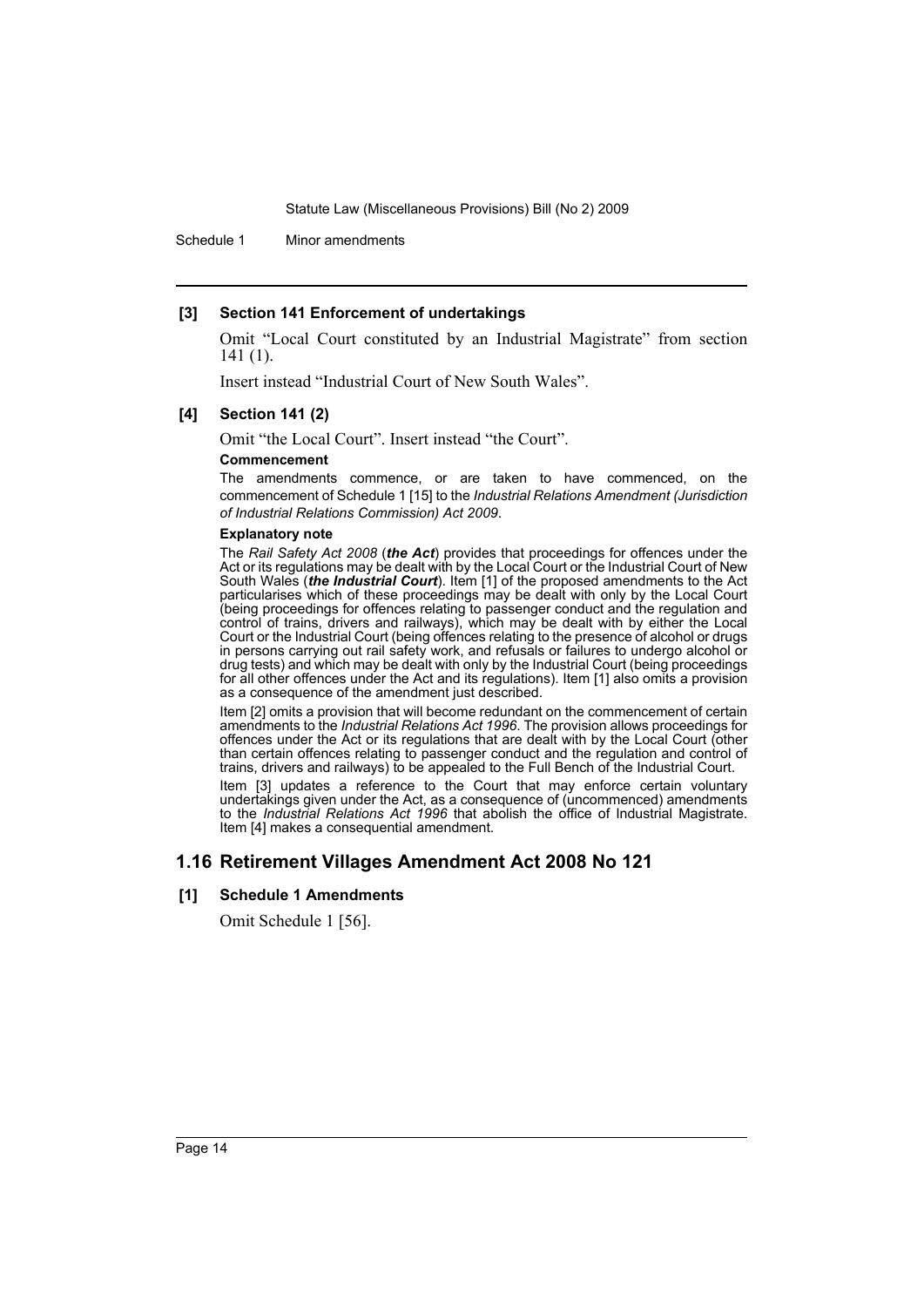Minor amendments **Schedule 1** and the state of the state 1 and the state of the Schedule 1

### **[2] Schedule 1 [57]**

Omit the item. Insert instead:

**[57] Section 77 (4)**

Omit the subsection. Insert instead:

(4) An appointment of the operator of a retirement village or close associate of the operator of a retirement village as a proxy is of no effect.

#### **Explanatory note**

Item [1] of the proposed amendments to the *Retirement Villages Amendment Act 2008* repeals an uncommenced amendment to the *Retirement Villages Act 1999* (*the principal Act*) that would list the kinds of persons who can be appointed as the proxy of a retirement village resident to vote at resident meetings.

Repealing the amendment will retain the existing provision of the principal Act that allows any person to be appointed as a proxy (except the retirement village operator or a close associate of the operator).

Item [2] makes a consequential change to a related uncommenced amendment to the principal Act (by deleting a provision that will be redundant as a result of item [1]).

### **1.17 Road Transport (Safety and Traffic Management) Act 1999 No 20**

#### **[1] Section 18 Procedure to be followed for breath analysis**

Omit "blood, and" from section 18 (3) (d). Insert instead "blood.".

**[2] Section 18 (3) (e)**

Omit the paragraph.

### **[3] Section 18 (4)**

Omit the subsection. Insert instead:

(4) The medical practitioner must, as soon as reasonably practicable after the sample of blood is taken, arrange for the sample to be submitted to a laboratory prescribed by the regulations for analysis by an analyst to determine the concentration of alcohol in the blood.

### **[4] Sections 18 (5A), 18E (5A) and 24B (5A)**

Insert after sections 18 (5), 18E (5) and 24B (5), respectively:

(5A) A police officer may make the arrangements referred to in subsection (4). The making of such arrangements under this subsection operates to discharge the duty provided for in subsection  $(4)$  to make those arrangements.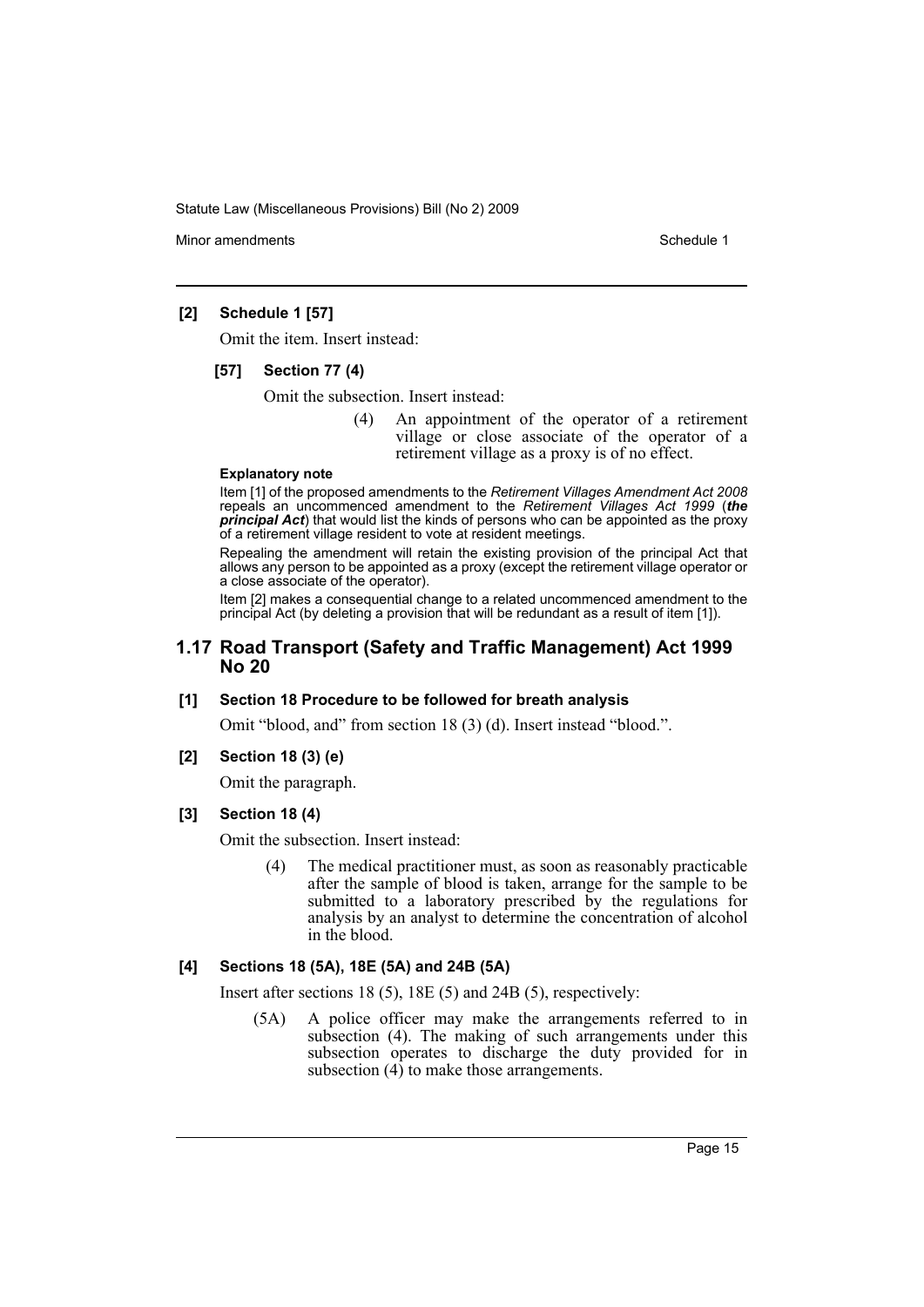Schedule 1 Minor amendments

#### **[5] Section 18D Providing an oral fluid sample for oral fluid analysis following arrest**

Insert after section 18D (4):

- (4A) A police officer may carry out an oral fluid test on a portion of an oral fluid sample provided under subsection (1) before dealing with the remaining portion of the sample in accordance with subsection  $(4)$ .
- (4B) If an oral fluid test is carried out under subsection (4A) on a portion of an oral fluid sample, a reference in this Division and sections 33A and 33B to the sample that is required under subsection (4) to be submitted to a laboratory is taken to be a reference to the remaining portion of the sample.

#### **[6] Section 23 Analysis of samples of blood taken under this Division**

Insert after section 23 (5):

(5A) The making of arrangements under subsection (5) for analysis of a blood sample to determine the concentration of alcohol in the blood operates to discharge the duty referred to in subsection (2) to make those arrangements.

#### **[7] Section 27 Procedure for taking samples following arrest**

Insert after section 27 (2C):

(2D) A police officer may make the arrangements referred to in subsection (2B). The making of such arrangements under this subsection operates to discharge the duty referred to in subsection (2B) to make those arrangements.

#### **[8] Dictionary, clause 1**

Omit "methylenedioxymethylamphetamine" from paragraph (c) of the definition of *prescribed illicit drug*.

Insert instead "3,4–methylenedioxymethylamphetamine".

#### **Explanatory note**

#### **Duty to arrange for blood samples to be submitted to prescribed laboratory**

Items [2] and [3] of the proposed amendments to the *Road Transport (Safety and Traffic Management) Act 1999* (*the Act*) replace a requirement in the Act for a police officer to arrange for certain blood samples taken under the Act to be submitted to a prescribed laboratory for analysis, with a requirement for the medical practitioner who took the sample to make those arrangements (in line with the duty imposed in comparable provisions of the Act on health care workers who take blood samples). Item [1] makes a consequential amendment.

However, items [4], [6] and [7] provide that the duty of a health care worker under the Act to arrange for a blood or urine sample to be submitted to a prescribed laboratory for analysis is discharged if a police officer makes those arrangements instead.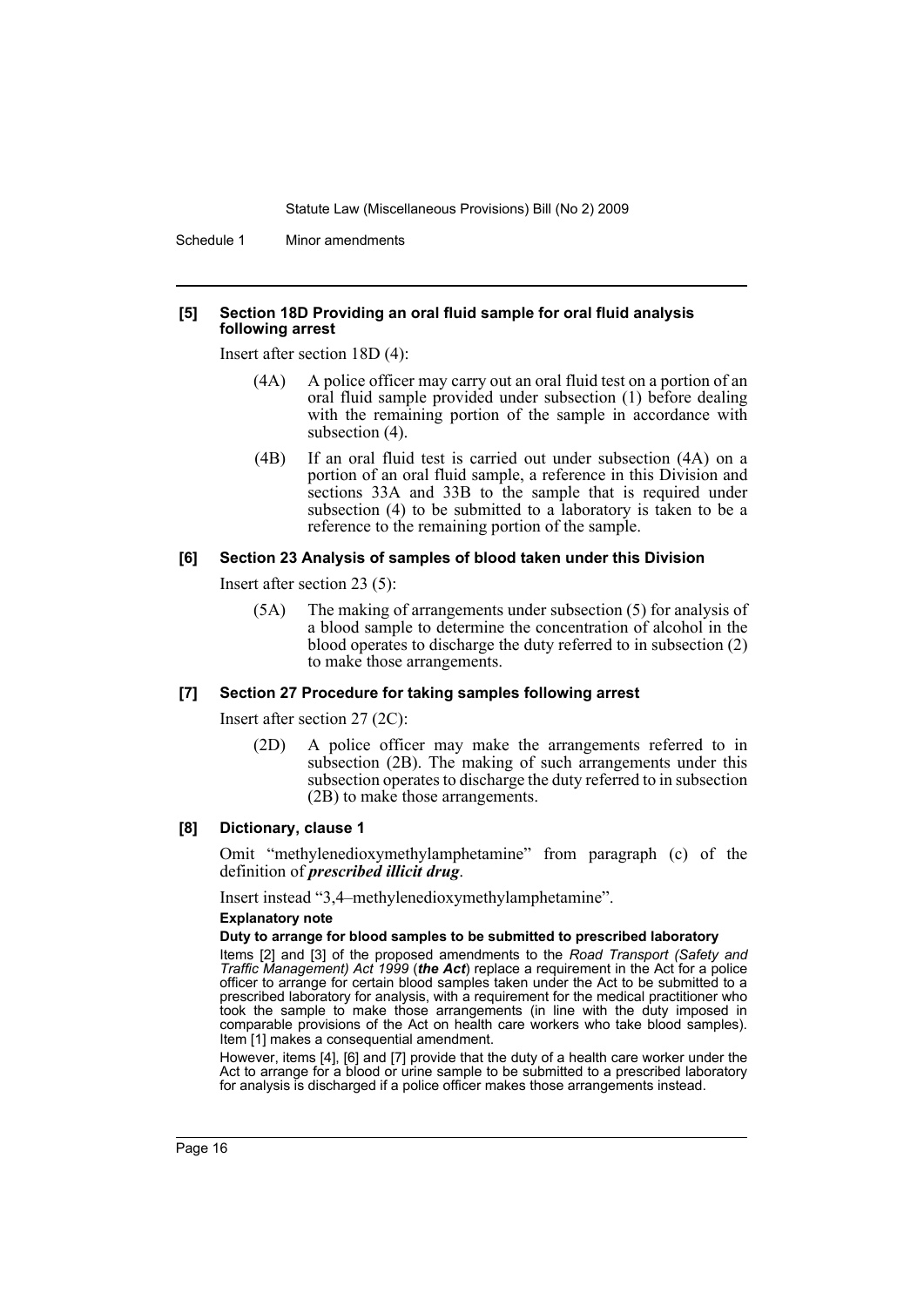Minor amendments **Schedule 1** and the state of the state 1 and the state of the Schedule 1

#### **Oral fluid testing**

Under the Act, police officers may conduct random oral fluid drug testing of drivers for specified illicit drugs, arrest a person who fails or refuses to undergo the test and require the arrested person to provide an oral fluid sample for analysis by an analyst at a prescribed laboratory.

Item [5] confirms the current practice of police of conducting a further oral fluid test on a portion of the oral fluid sample. The further test is conducted at the roadside by means of an approved oral fluid testing device that more accurately indicates the presence of illicit drugs than the approved oral fluid testing device used in the initial roadside test. The purpose of conducting the further oral fluid test is to determine whether to proceed to take action (under the *Law Enforcement (Powers and Responsibilities) Act 2002*) to prohibit the person from driving a motor vehicle for a period of 24 hours.

Item [5] also inserts an interpretative provision as a consequence of the above proposed amendment.

#### **Definition**

Item [8] corrects a reference in a definition in the Act to the chemical name for the drug commonly known as "ecstasy".

### **1.18 Strata Schemes Management Act 1996 No 138**

#### **Section 183 Order for reallocation of unit entitlements**

Insert after section 183 (8):

#### (9) **Lodgment of order**

The owners corporation must ensure that a copy of an order made by the Tribunal under this section is lodged in the Registrar-General's office no more than 2 years after the order is made.

**Note.** Section 209 contains provisions with respect to the lodgment of an order made under this section.

(10) Nothing in this section prevents a person referred to in subsection (8) from lodging a copy of an order made under this section.

#### **Explanatory note**

The proposed amendment to the *Strata Schemes Management Act 1996* requires the owners corporation to ensure that a copy of an order for the reallocation of unit entitlements in respect of a strata scheme is lodged in the Registrar-General's office no more than 2 years after the order is made.

A strata lot owner, the owners corporation, the lessor of a leasehold strata scheme or the local council may apply to the Consumer, Trader and Tenancy Tribunal for an order to reallocate unit entitlements in a strata scheme. Currently, there is no requirement for such an order to be lodged with the Registrar-General once it is made by the Tribunal. The proposed amendment requires the owners corporation to ensure that a copy of the order is lodged so that the Registrar-General can amend the schedule of unit entitlements in the folio of the Register within a reasonable time frame after the making of the order.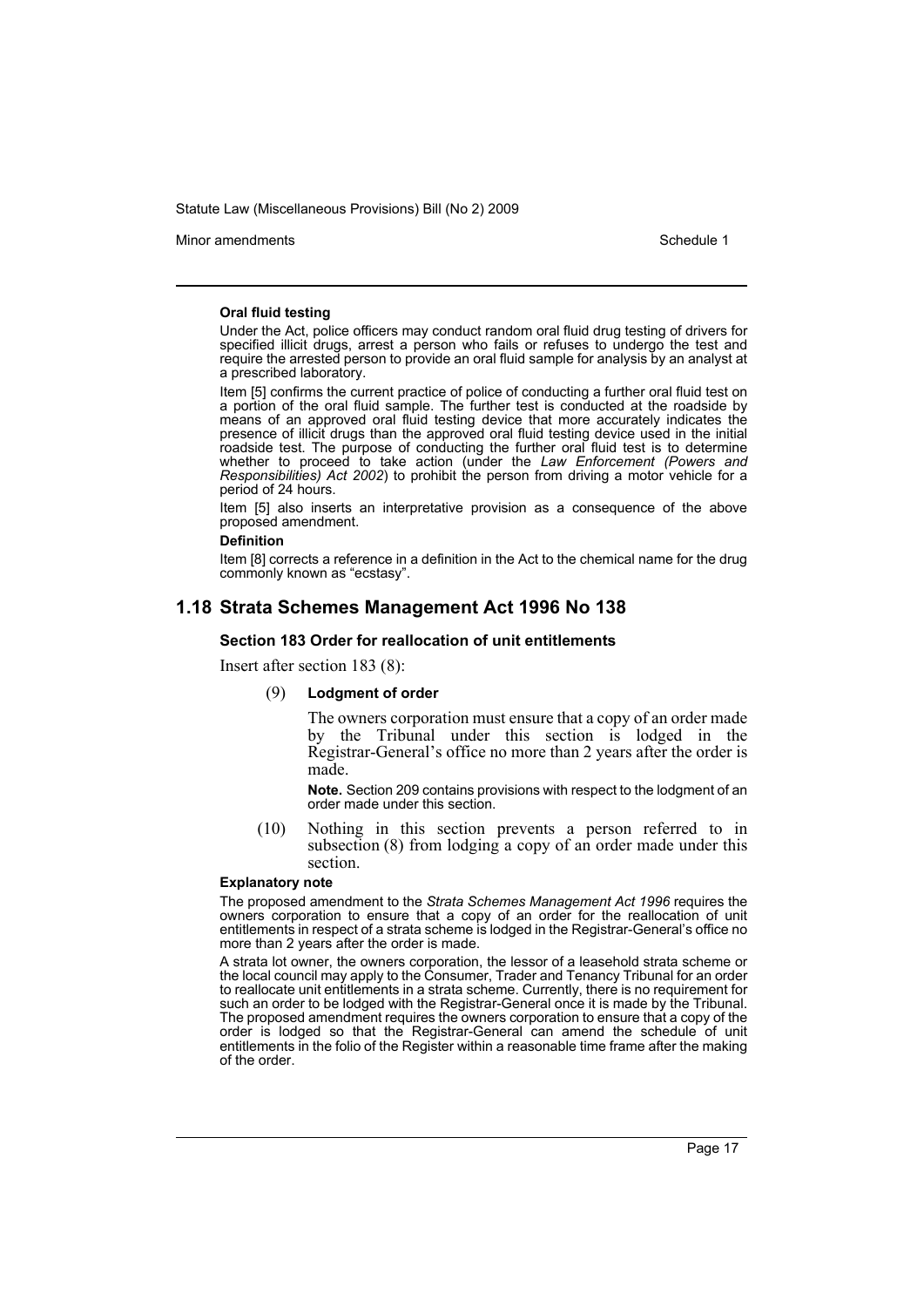Schedule 1 Minor amendments

## **1.19 Travel Agents Act 1986 No 5**

#### **Section 33 Certain particulars to be displayed**

Omit "in the prescribed form that contains the prescribed particulars and".

Insert instead "in the form approved by the Director-General that".

#### **Explanatory note**

The proposed amendment to the *Travel Agents Act 1986* (*the Act*) replaces a requirement for licensed travel agents to display at their business premises a notice in the form, and containing the particulars, prescribed by the regulations with a requirement that they display at those premises a notice in the form approved by the Director-General of the Department administering the Act.

## **1.20 Water Management Act 2000 No 92**

#### **[1] Section 71M Transfer of access licences**

Omit "major water utility" from section 71M (3).

Insert instead "major utility".

#### **[2] Section 323 Definitions**

Insert after section 323 (2) (b):

(b1) a reference to an approval or an access licence includes a reference to an entitlement (within the meaning of clause 2 of Schedule 10) that confers a corresponding authority, and

### **[3] Sections 329 (4) (a) and 331 (a) (i)**

Omit "to which this Part applies" wherever occurring.

#### **[4] Section 367 Evidentiary certificates**

Insert after section 367 (5):

- (6) In this section:
	- (a) a reference to a water management work includes a reference to a corresponding kind of work to which Part 2, 5 or 8 of the *Water Act 1912* extends, and
	- (b) a reference to an approval or access licence includes a reference to an entitlement (within the meaning of clause 2 of Schedule 10) that confers a corresponding authority.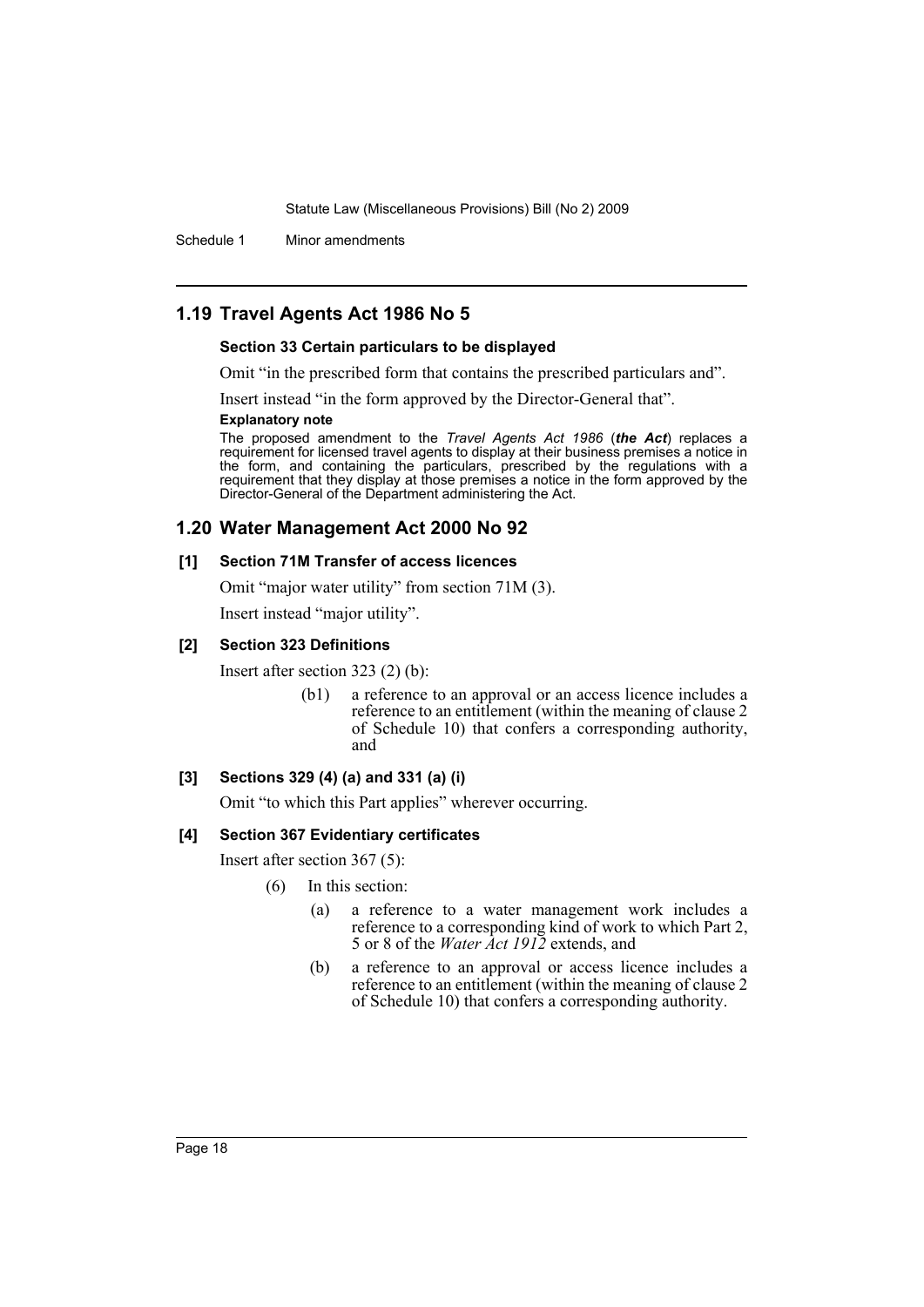Minor amendments **Schedule 1** and the state of the state 1 and the state of the Schedule 1

#### **[5] Dictionary**

Insert "by a person," after "owned" in the definition of *landholding*.

#### **Explanatory note**

Item [1] of the proposed amendments to the *Water Management Act 2000* (*the Act*) corrects a reference to a term that is defined in the Act.

Item [2] extends the meaning of *approval* and *access licence* for the purposes of a Part of the Act that enables the Minister to give directions to landholders and other persons for the purpose of enforcing compliance with the requirements of the Act. The meanings of those terms are extended to include corresponding entitlements that are generally held under the *Water Act 1912* (which is to be repealed by the Act).

Item [4] makes a consequential amendment, extending the meaning of those terms in the same way for the purposes of a provision of the Act that allows the Minister to issue evidentiary certificates with respect to various matters concerning access licences and approvals. For consistency, the extended meaning currently given to *water management work* for the purposes of the Part of the Act referred to above is also applied for the purposes of the provision.

Item [3] omits superfluous qualifying words in sections 329 and 331 of the Act. Those sections currently refer to the taking of water from a water source to which Part 1 of Chapter 7 of the Act applies. However, as the Act neither provides that the Part applies to any particular water source nor enables the Part to be applied to any particular water source, the qualifying words have nothing to which to relate.

A *landholding* is defined in the Act to be a holding that is owned or occupied by a person (either alone or together with some other person with whom he or she has an association of a kind prescribed by the regulations). Item [5] clarifies that the qualifying words (in parentheses) relate only to an occupier of a holding. An *owner* of land is already defined in the Act to include joint or several owners.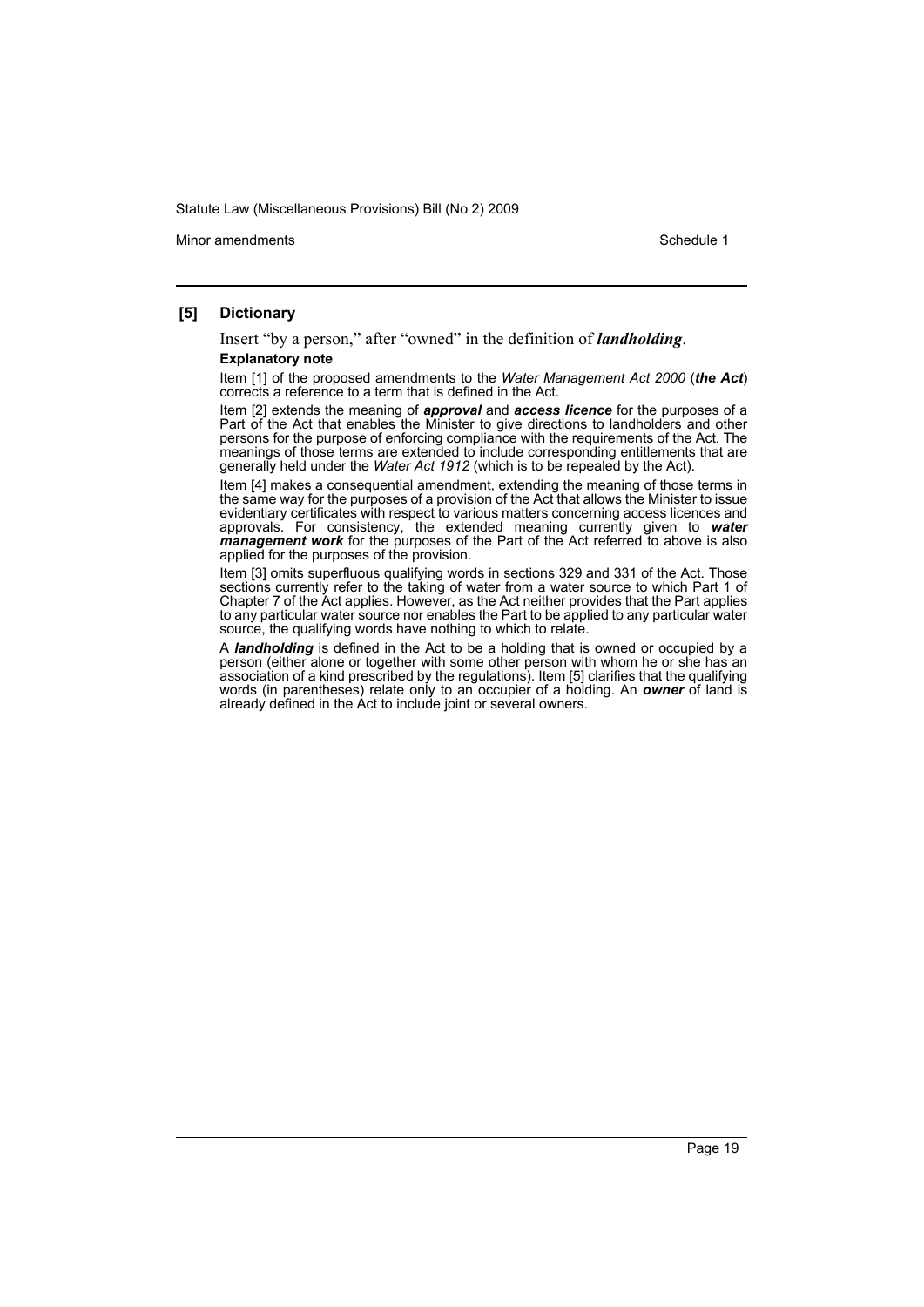## <span id="page-21-0"></span>**Schedule 2 Amendments by way of statute law revision**

## **2.1 Baulkham Hills Local Environmental Plan 2005**

#### **Schedule 1, Part 2**

Omit "Arberdour" from the matter relating to Rouse Hill Cemetery. Insert instead "Aberdour". **Explanatory note** The proposed amendment corrects a typographical error.

## **2.2 Civil Procedure Act 2005 No 28**

#### **Section 34 (b)**

Omit "having being". Insert instead "having been". **Explanatory note** The proposed amendment corrects a typographical error.

## **2.3 Confiscation of Proceeds of Crime Act 1989 No 90**

### **Section 7, definition of "serious offence"**

Omit "*Poisons Act 1966*" from paragraph (b). Insert instead "*Poisons and Therapeutic Goods Act 1966*". **Explanatory note** The proposed amendment updates a reference to a renamed Act.

## **2.4 Consumer, Trader and Tenancy Tribunal Act 2001 No 82**

### **[1] Section 53 (3)**

Omit "with regulations". Insert instead "with the regulations".

### **[2] Section 64 (b)**

Omit "having being". Insert instead "having been". **Explanatory note** Item [1] of the proposed amendments inserts a missing word. Item [2] of the proposed amendments corrects a typographical error.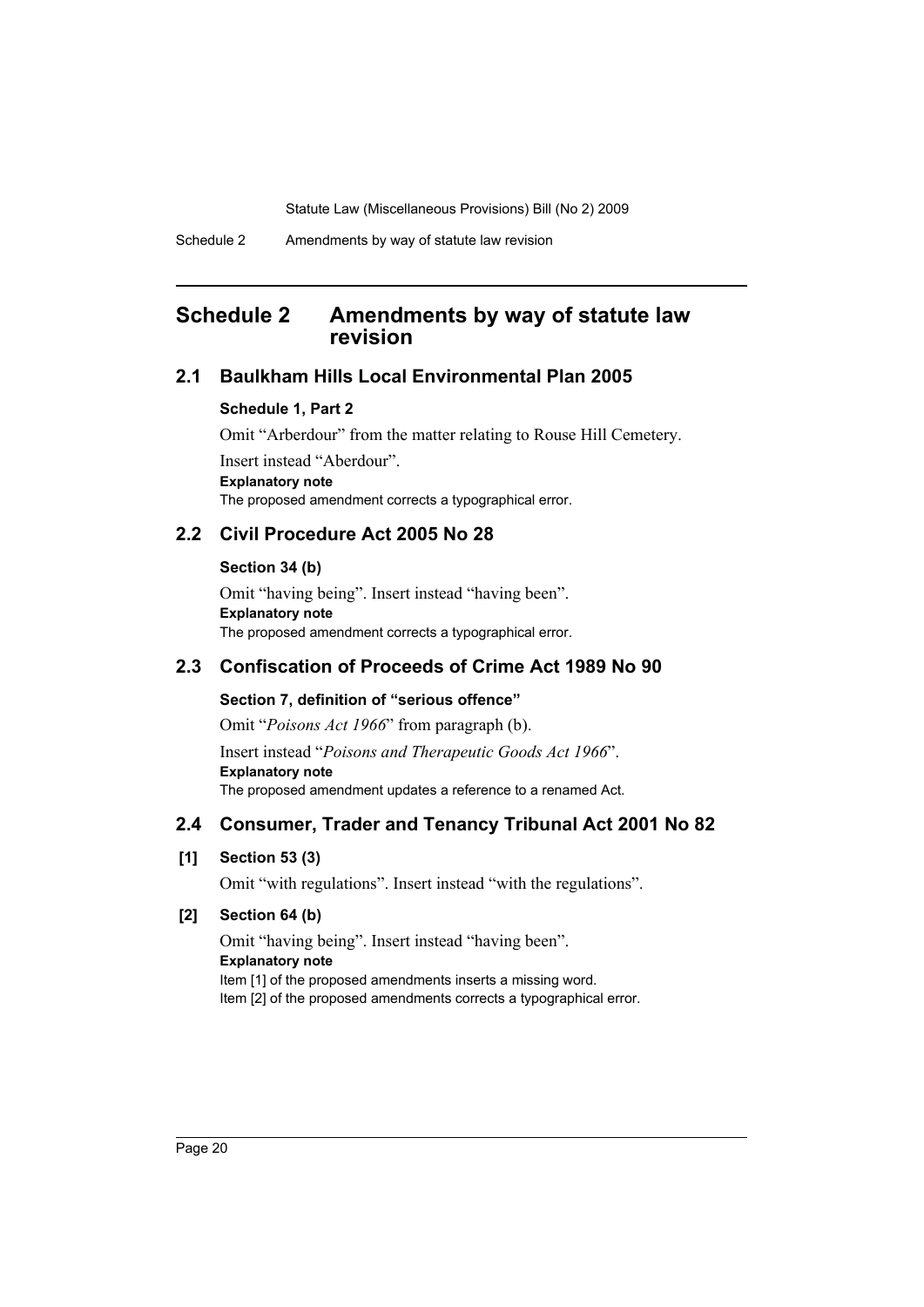## **2.5 Consumer, Trader and Tenancy Tribunal Regulation 2009**

#### **Clause 3 (2)**

Insert "(except in Schedule 1)" after "in this Regulation". **Explanatory note** The proposed amendment clarifies the status of notes.

### **2.6 Contaminated Land Management Act 1997 No 140**

#### **Section 40 (7)**

Insert after section 40 (6):

(7) The provisions of this section have effect despite anything contained in section 42 of the *Real Property Act 1900*.

#### **Explanatory note**

The proposed amendment remakes a provision that was inserted by the *Real Property and Conveyancing Legislation Amendment Act 2009* and was later inadvertently omitted.

### **2.7 Crimes Act 1900 No 40**

#### **Section 428A, definition of "drug"**

Omit "*Poisons Act 1966*".

Insert instead "*Poisons and Therapeutic Goods Act 1966*". **Explanatory note** The proposed amendment updates a reference to a renamed Act.

### **2.8 Drug Misuse and Trafficking Act 1985 No 226**

**Sections 3 (1), definition of "Poisons List", 8, 10 (2) (a), 11 (2) (c), 13 (2) (a), 24 (4) (a), 25 (4) (a) and 42**

Omit "*Poisons Act 1966*" wherever occurring.

Insert instead "*Poisons and Therapeutic Goods Act 1966*". **Explanatory note** The proposed amendment updates references to a renamed Act.

### **2.9 Eastern Gas Pipeline (Special Provisions) Act 1996 No 126**

#### **Section 5 (2) and (4)**

Omit the subsections. **Explanatory note** The proposed amendment omits redundant provisions.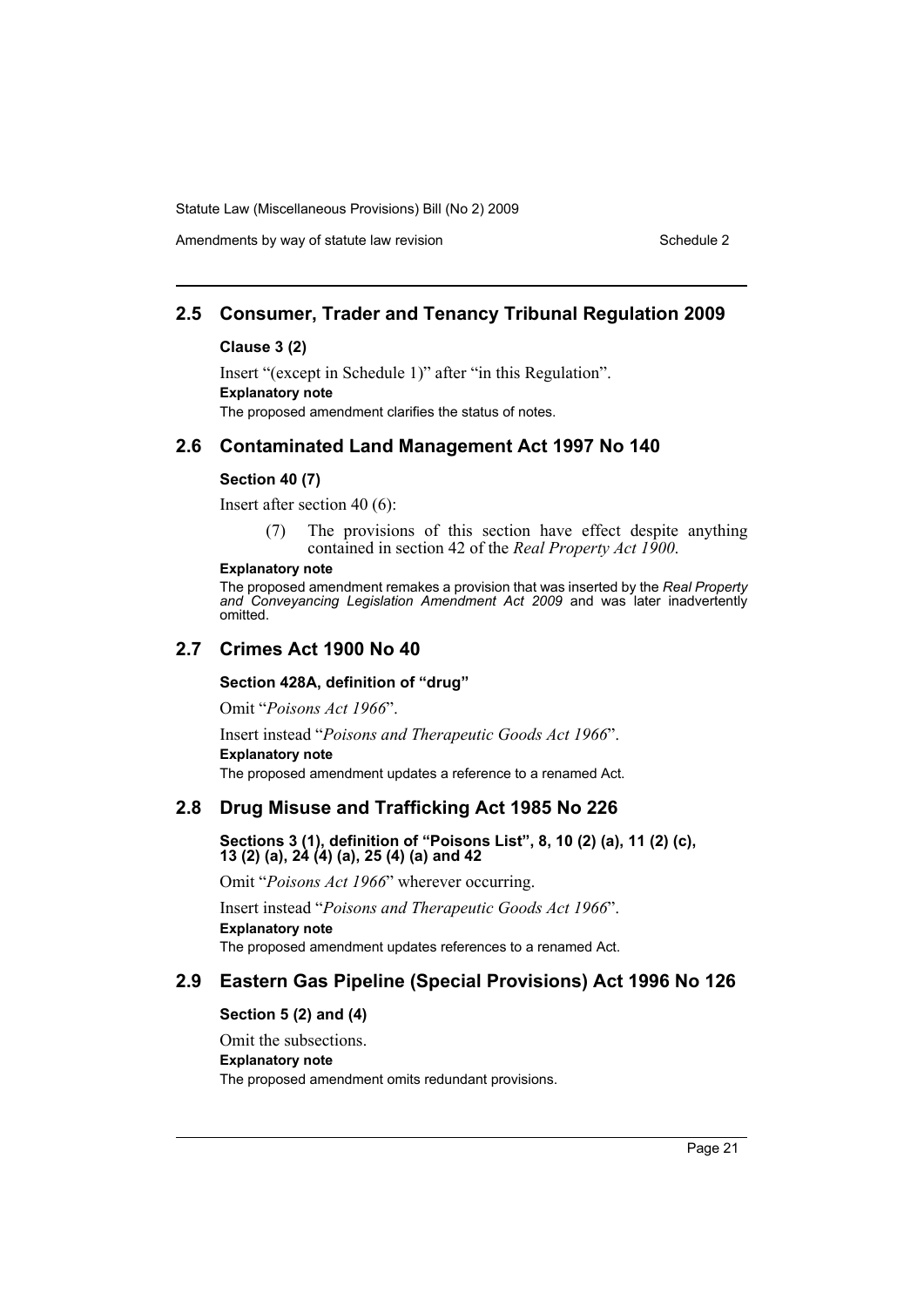Schedule 2 Amendments by way of statute law revision

## **2.10 Electricity Supply Act 1995 No 94**

## **Section 97BE (2)**

Omit "and greenhouse". Insert instead "and a greenhouse". **Explanatory note** The proposed amendment inserts a missing word.

## **2.11 Environmental Planning and Assessment Act 1979 No 203**

**[1] Sections 5B (1), 5C (2) (c), 5D, note, 26 (1B) (a) and (b), 76A (6) (c) (ii), 79B (3), (4) (a), (5) and (6), 110C, 112B (2), 112C–112E and 115N (5)**

Omit "Director-General of National Parks and Wildlife" wherever occurring.

Insert instead "Director-General of the Department of Environment, Climate Change and Water".

## **[2] Section 5C (2) (c)**

Omit "Director of NSW Fisheries".

Insert instead "Director-General of the Department of Industry and Investment".

## **[3] Section 33B (4)**

Omit from "The Minister may" to "repeal of an instrument".

Insert instead "The Minister may, under Division 4, make a local environmental plan to take effect on the repeal of an instrument".

## **[4] Section 34A (2), (5) and (7)**

Omit "and Climate Change" wherever occurring.

Insert instead ", Climate Change and Water".

## **[5] Section 34A (7)**

Omit "Primary Industries". Insert instead "Industry and Investment".

## **[6] Sections 75H (5) (b) and 75JA (3)**

Omit "and Conservation" wherever occurring. Insert instead ", Climate Change and Water".

## **[7] Section 75S (3)**

Omit "project, but section 109S does not apply.". Insert instead "project.".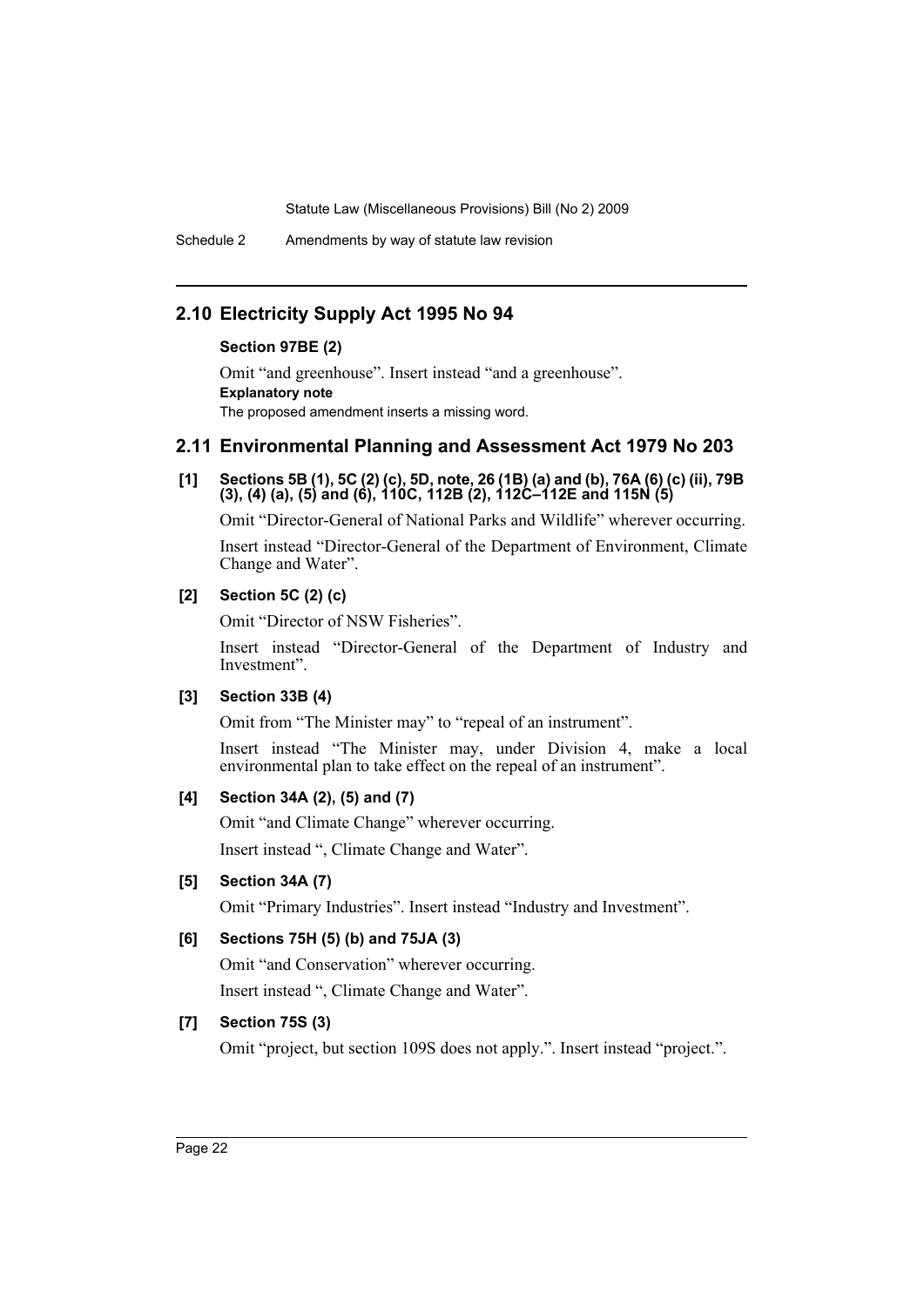Amendments by way of statute law revision Schedule 2 Schedule 2

### **[8] Section 117A (1) and (2)**

Omit "Infrastructure, Planning and Natural Resources" wherever occurring. Insert instead "Planning".

## **[9] Section 117A (1) and (2)**

Omit "Department of Local Government" wherever occurring.

Insert instead "Department of Premier and Cabinet".

**Explanatory note**

Items [1], [2], [4]–[6], [8] and [9] of the proposed amendments update references to Departments.

Item [3] of the proposed amendments confirms the effect of two separate amendments to the same section which were commenced in a different order to that originally anticipated.

Item [7] of the proposed amendments omits a reference to a repealed provision.

## **2.12 Environmental Planning and Assessment Amendment Act 2008 No 36**

**Schedule 3.1 [5]**

Omit the item. **Explanatory note** The proposed amendment omits a redundant provision.

## **2.13 Environmental Planning and Assessment Regulation 2000**

**[1] Clause 3 (1), definition of "Department"** Omit the definition.

**[2] Clauses 8J (8) (a), 8N (3), 245M (1), 277 (a) and 288 (3), definition of "Sydney Opera House"**

Omit "*Projects*" wherever occurring. Insert instead "*Development*".

- **[3] Schedule 3, clause 38, definition of "saline soil"** Omit "(Ds/m)". Insert instead "(dS/m)".
- **[4] Schedule 4, clause 4**

Omit "Public Works". Insert instead "Services, Technology and Administration".

## **[5] Schedule 4, clause 17 (2)**

Omit "37 (1)". Insert instead "38 (1)".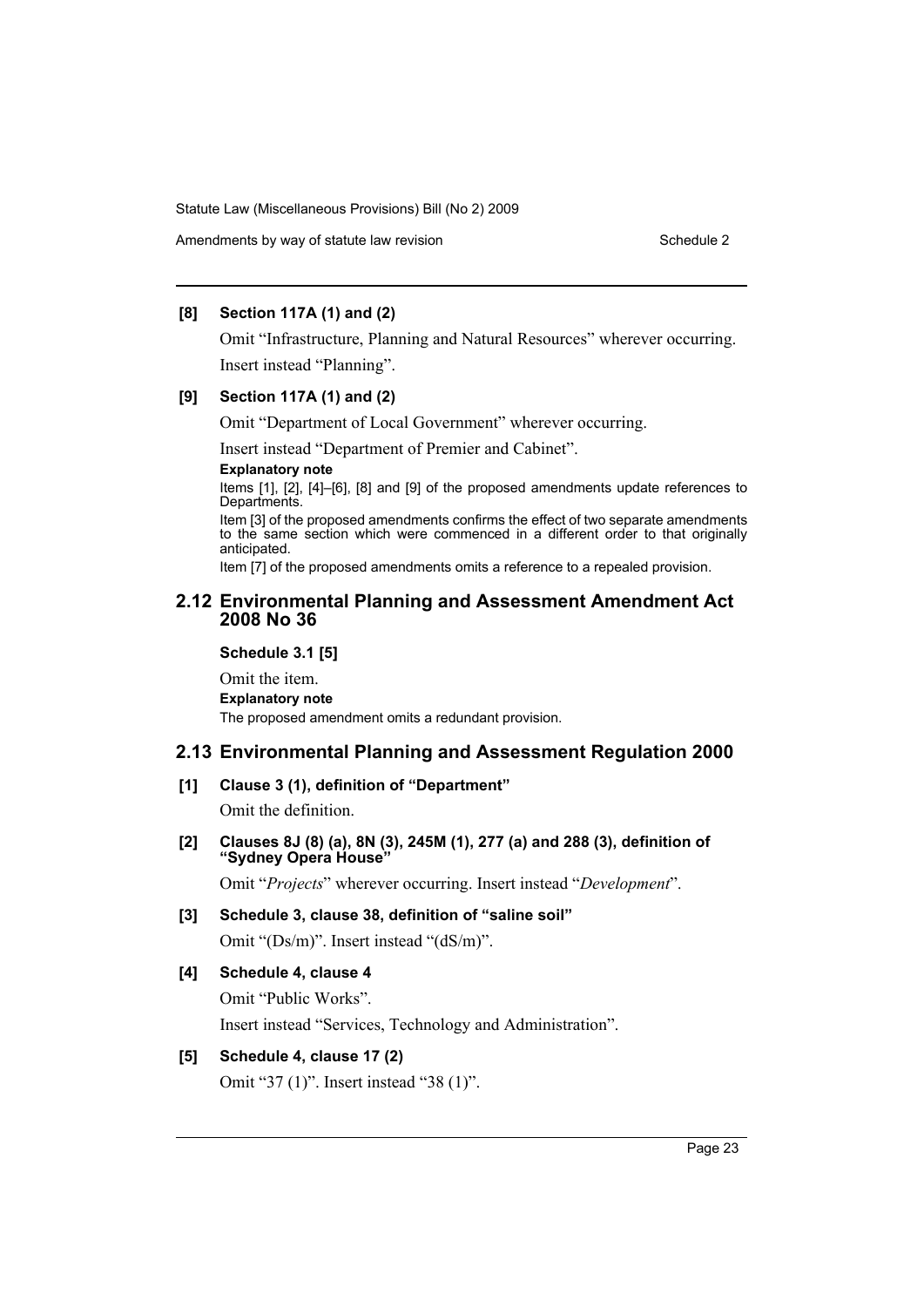Schedule 2 Amendments by way of statute law revision

#### **Explanatory note**

Item [1] of the proposed amendments omits a redundant definition.

Item [2] of the proposed amendments updates references to a renamed instrument.

Item [3] of the proposed amendments corrects a typographical error.

Item [4] of the proposed amendments updates a reference to a Department.

Item [5] of the proposed amendments corrects a cross-reference.

### **2.14 Fisheries Management (Estuary General Share Management Plan) Regulation 2006**

#### **Appendix, Schedule 1**

Insert "*(Zoning Plans)"* after "*Marine Parks*" in Column 1 in the matter relating to Port Stephens–Set Mesh Nets.

## **Explanatory note**

The proposed amendment updates a reference to a renamed instrument.

## **2.15 Lake Macquarie Local Environmental Plan 2004**

#### **Schedule 8, item 6**

Renumber paragraph "(j)" where secondly occurring in Column 2 as paragraph "(l)". **Explanatory note**

The proposed amendment corrects numbering.

## **2.16 Law Enforcement (Powers and Responsibilities) Regulation 2005**

**[1] Clause 3 (3)**

Insert "(except in Schedule 1)" after "in this Regulation".

#### **[2] Schedule 1, Form 20A, item 8**

Omit "*Responsibilities Act 2002*)". Insert instead "*Responsibilities) Act 2002*".

### **[3] Schedule 1, Form 21**

Omit "Authorised officer". Insert instead "Eligible issuing officer". **Explanatory note**

Item [1] of the proposed amendments clarifies the status of notes.

Item [2] of the proposed amendments corrects a typographical error. Item [3] of the proposed amendments updates a reference to an officer.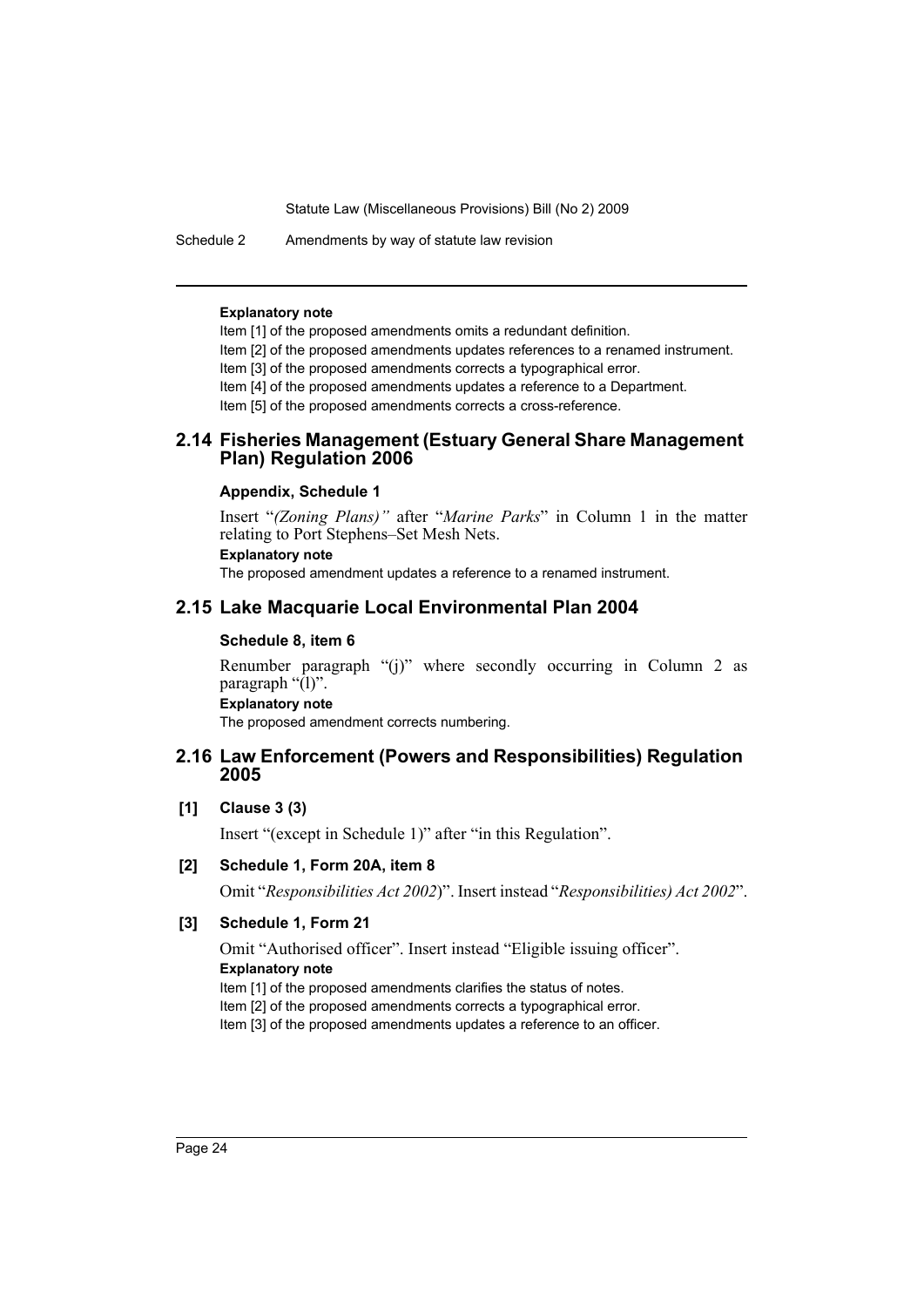## Amendments by way of statute law revision Schedule 2 Schedule 2

## **2.17 Lismore Local Environmental Plan 2000**

#### **Schedule 6, Part 3**

Omit "113776" from Column 3 of the matter relating to 50 Oliver Avenue, Goonellabah.

Insert instead "1137726". **Explanatory note** The proposed amendment corrects a typographical error.

## **2.18 Local Government (General) Regulation 2005**

### **Schedule 1, clause 16 (4)**

Omit "residence of place". Insert instead "residence or place". **Explanatory note** The proposed amendment corrects a typographical error.

## **2.19 Maitland Local Environmental Plan 1993**

## **Schedule 2, Column 1**

Omit "Hiland Cresent" from under the heading "**East Maitland**".

Insert instead "Hiland Crescent". **Explanatory note** The proposed amendment corrects a typographical error.

## **2.20 Marine Parks (Zoning Plans) Regulation 1999**

**[1] Clause 2.31 (2)**

Omit the subclause.

## **[2] Clause 3.2**

Omit "From point 14A,100" from the matter relating to Bowen Island. Insert instead "From point 14A, 100".

## **[3] Clause 3.11 (1)**

Omit "Huskinson". Insert instead "Huskisson".

## **[4] Clause 5.4 (3)**

Omit "issued under Part 3A of this Regulation to authorise". Insert instead "authorising".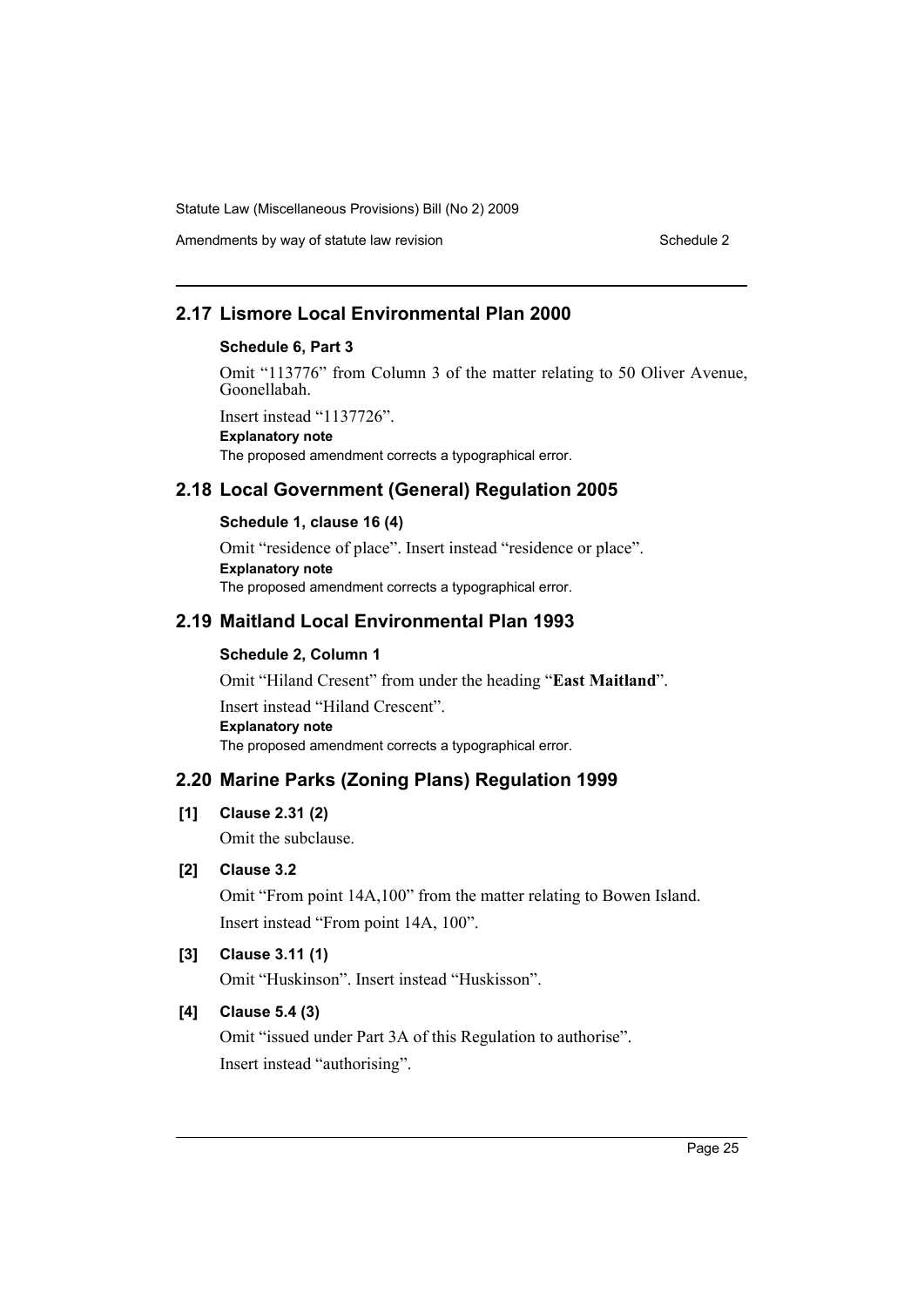Schedule 2 Amendments by way of statute law revision

## **[5] Clauses 6.7 (1) and 7.5 (1)**

Omit "clause 6" wherever occurring. Insert instead "clause 1.7". **Explanatory note** Item [1] of the proposed amendments omits a redundant provision. Items [2] and [3] of the proposed amendments correct typographical errors. Item [4] of the proposed amendments omits a redundant cross-reference.

Item [5] of the proposed amendments updates cross-references.

## **2.21 Mining Amendment Act 2008 No 19**

### **Schedule 1 [213], proposed section 246W (1) (a)**

Insert "by the regulations" after "prescribed". **Explanatory note** The proposed amendment inserts missing words.

### **2.22 Motor Accidents (Determination of Non-Economic Loss) Order 2009**

#### **Clause 3 (2)**

Omit "sublclause". Insert instead "subclause". **Explanatory note** The proposed amendment corrects a typographical error.

### **2.23 Motor Dealers Act 1974 No 52**

#### **Section 4 (9)**

Insert after section 4 (8):

(9) Notes included in this Act do not form part of this Act.

### **Explanatory note**

The proposed amendment clarifies the status of notes.

## **2.24 Motor Sports (World Rally Championship) Act 2009 No 55**

### **Section 17 (1)**

Omit "This section applies to the extent that the regulations otherwise provide".

Insert instead "This section applies except to the extent that the regulations otherwise provide".

### **Explanatory note**

The proposed amendment inserts a missing word.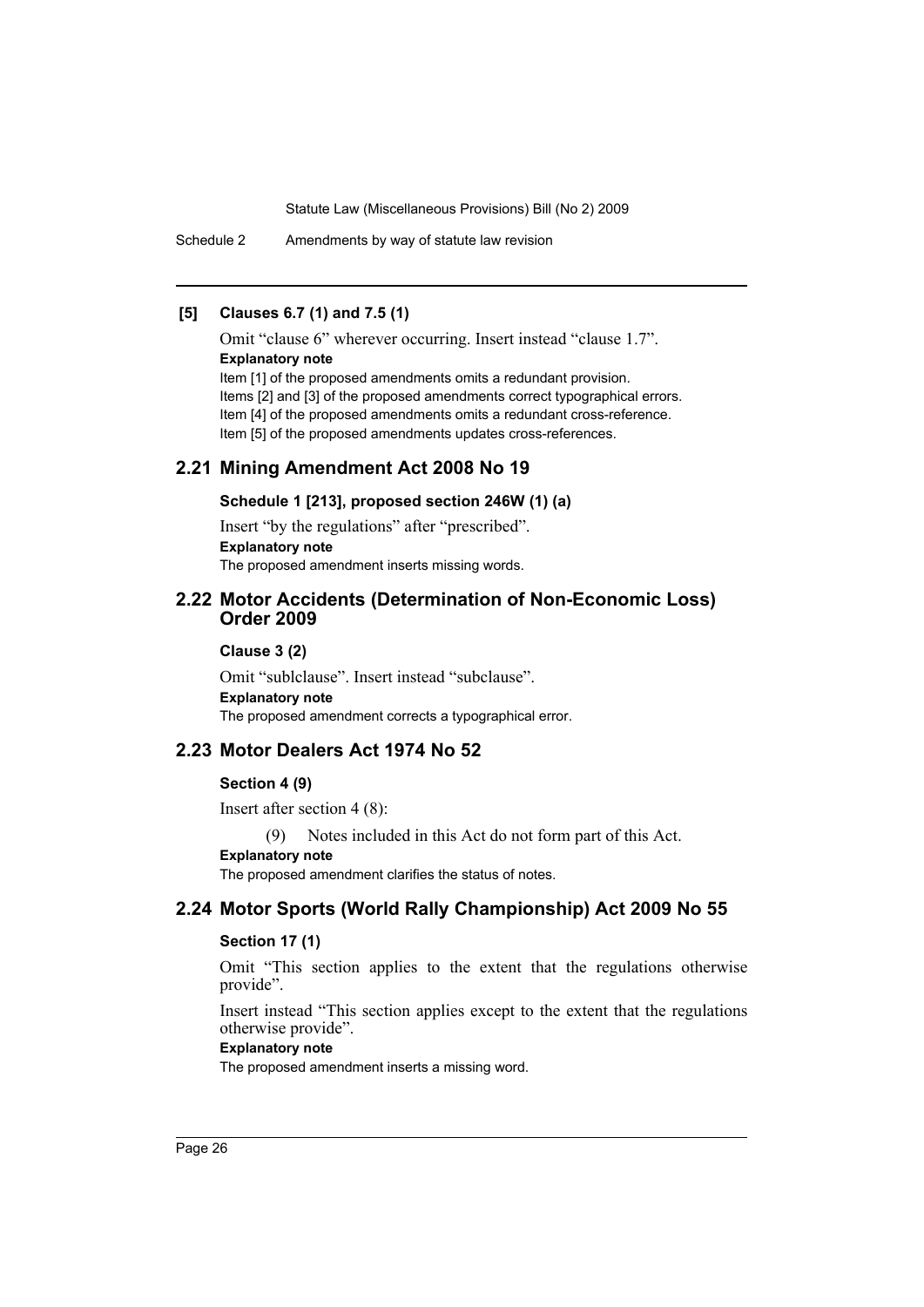Amendments by way of statute law revision Schedule 2 Schedule 2

## **2.25 Occupational Health and Safety Regulation 2001**

### **Clause 220B (2) (b)**

Omit "certificate". Insert instead "card". **Explanatory note** The proposed amendment updates terminology.

## **2.26 Pesticides Act 1999 No 80**

#### **Section 39 (2) (k)**

Insert "not" after "may or may". **Explanatory note** The proposed amendment inserts a missing word.

## **2.27 Police Integrity Commission Act 1996 No 28**

### **[1] Section 18A (1)**

Omit "64 (5)". Insert instead "71 (3)".

#### **[2] Section 143 (2) (a)**

Omit "*Public Sector Management Act 1988*".

Insert instead "*Public Sector Employment and Management Act 2002*". **Explanatory note** Item [1] of the proposed amendments corrects a cross-reference. Item [2] of the proposed amendments updates a reference to an Act.

## **2.28 Protection of the Environment Operations (General) Regulation 2009**

#### **[1] Schedule 6**

Omit "confectionary" from Column 1 of the matter relating to section 145 of the *Protection of the Environment Operations Act 1997*.

Insert instead "confectionery".

## **[2] Schedule 8, clause 7**

Insert "*the*" after "*Protection of*". **Explanatory note** Items [1] and [2] of the proposed amendments correct typographical errors.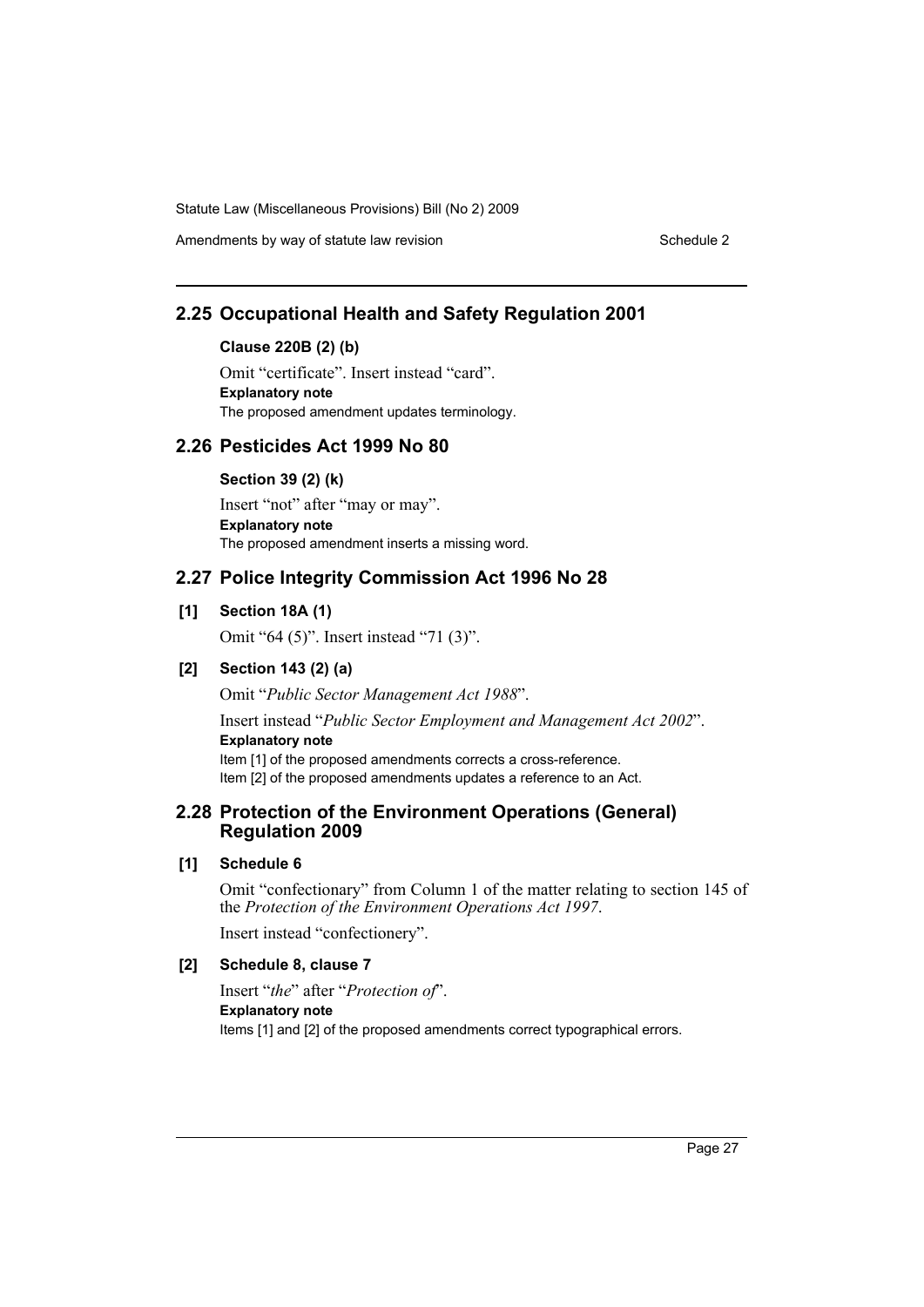Schedule 2 Amendments by way of statute law revision

## **2.29 Public Finance and Audit Act 1983 No 152**

#### **Schedule 3, Column 2**

Omit "General Manager of the Office" from the matter relating to Office of the Board of Studies.

Insert instead "Chief Executive of the Office". **Explanatory note** The proposed amendment updates a reference to an office.

### **2.30 Public Health (Tobacco) Regulation 2009**

#### **Clause 3 (4)**

Insert at the end of clause 3:

(4) Notes included in this Regulation do not form part of this Regulation.

#### **Explanatory note**

The proposed amendment clarifies the status of notes.

### **2.31 Public Lotteries Regulation 2007**

### **Clause 12 (4) (a)**

Omit "Minister". Insert instead "Authority". **Explanatory note** The proposed amendment corrects a cross-reference.

### **2.32 Real Property Act 1900 No 25**

#### **Section 45B (1)**

Omit the definition of *ordinary folio of the Register*. **Explanatory note** The proposed amendment omits a redundant definition.

### **2.33 Rice Marketing Regulation 2005**

#### **Schedule 2**

Omit "Marketing of Primary Products Regulation 2005" and "*Marketing of Primary Products Regulation 2005*" wherever occurring.

Insert instead "Rice Marketing Regulation 2005" and "*Rice Marketing Regulation 2005*", respectively.

#### **Explanatory note**

The proposed amendment updates references to a renamed instrument.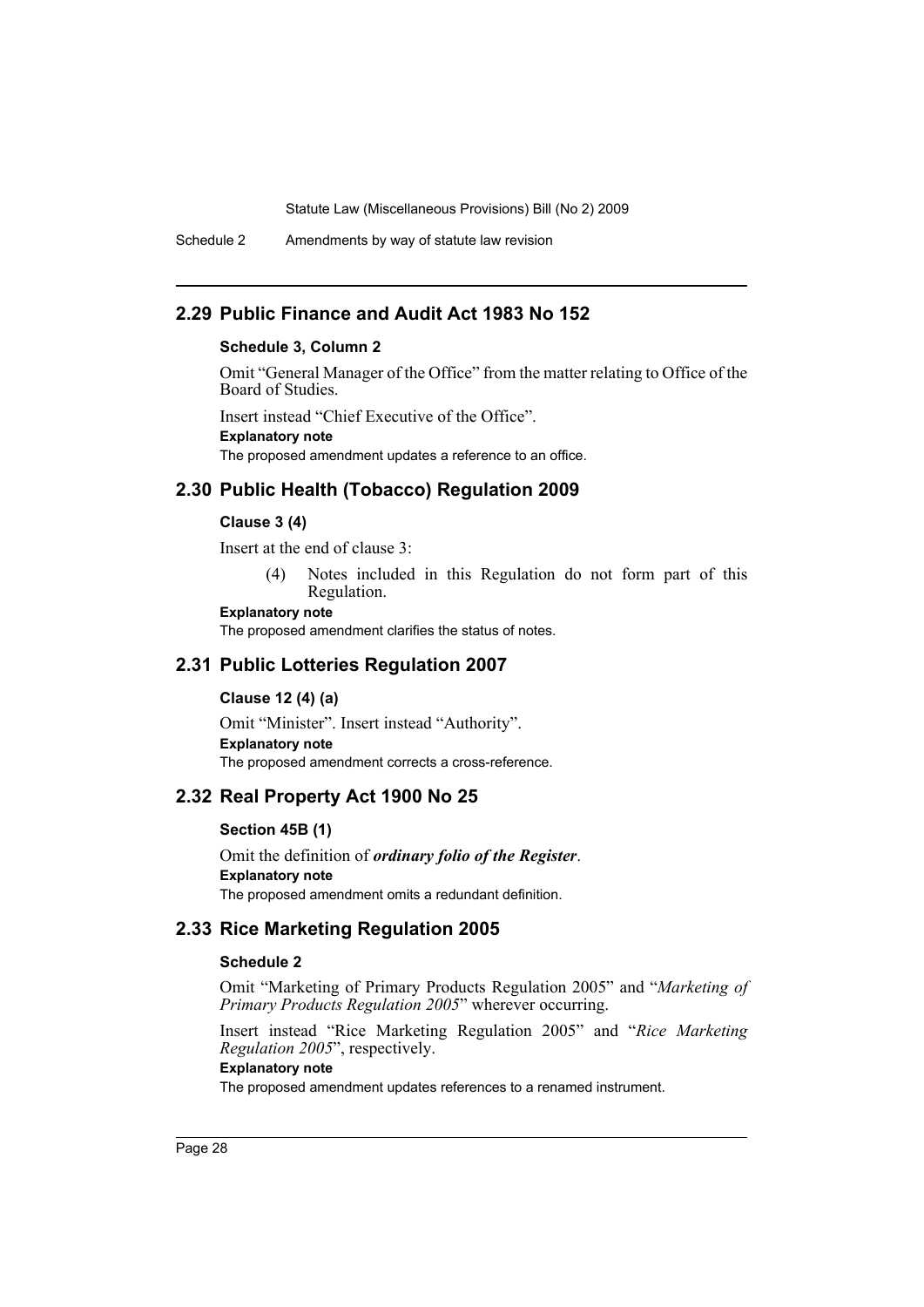## **2.34 Road Transport (Safety and Traffic Management) Regulation 1999**

#### **Schedule 3**

Omit "Mt Druit" wherever occurring in Column 2 of the matter relating to the Western Sydney Area Health Service.

Insert instead "Mt Druitt". **Explanatory note** The proposed amendment corrects typographical errors.

## **2.35 South Sydney Local Environmental Plan 1998**

### **Schedule 2, item 91**

Omit "Capel" from the Column headed '**Description**'.

Insert instead "Chapel". **Explanatory note** The proposed amendment corrects a typographical error.

### **2.36 Sporting Venues Authorities Act 2008 No 65**

## **[1] Section 22, definition of "relevant authority"** Omit "table". Insert instead "Schedule".

#### **[2] Section 22, definition of "transfer date"**

Omit "property" from paragraph (a). Insert instead "land". **Explanatory note** Item [1] of the proposed amendments corrects a cross-reference. Item [2] of the proposed amendments corrects a typographical error.

## **2.37 Sporting Venues (Invasions) Regulation 2006**

#### **Clause 3**

Omit "Energy Australia". Insert instead "EnergyAustralia". **Explanatory note** The proposed amendment corrects a typographical error.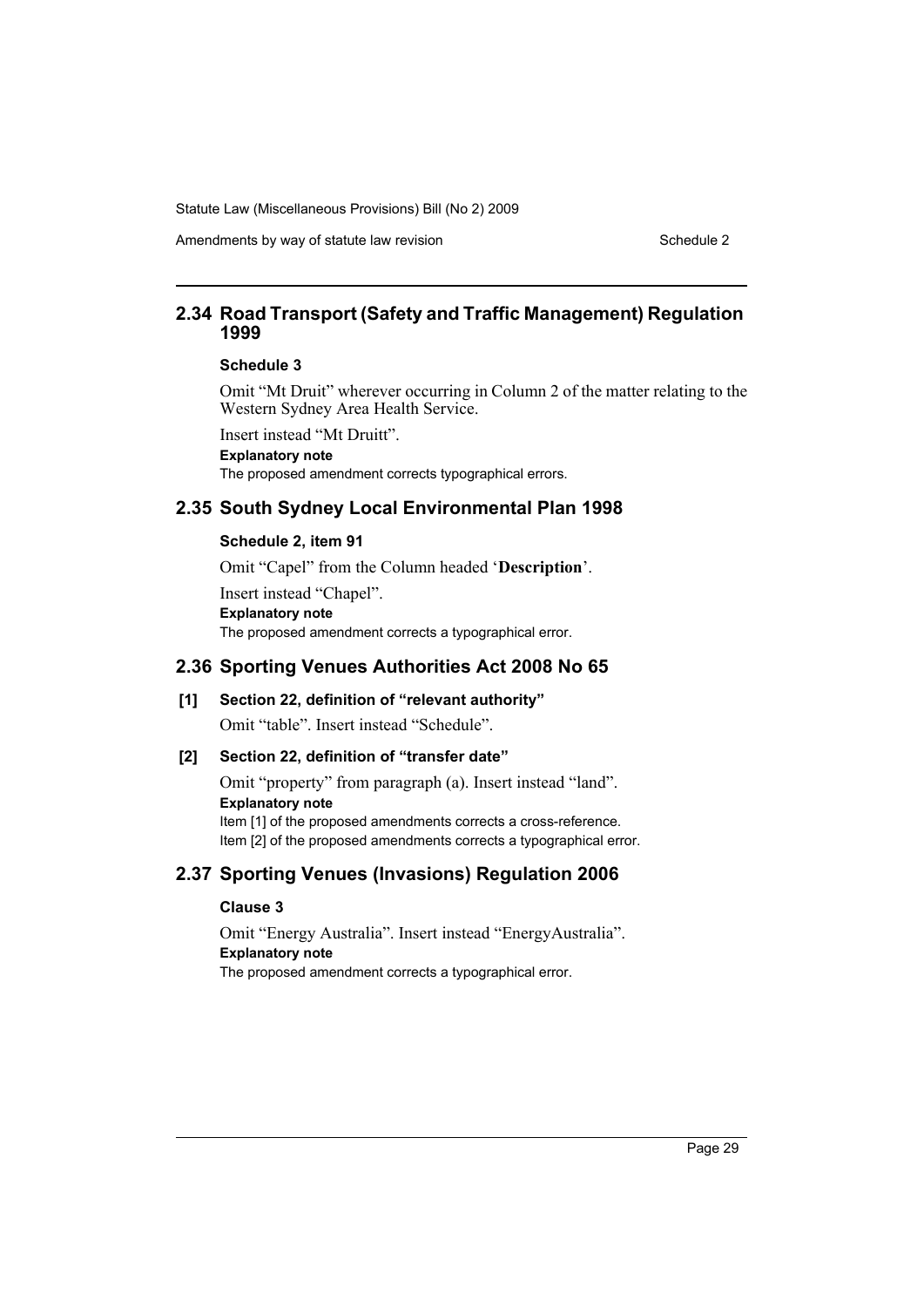Schedule 2 Amendments by way of statute law revision

## **2.38 Standard Instrument (Local Environmental Plans) Amendment (Entertainment Venues) Order 2009**

#### **Schedule 1 [2] and [3]**

Omit "Department of Services, Technology and Administration" wherever occurring.

Insert instead "Land and Property Management Authority". **Explanatory note**

The proposed amendment updates references to a Department.

## **2.39 State Environmental Planning Policy (Affordable Rental Housing) 2009**

### **[1] Clause 4 (3)**

Insert "and examples" after "Notes".

#### **[2] Clause 9 (2) (d)**

Omit "trust". Insert instead "Trust". **Explanatory note** Item [1] of the proposed amendments clarifies the status of examples in the Policy. Item [2] of the proposed amendments corrects a typographical error.

### **2.40 State Environmental Planning Policy (Exempt and Complying Development Codes) Amendment (Commercial and Industrial) 2009**

**Schedule 1 [86]**

Omit "up to 3.8m". Insert instead "more than 3.8m". **Explanatory note** The proposed amendment corrects an incorporation direction.

## **2.41 State Environmental Planning Policy No 59—Central Western Sydney Regional Open Space and Residential**

#### **Part 3, Division 2, heading**

Omit "**sec 94B**". Insert instead "**sec 94EA**". **Explanatory note** The proposed amendment corrects a cross-reference.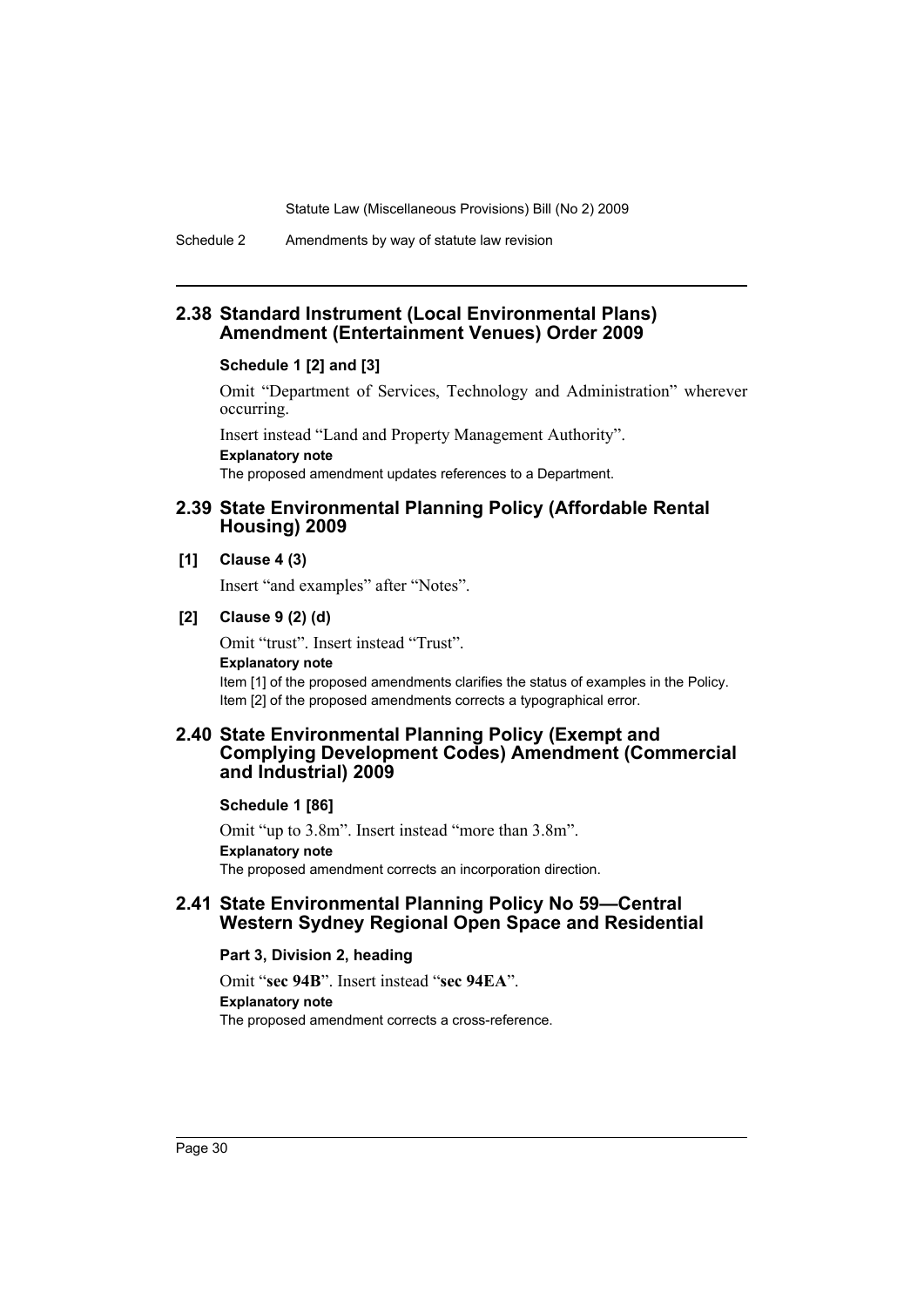Amendments by way of statute law revision Schedule 2 Schedule 2

## **2.42 Sydney Regional Environmental Plan No 24—Homebush Bay Area**

### **Clause 6 (3)**

Insert at the end of clause 6:

(3) Notes included in this plan do not form part of this plan.

#### **Explanatory note**

The proposed amendment clarifies the status of notes.

### **2.43 Telecommunications (Interception and Access) (New South Wales) Act 1987 No 290**

#### **Section 3 (1), definitions of "record" and "restricted record"**

Omit "section 11 or 11A of the Commonwealth Act or Part IV of that Act" wherever occurring in paragraph (c) of the definition of *record* and paragraph (b) of the definition of *restricted record*.

Insert instead "section 11A of the Commonwealth Act".

#### **Explanatory note**

The proposed amendment omits references to repealed provisions.

## **2.44 Threatened Species Conservation Act 1995 No 101**

#### **Schedule 1, Part 2**

Omit "*Petameles*" from the matter relating to "Peramelidae" under the heading "**Mammals**".

Insert instead "*Perameles*". **Explanatory note** The proposed amendment corrects a typographical error.

## **2.45 Water Sharing Plan for the Central Coast Unregulated Water Sources 2009**

## **[1] Clauses 15 (3) (c) and (d) and 35 (2) (a) (iii) and (iv)**

Omit "*Water Sharing Plan for*" wherever occurring. Insert instead "*Water Sharing Plan for the*".

## **[2] Clause 17 (4), note**

Omit "with the levels". Insert instead "within the levels".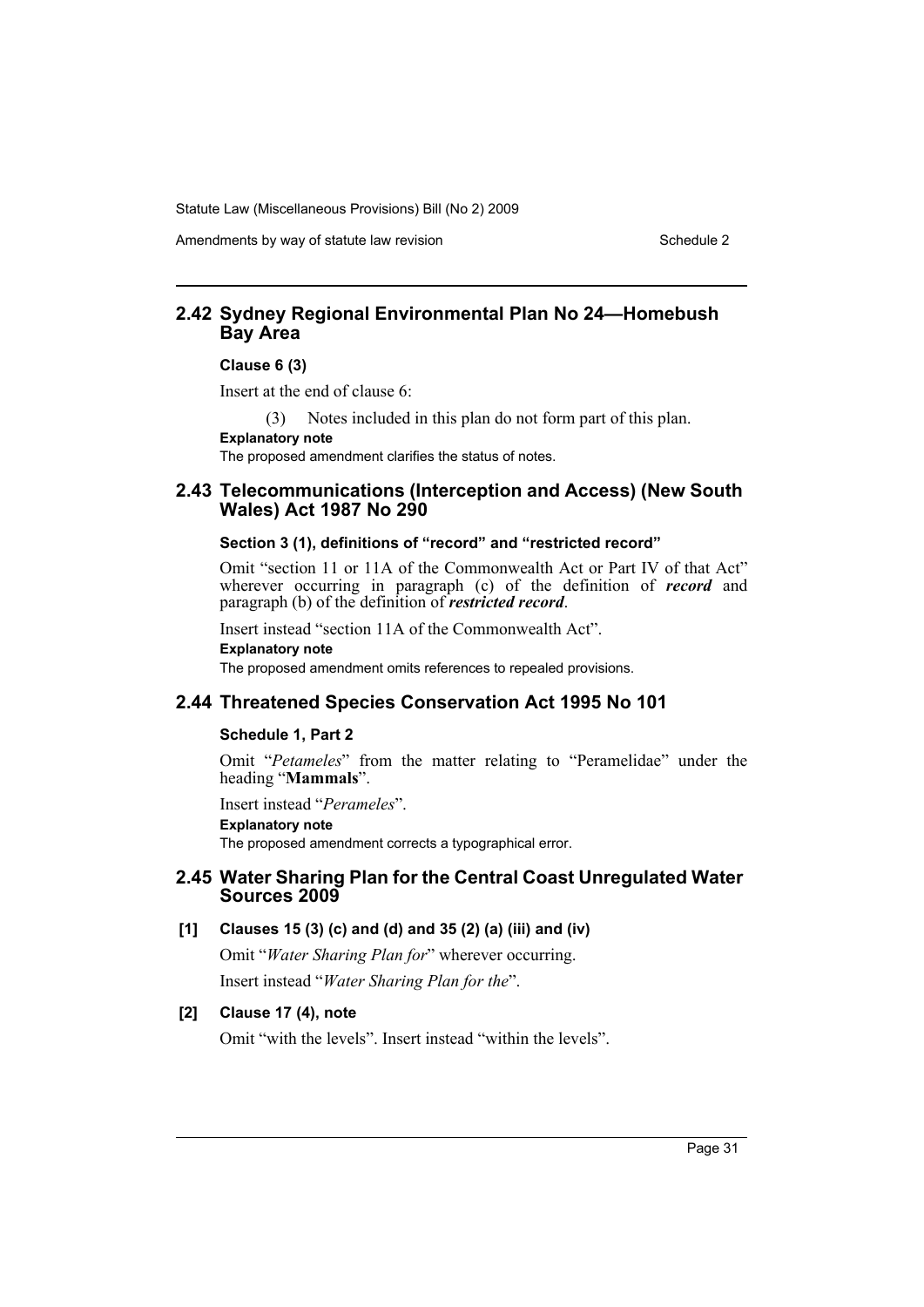Schedule 2 Amendments by way of statute law revision

### **[3] Clause 21**

Omit "section and 20". Insert instead "section 20".

### **[4] Clause 35 (3) and (4)**

Omit "*2003*" wherever occurring in the second note to subclause (3) and the first note to subclause (4).

Insert instead "*2009*".

## **[5] Clauses 40 (2), 41 and 42**

Omit "and should, be" wherever occurring. Insert instead "should be".

### **[6] Clause 47 (11)**

Omit "may this Plan to amend clause 47".

Insert instead "may amend this Plan".

### **[7] Clause 60 (2)**

Omit "to of from". Insert instead "to or from".

## **[8] Clause 63 (3)**

Renumber paragraph (e) as paragraph (d).

## **[9] Clause 75 (1) (d)**

Omit "clauses 72". Insert instead "clause 72". **Explanatory note** Items [1] and [4] of the proposed amendments correct cross-references. Items [2], [3], [5]–[7] and [9] of the proposed amendments correct typographical errors. Item [8] of the proposed amendments corrects numbering.

## **2.46 Water Sharing Plan for the Coffs Harbour Area Unregulated and Alluvial Water Sources 2009**

**[1] Clause 33 (2)**

Insert "**Note.**" before "Section 61 (b)".

**[2] Clause 56, note**

Omit "subclauses (4) and (5)". Insert instead "subclauses (2) and (3)".

## **[3] Clause 78 (d)**

Omit "subclause". Insert instead "paragraph".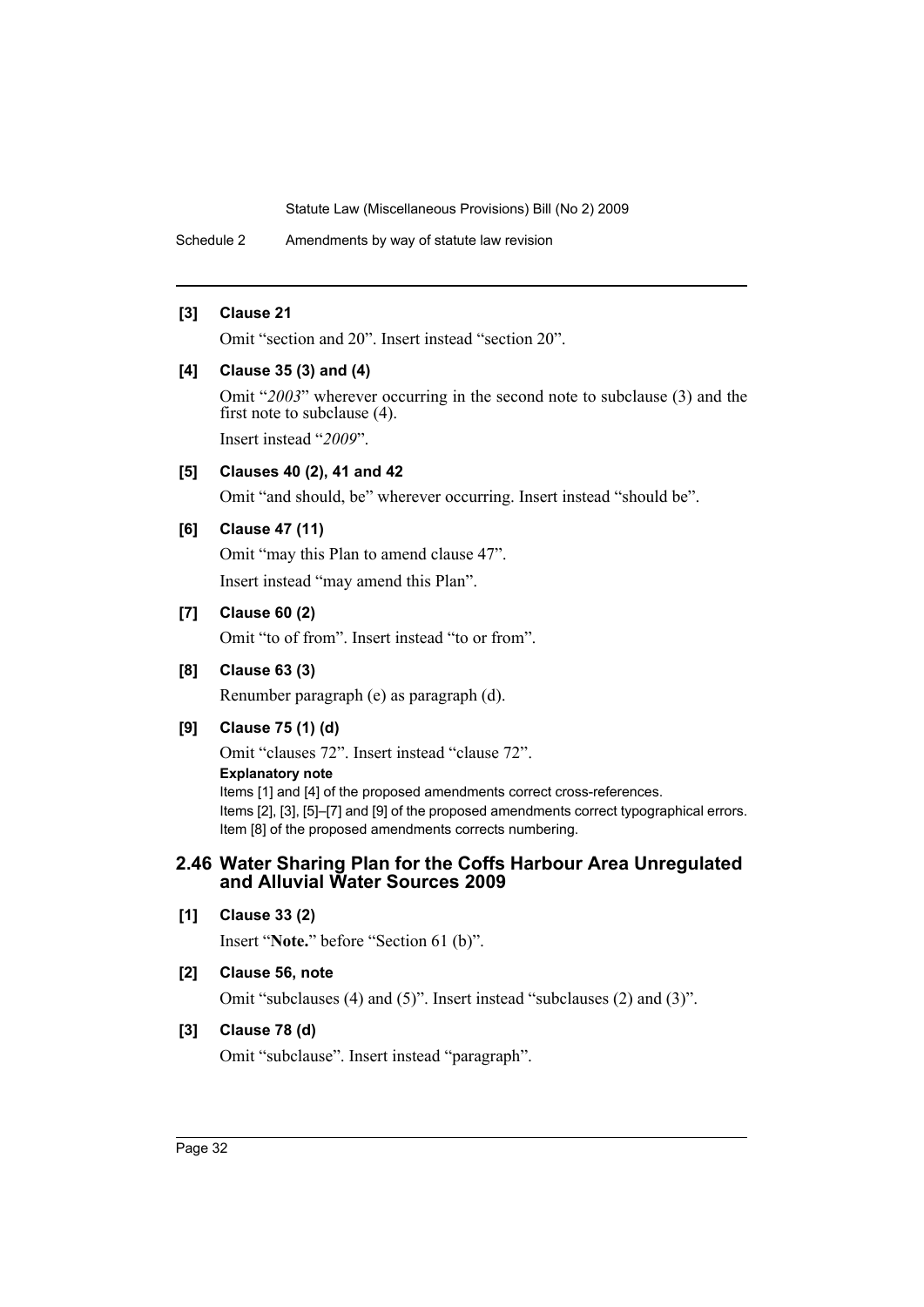Amendments by way of statute law revision Schedule 2 Schedule 2

#### **Explanatory note**

Item [1] of the proposed amendments clarifies the status of a note. Items [2] and [3] of the proposed amendments correct cross-references.

### **2.47 Water Sharing Plan for the Hunter Unregulated and Alluvial Water Sources 2009**

**[1] Clause 4 (4) (f)**

Omit "*2004*". Insert instead "*2003*".

**[2] Clause 4 (4) (g)**

Omit "*2008*". Insert instead "*2007*".

**[3] Clause 17 (1) (v), note** Omit "95thth". Insert instead "95th".

## **[4] Clause 39 (4)**

Omit "amened". Insert instead "amended".

### **[5] Clause 45**

Renumber subclause (3), where secondly occurring, as subclause (4).

#### **[6] Clause 70 (2) (h) (ii), note**

Omit "*2002*". Insert instead "*2004*".

#### **[7] Schedule 1, definition of "stream order"**

Omit "Gazette no 37" from the second note.

Insert instead "Gazette No 37".

#### **Explanatory note**

Items [1], [2] and [6] of the proposed amendments correct cross-references. Items [3], [4] and [7] of the proposed amendments correct typographical errors. Item [5] of the proposed amendments corrects numbering.

## **2.48 Water Sharing Plan for the Lower North Coast Unregulated and Alluvial Water Sources 2009**

### **[1] Clause 16 (2)**

Omit "subclause 17 (2) of this Plan". Insert instead "clause 17 (2)".

#### **[2] Clause 16 (3)**

Omit "subclause 17 (2) (h) of this Plan". Insert instead "clause 17 (2) (h)".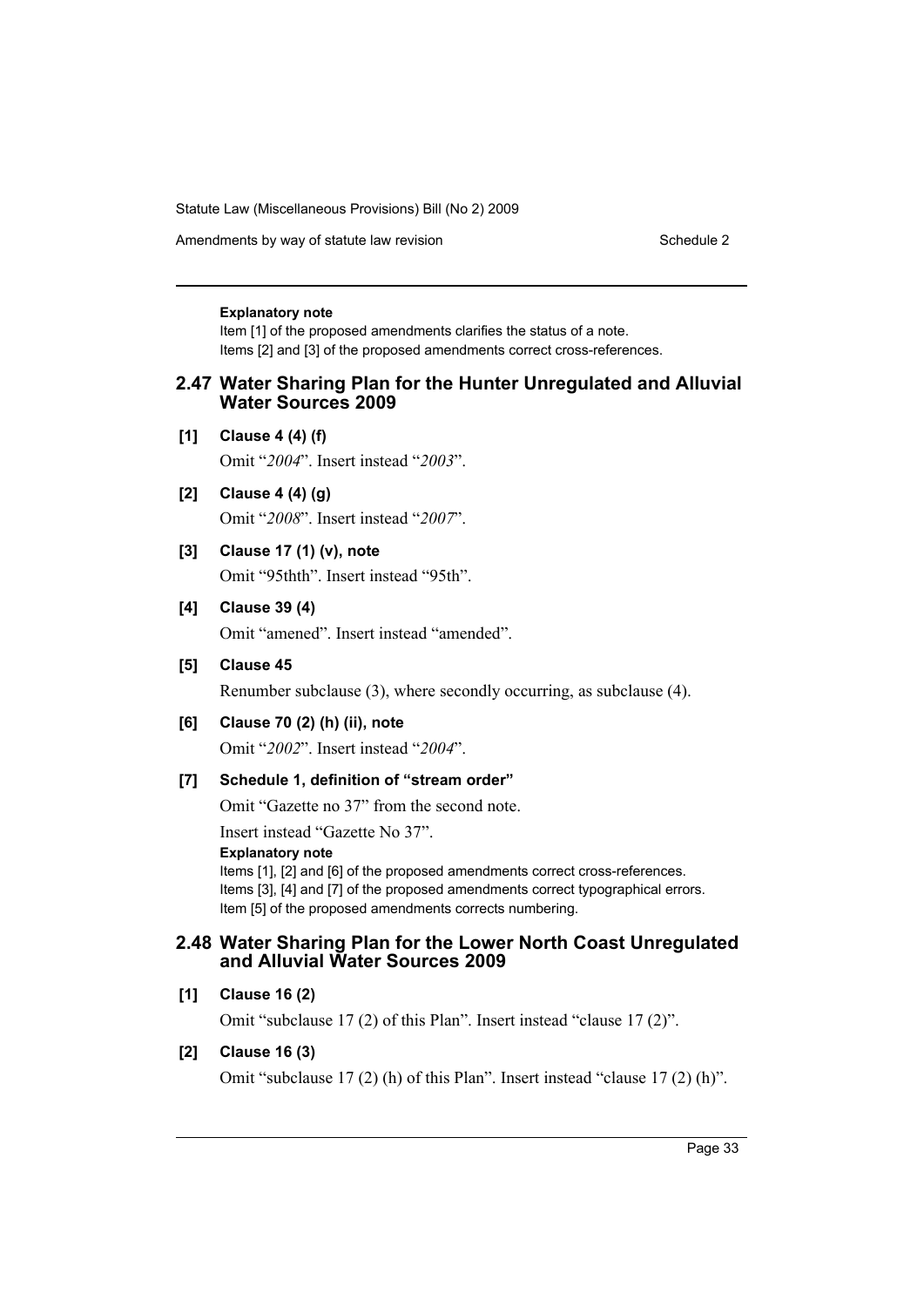Schedule 2 Amendments by way of statute law revision

### **[3] Clause 19 (5)**

Omit "subclause 19 (3)". Insert instead "subclause (3)".

**[4] Clause 28**

Renumber paragraph (d), where secondly occurring, as paragraph (f).

**[5] Clause 34 (2) (b)**

Insert "**Note.**" before "Section 61 (b)".

**[6] Clauses 40 (1) (b), 84 (1) (c) and (d), 87 (3) (b) and 88 (4) (b)** Omit "subclause (a)" wherever occurring. Insert instead "paragraph (a)".

### **[7] Clause 71 (3)**

Omit "subclauses  $2(a)$ ,  $2(b)$  and  $2(c)$ ". Insert instead "subclause  $(2)$   $(a)$ ,  $(b)$  and  $(c)$ ".

### **[8] Clause 71 (4)**

Omit "subclauses 2 (a) and 2 (b)". Insert instead "subclause (2) (a) and (b)".

### **[9] Clause 71 (5) and (6)**

Omit "subclause 2 (c)" wherever occurring. Insert instead "subclause (2) (c)".

## **[10] Clause 82 (d)**

Omit "subclause (c)". Insert instead "paragraph (c)".

## **[11] Clause 87 (3) (b)**

Renumber subparagraphs (iii)–(vii) as subparagraphs (ii)–(vi), respectively.

## **[12] Clause 87 (3) (b) (ii) (as renumbered by item [11])**

Omit "clause 10 (a) and 9 (b)". Insert instead "clause 10 (a) and (b)". **Explanatory note** Items [1]–[3], [6]–[10] and [12] of the proposed amendments correct cross-references. Items [4] and [11] of the proposed amendments correct numbering. Item [5] of the proposed amendments clarifies the status of a note.

## **2.49 Wingecarribee Local Environmental Plan 1989**

### **Clause 9, Table**

Omit "Item 4" from Item 3 of the matter relating to Zone No 4 (a). Insert instead "this Item".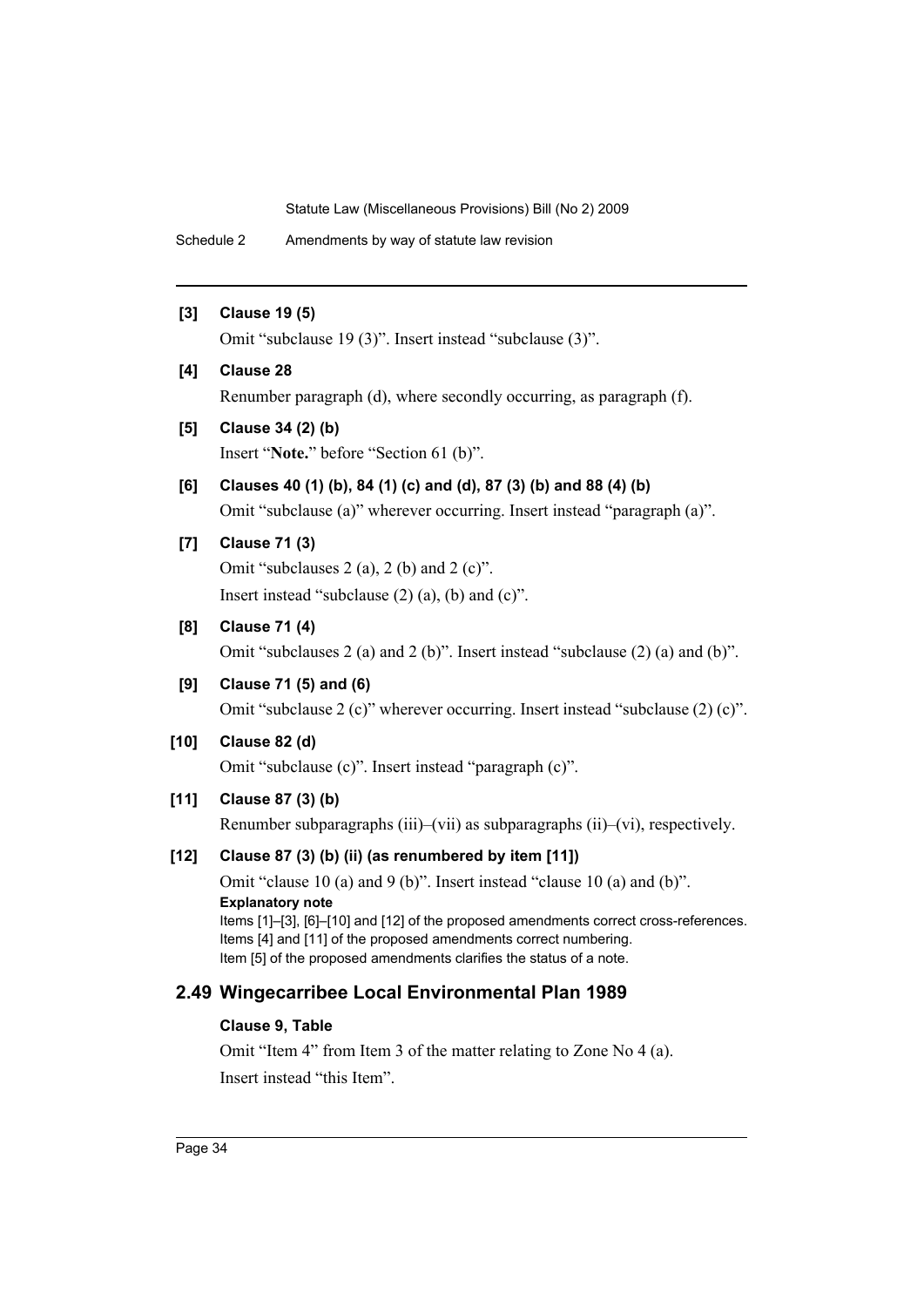Amendments by way of statute law revision example 2 Schedule 2

#### **Explanatory note**

The proposed amendment corrects a cross-reference.

## **2.50 Woollahra Local Environmental Plan 1995**

#### **Schedule 3**

Omit "Amercian" from the matter relating to Loftus Rd, Darling Point, within road reserve.

Insert instead "American". **Explanatory note** The proposed amendment corrects a typographical error.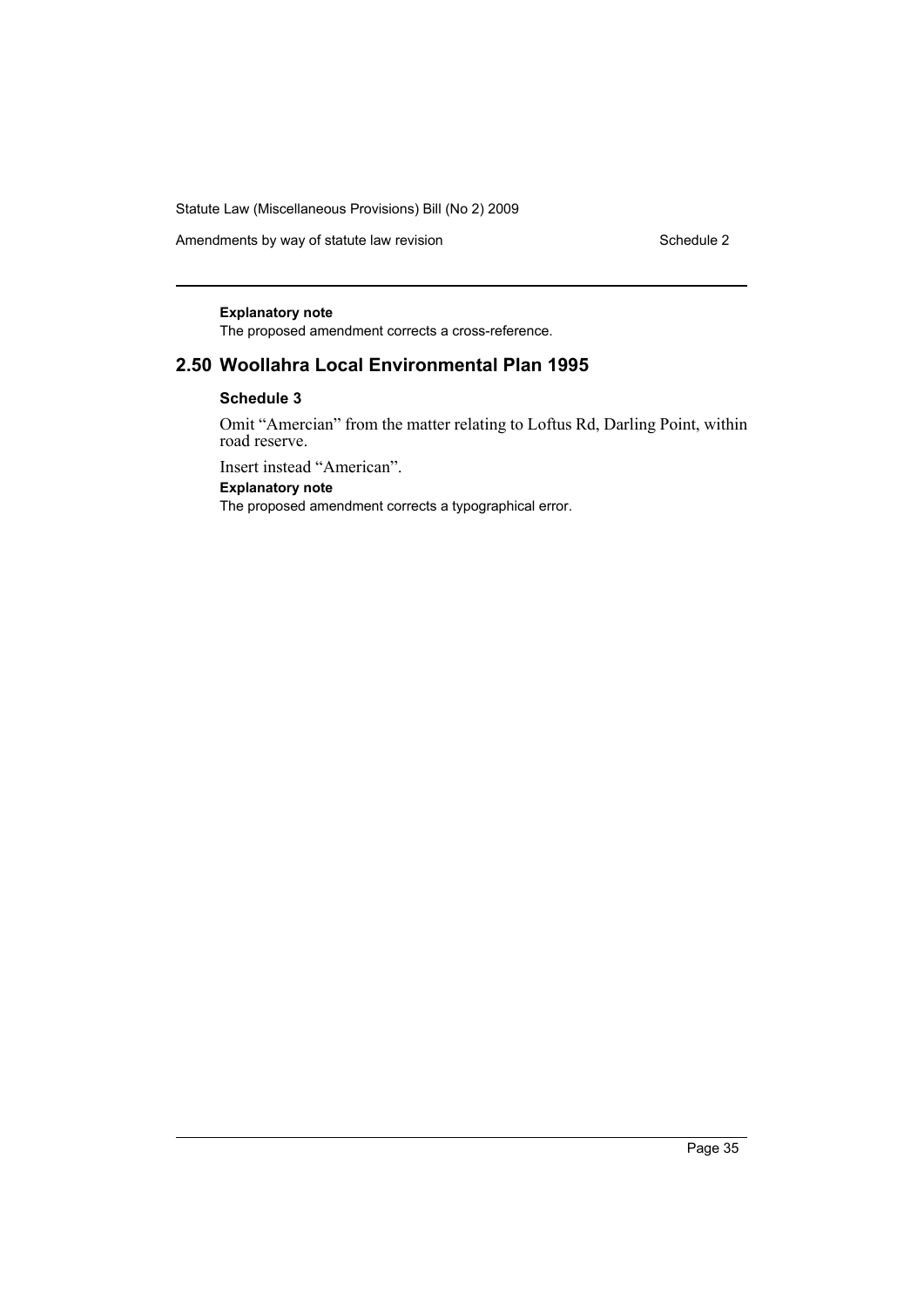Schedule 3 On-line publication of making of statutory instruments

## <span id="page-37-0"></span>**Schedule 3 On-line publication of making of statutory instruments**

**Explanatory note** This Schedule contains amendments to legislation to extend the requirement for publication on the NSW legislation website to additional categories of statutory instruments (as part of a staged program for the publication on the website of statutory instruments of a legislative nature). Apart from the publication of instruments, the website also provides public access to up-to-date in force versions of Acts, regulations and other statutory instruments.

Schedule 3.5, 3.19, 3.22, 3.23, 3.31 and 3.38 also remove redundant provisions relating to the making of regulations (already provided for in Part 6 of the *Interpretation Act 1987*) and Schedule 3.21 clarifies that certain orders are required to be published in the Gazette.

## **3.1 Anti-Discrimination Act 1977 No 48**

### **Section 49ZYI (3)**

Insert "published on the NSW legislation website" after "proclamation".

## **3.2 Architects Act 2003 No 89**

### **Schedule 3, clause 3 (3)**

Insert "published on the NSW legislation website" after "proclamation".

## **3.3 Australian Jockey Club Act 2008 No 52**

### **Section 12 (3), note**

Omit "in the Gazette". Insert instead "on the NSW legislation website".

## **3.4 Business Names Act 2002 No 97**

### **Schedule 2, clause 3 (3)**

Insert "published on the NSW legislation website" after "proclamation".

## **3.5 Charcoal (Producer Gas) Act 1941 No 60**

### **Section 3 (4)**

Omit the subsection.

## **3.6 Choice of Law (Limitation Periods) Act 1993 No 94**

### **Section 7 (1)**

Insert "published on the NSW legislation website" after "proclamation" where firstly occurring.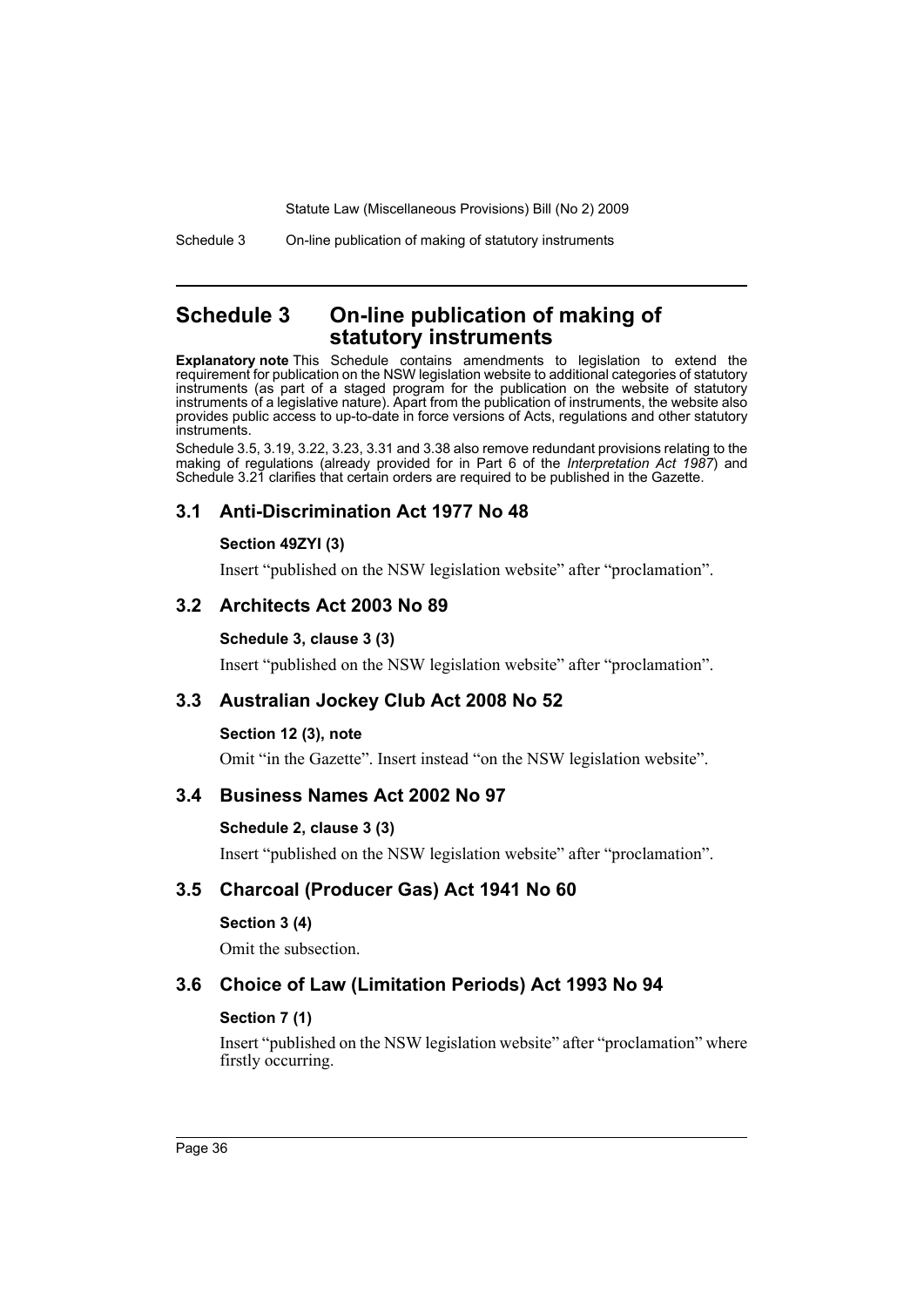On-line publication of making of statutory instruments Schedule 3

## **3.7 City Tattersall's Club Act of 1912**

## **Section 13 (1)**

Insert "published on the NSW legislation website" after "proclamation".

## **3.8 Commercial Agents and Private Inquiry Agents Act 2004 No 70**

#### **Schedule 4, clause 3 (3)**

Insert "published on the NSW legislation website" after "proclamation".

## **3.9 Commonwealth Powers (De Facto Relationships) Act 2003 No 49**

#### **Section 5 (1) and (3)**

Omit "in the Gazette" wherever occurring. Insert instead "on the NSW legislation website".

## **3.10 Commonwealth Powers (Family Law—Children) Act 1986 No 182**

#### **Section 4**

Omit "in the Gazette". Insert instead "on the NSW legislation website".

## **3.11 Commonwealth Powers (State Banking) Act 1992 No 104**

#### **Section 7**

Insert "published on the NSW legislation website" after "proclamation".

### **3.12 Consumer Credit (New South Wales) Act 1995 No 7**

#### **Section 10B (6)**

Insert "published on the NSW legislation website" after "proclamation".

## **3.13 Corporations (Commonwealth Powers) Act 2001 No 1**

## **Sections 6 (1) and 7 (1) and (3)**

Omit "in the Gazette" wherever occurring. Insert instead "on the NSW legislation website".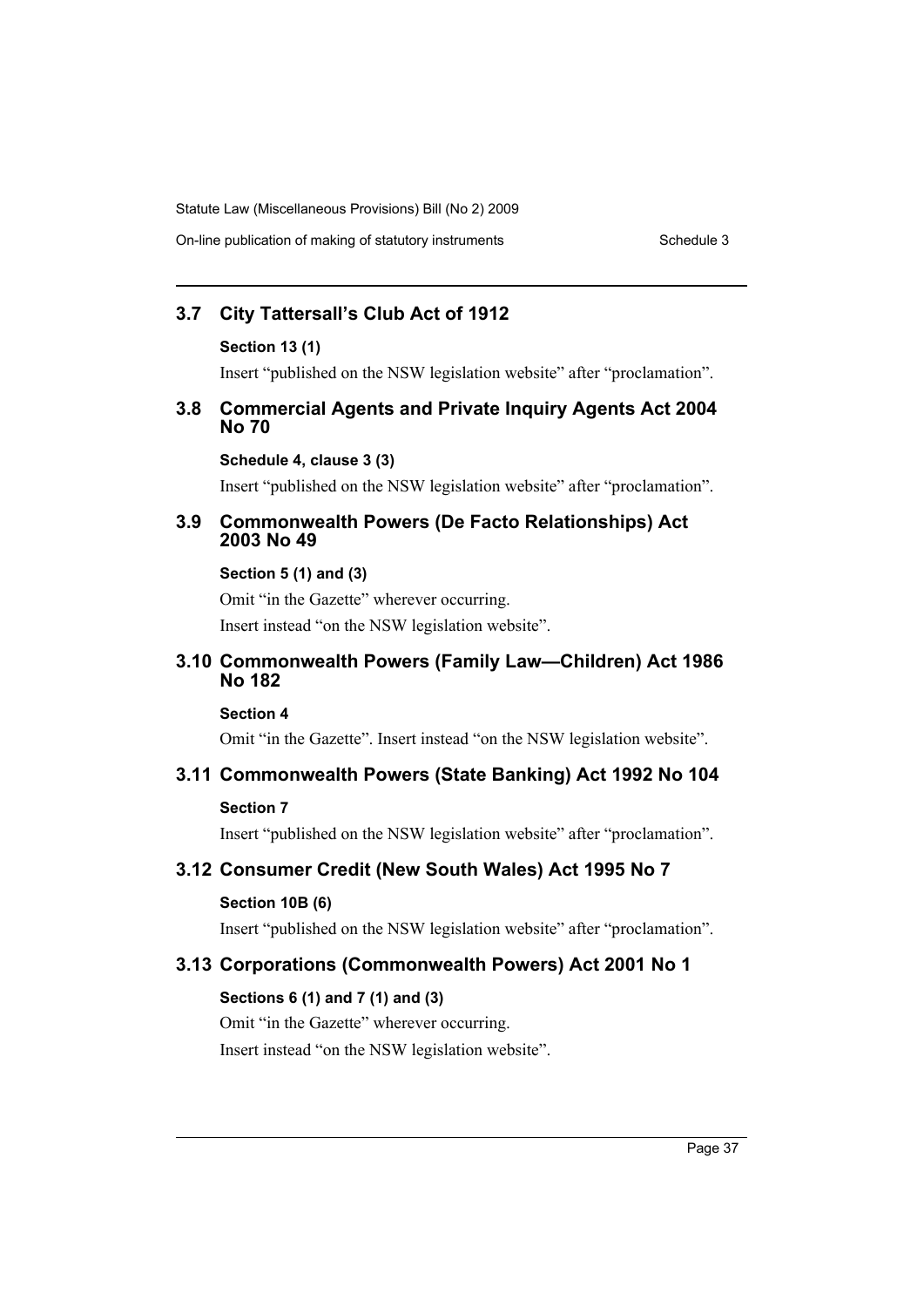Schedule 3 On-line publication of making of statutory instruments

## **3.14 Environmental Planning and Assessment Amendment Act 2008 No 36**

# **[1] Schedule 3.1 [7], proposed clause 20 (1) and (4)** Omit "in the Gazette" wherever occurring.

Insert instead "on the NSW legislation website".

## **[2] Schedule 3.2 [1], proposed section 26 (1) and (3)**

Omit "in the Gazette" wherever occurring. Insert instead "on the NSW legislation website".

## **3.15 Explosives Act 2003 No 39**

**Schedule 1, clause 6 (3)** Insert "published on the NSW legislation website" after "proclamation".

## **3.16 Financial Agreement Ratification Act 1928 No 14**

### **Section 5**

Omit "in the Gazette". Insert instead "on the NSW legislation website".

## **3.17 HomeFund Commissioner Act 1993 No 9**

## **Section 46 (1)**

Insert "published on the NSW legislation website" after "proclamation".

## **3.18 Industrial Arbitration (Special Provisions) Act 1984 No 121**

**Section 4**

Omit "in the Gazette". Insert instead "on the NSW legislation website".

## **3.19 Interest Reduction Act 1931 No 44**

## **Section 14 (2) and (3)**

Omit the subsections.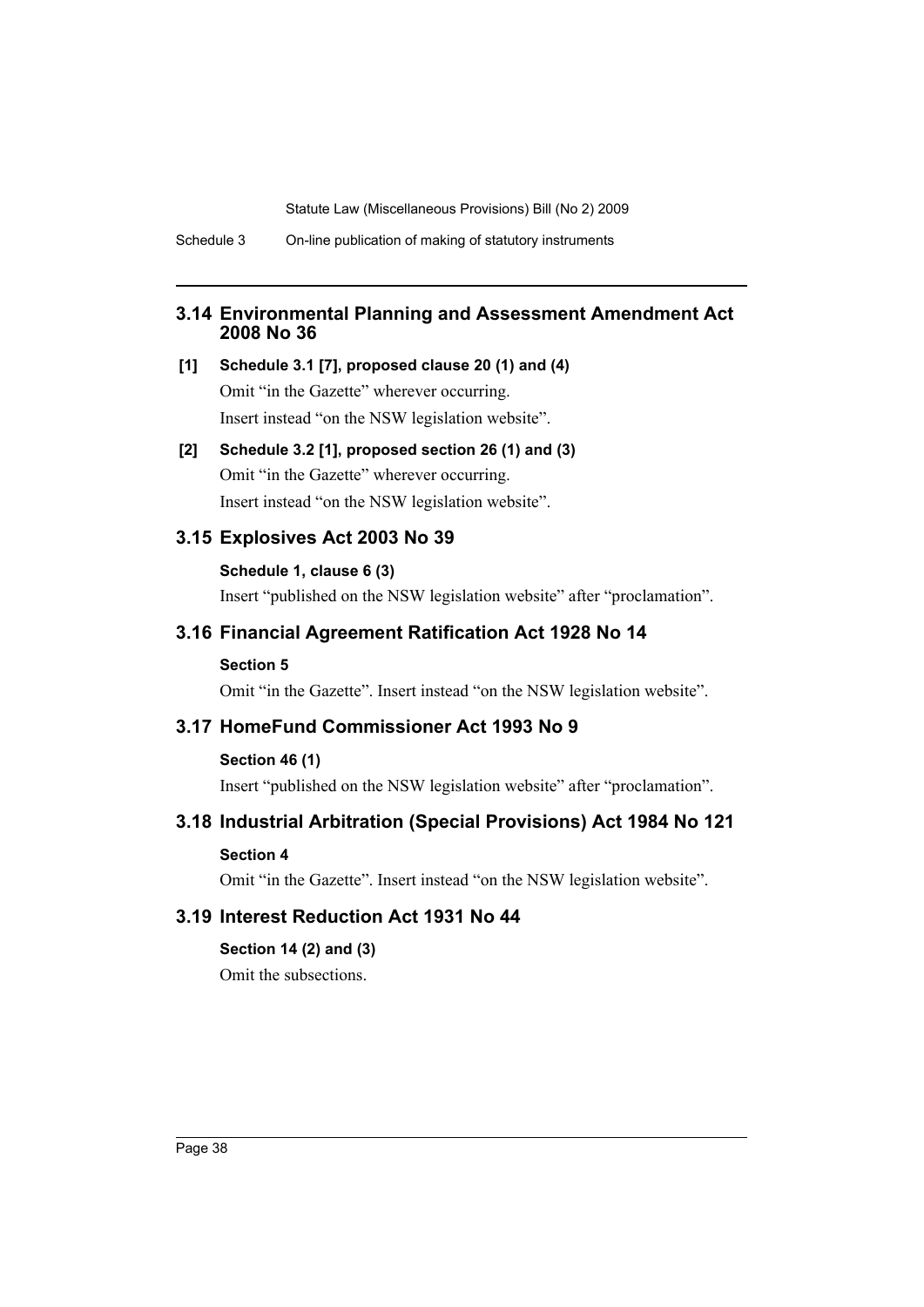## **3.20 Jurisdiction of Courts (Cross-vesting) Act 1987 No 125**

### **Section 16 (1) and (3)–(6)**

Omit "in the Gazette" wherever occurring.

Insert instead "on the NSW legislation website".

## **3.21 Marine Pollution Act 1987 No 299**

### **Section 62 (1)**

Omit the subsection. Insert instead:

- (1) An order made in pursuance of the regulations must be published in the Gazette.
- (1A) Sections 30, 40 and 41 of the *Interpretation Act 1987* apply to an order made in pursuance of the regulations in the same way as they apply to a statutory rule.

## **3.22 Moratorium Act 1932 No 57**

#### **Section 47 (3)**

Omit the subsection.

## **3.23 Moree and District War Memorial Educational Centre Act 1962 No 15**

#### **Section 10 (2)**

Omit the subsection.

## **3.24 Motor Accidents Act 1988 No 102**

### **Section 80 (1)**

Omit "in the Gazette". Insert instead "on the NSW legislation website".

### **3.25 Motor Accidents Compensation Act 1999 No 41**

### **Section 146 (1)**

Omit "in the Gazette". Insert instead "on the NSW legislation website".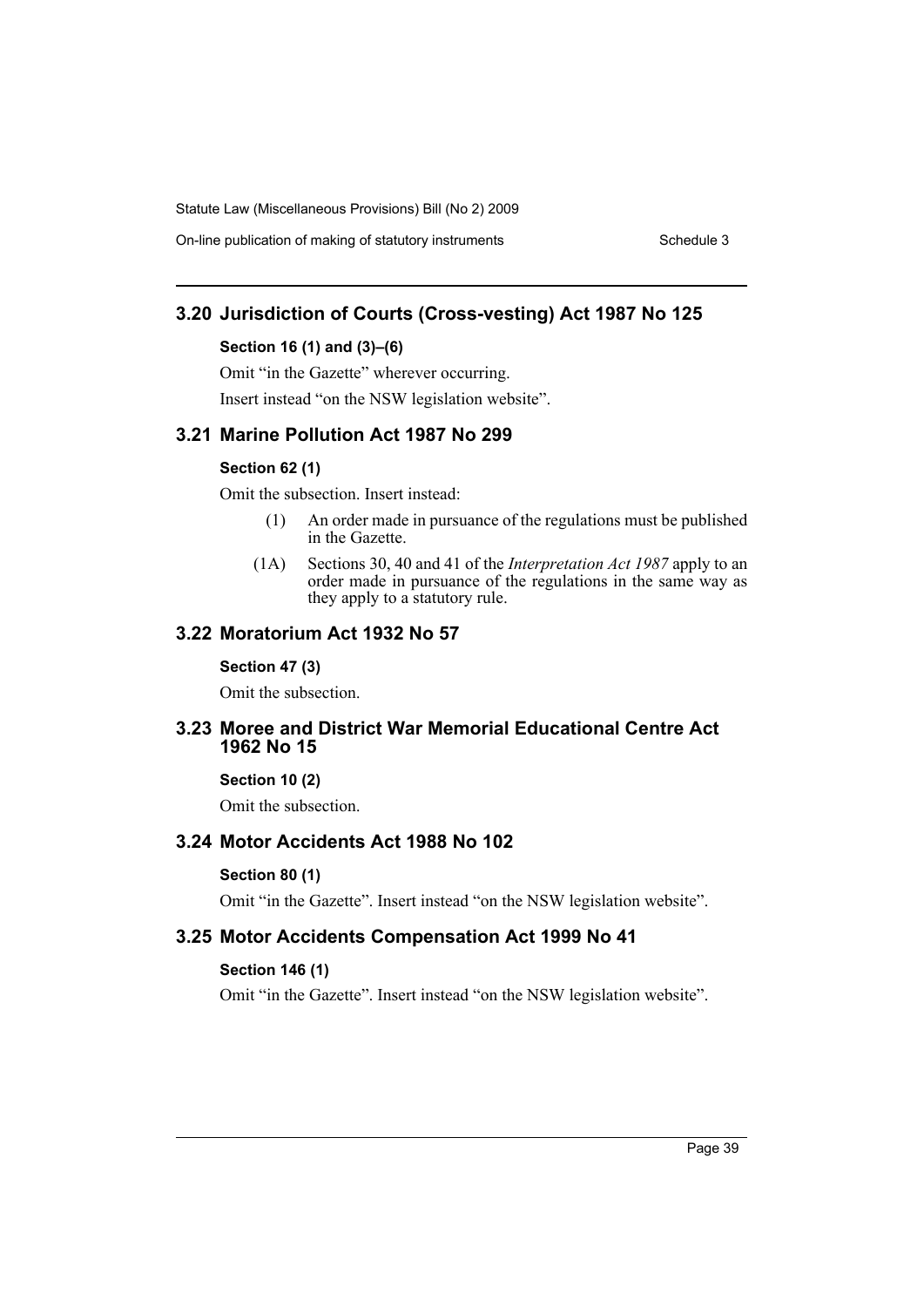Schedule 3 On-line publication of making of statutory instruments

## **3.26 Mutual Recognition (New South Wales) Act 1992 No 61**

## **Section 4 (4)**

Insert "published on the NSW legislation website" after "proclamation".

## **3.27 National Rail Corporation (Agreement) Act 1991 No 82**

## **Section 6 (2)**

Insert "published on the NSW legislation website" after "proclamation".

## **3.28 Personal Property Securities (Commonwealth Powers) Act 2009 No 35**

## **Section 7 (1) and (3)**

Omit "in the Gazette" wherever occurring. Insert instead "on the NSW legislation website".

## **3.29 Pharmacy Practice Act 2006 No 59**

## **Schedule 8, clause 11 (3)**

Insert "published on the NSW legislation website" after "proclamation".

## **3.30 Roads Act 1993 No 33**

### **Schedule 2, clauses 5 (2) and 6 (4)**

Insert "published on the NSW legislation website" after "proclamation" wherever occurring.

## **3.31 Sir Joseph Banks Memorial Act 1945 No 30**

### **Section 6 (2)**

Omit the subsection.

## **3.32 Snowy Hydro Corporatisation Act 1997 No 99**

### **Section 7 (2)**

Insert "published on the NSW legislation website" after "proclamation".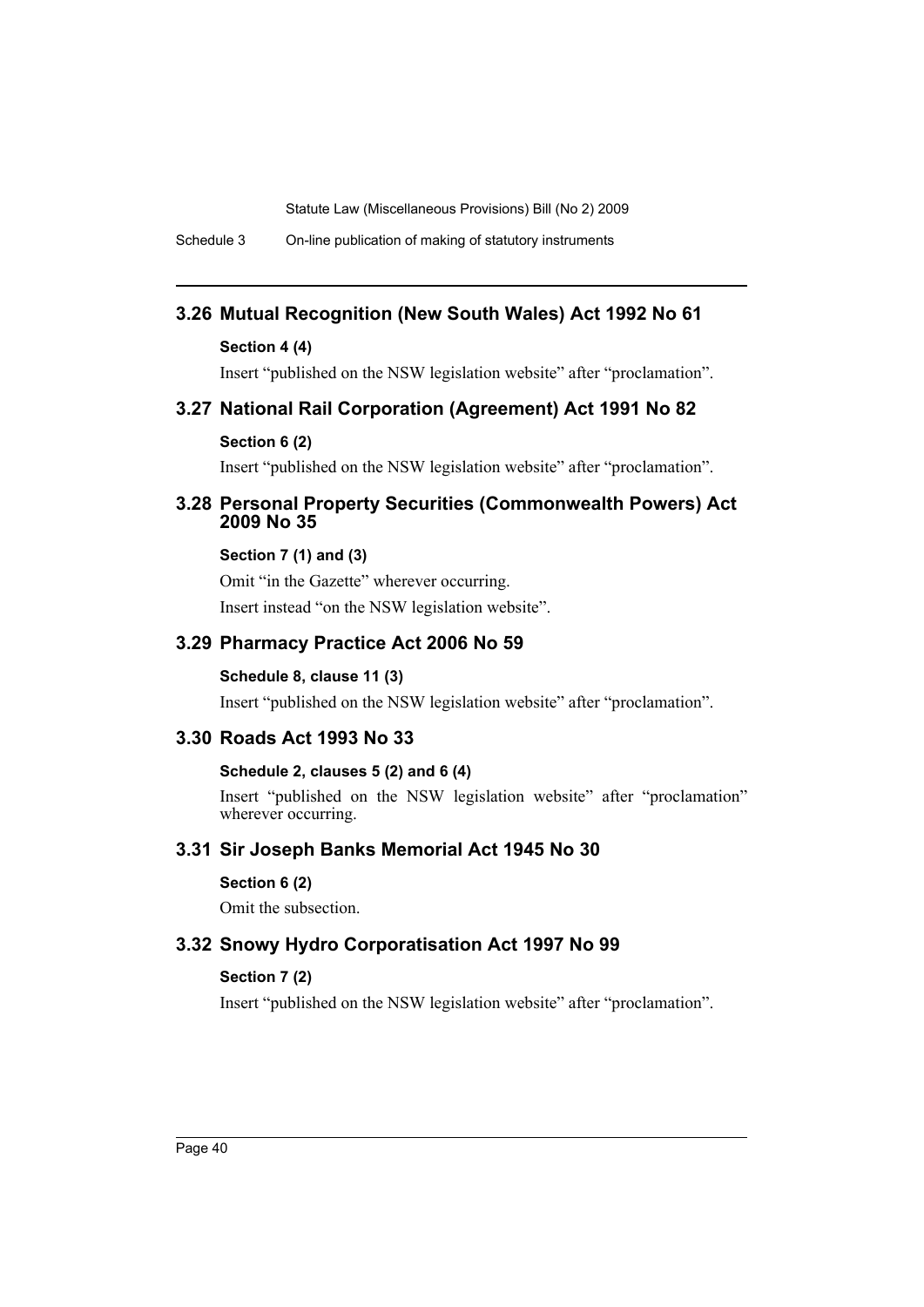On-line publication of making of statutory instruments Schedule 3

## **3.33 Statute Law (Miscellaneous Provisions) Act (No 2) 2008 No 114**

### **Schedule 5, clause 4 (1) and (3) (a)**

Omit "in the Gazette" wherever occurring. Insert instead "on the NSW legislation website".

### **3.34 Subordinate Legislation (Repeal) Act 1985 No 232**

### **Section 4 (1) and (3) (a)**

Omit "in the Gazette" wherever occurring. Insert instead "on the NSW legislation website".

## **3.35 Surveying Act 2002 No 83**

### **Schedule 3, clause 3 (3)**

Insert "published on the NSW legislation website" after "proclamation".

## **3.36 Teaching Service Act 1980 No 23**

#### **Section 100 (2)**

Omit "in the Government Gazette under section 39 of the *Interpretation Act 1987*".

Insert instead "on the NSW legislation website".

## **3.37 Terrorism (Commonwealth Powers) Act 2002 No 114**

## **Section 5 (1) and (3)**

Omit "in the Gazette" wherever occurring.

Insert instead "on the NSW legislation website".

## **3.38 The Standard Insurance Company Limited and Certain Other Insurance Companies Act 1963 No 18**

## **Section 9 (2) and (3)**

Omit the subsections.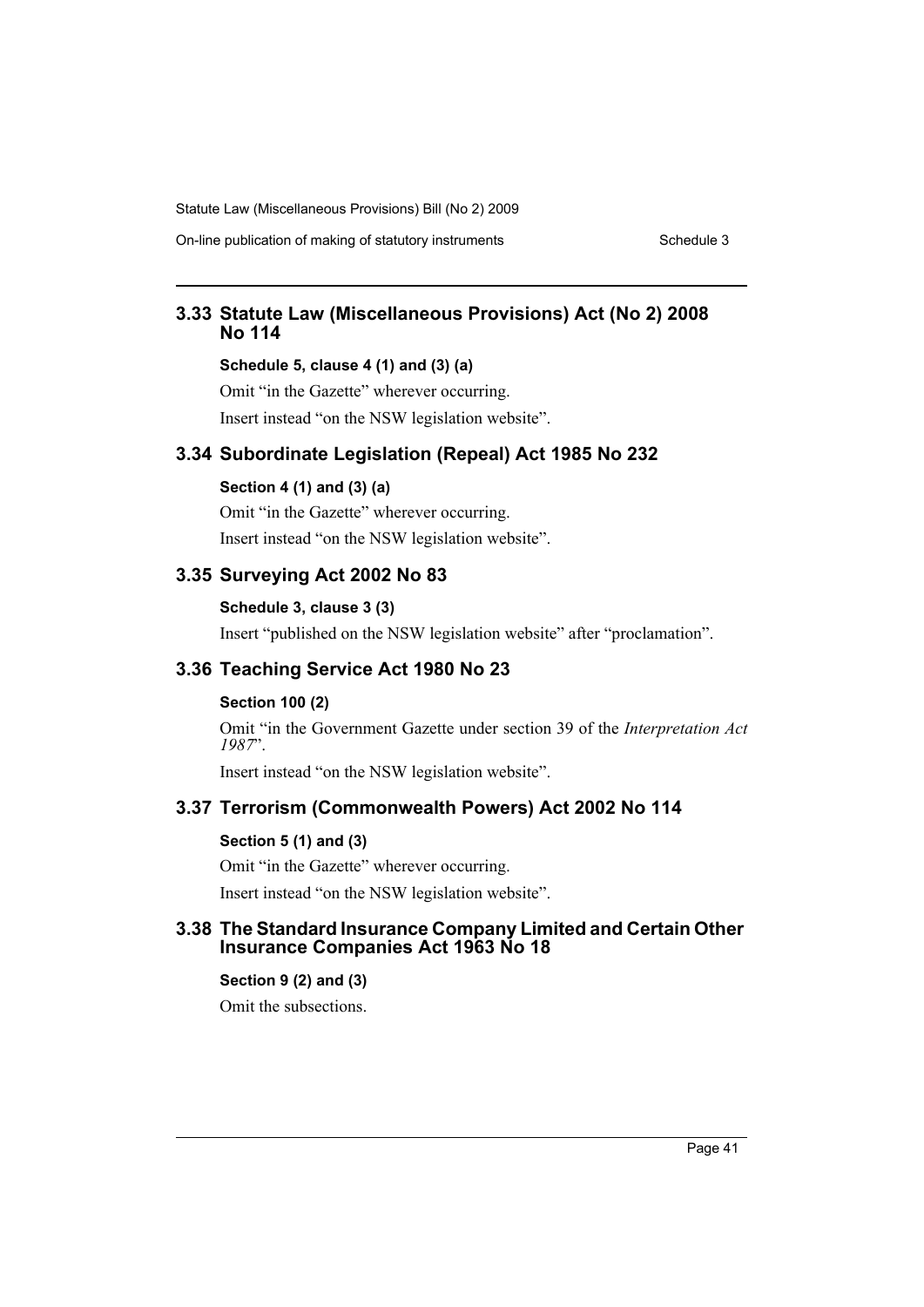Schedule 3 On-line publication of making of statutory instruments

## **3.39 Totalizator Agency Board Privatisation Act 1997 No 43**

#### **Section 20 (2)**

Insert "published on the NSW legislation website" after "proclamation".

## **3.40 Trans-Tasman Mutual Recognition (New South Wales) Act 1996 No 102**

#### **Section 4 (3)**

Insert "published on the NSW legislation website" after "proclamation".

## **3.41 University of New South Wales (St George Campus) Act 1999 No 45**

#### **Sections 6 (2) and 7 (7)**

Insert "published on the NSW legislation website" after "proclamation" wherever occurring.

## **3.42 Valuation of Land Act 1916 No 2**

- **[1] Section 4 (1), definition of "Proclamation"** Omit the definition.
- **[2] Schedule 2, clause 7 (2)**

Insert "published on the NSW legislation website" after "proclamation".

## **3.43 Veterinary Practice Act 2003 No 87**

### **Schedule 4, clause 19 (4)**

Insert "published on the NSW legislation website" after "proclamation".

## **3.44 Water (Commonwealth Powers) Act 2008 No 69**

### **Section 5 (1) and (2)**

Omit "in the Gazette" wherever occurring. Insert instead "on the NSW legislation website".

## **3.45 Western Sydney Parklands Act 2006 No 92**

### **Schedule 4, clause 3 (2)**

Omit "in the Gazette". Insert instead "on the NSW legislation website".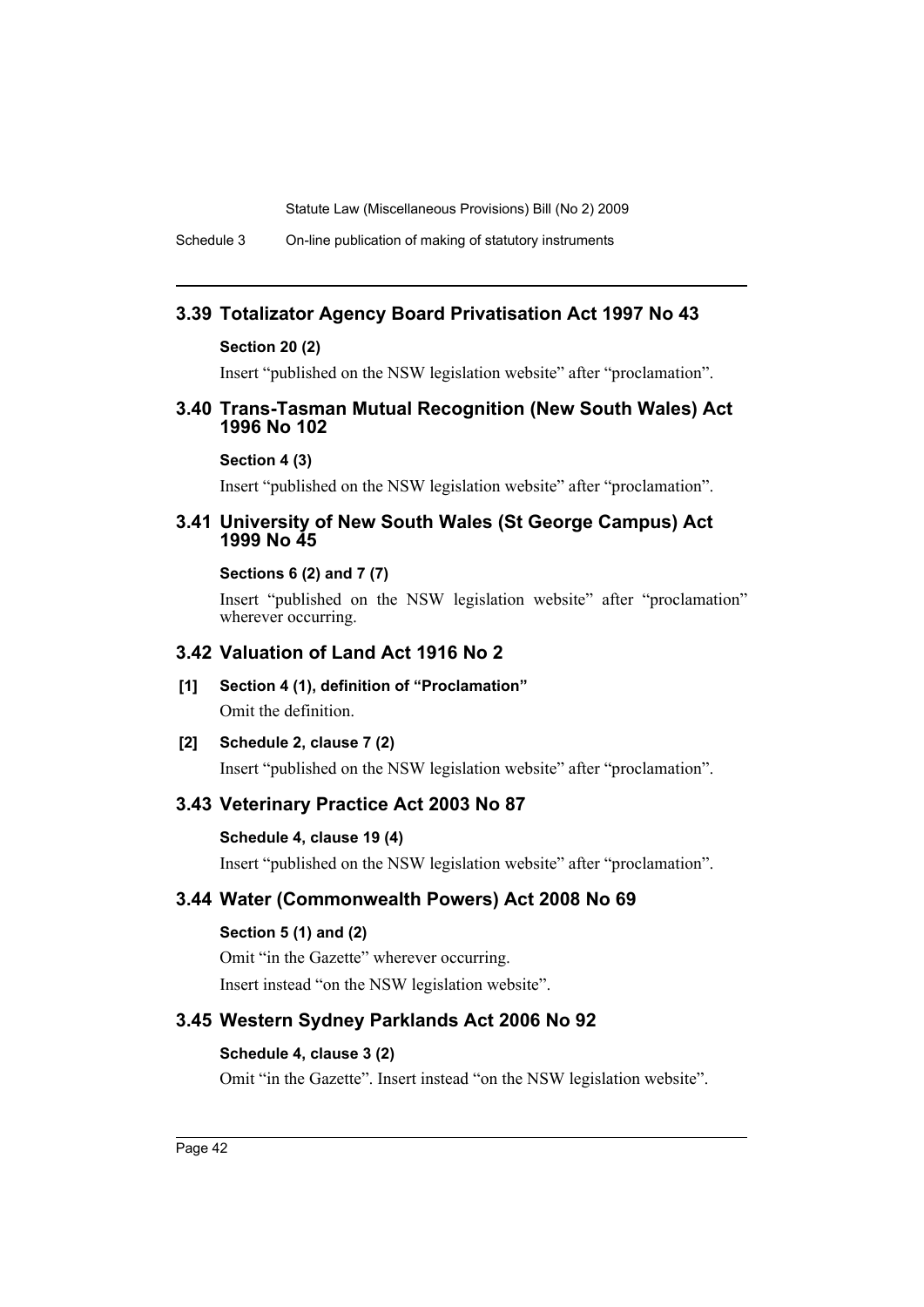Amendments consequential on enactment of Local Court Act 2007 Schedule 4

## <span id="page-44-0"></span>**Schedule 4 Amendments consequential on enactment of Local Court Act 2007**

#### **Explanatory note**

The proposed amendments are consequential on the enactment of the *Local Court Act 2007*. That Act repealed the *Local Courts Act 1982* and replaced the Local Courts throughout New South Wales with the Local Court (which sits at various places throughout New South Wales). Accordingly, references in other Acts and instruments to the 1982 Act are replaced with references to the 2007 Act and references to "a Local Court" are replaced with references to "the Local Court".

## **4.1 Assisted Reproductive Technology Act 2007 No 69**

## **Sections 54 (1) and 63 (1) (a) and (2)**

Omit "a Local Court" wherever occurring. Insert instead "the Local Court".

## **4.2 Associations Incorporation Act 2009 No 7**

#### **Section 94 (1)**

Omit "a Local Court". Insert instead "the Local Court".

## **4.3 Bail Regulation 2008**

### **Clauses 3 (1), paragraph (e) of the definition of "registrar of a court", 4 (c) (i) and (d) (i), 8, 23 (1) (a) (ii) and (c) (ii) and 25 (1)**

Omit "a Local Court" wherever occurring. Insert instead "the Local Court".

## **4.4 Banana Industry Regulation 2008**

### **Clauses 10 (4) and 35 (4)**

Omit "a Local Court" wherever occurring. Insert instead "the Local Court".

## **4.5 Barangaroo Delivery Authority Act 2009 No 2**

### **Section 44**

Omit "a Local Court". Insert instead "the Local Court".

## **4.6 Child Protection (Offenders Prohibition Orders) Regulation 2007**

### **Clauses 4 (1) (a) and 6 (1)**

Omit "a Local Court" wherever occurring. Insert instead "the Local Court".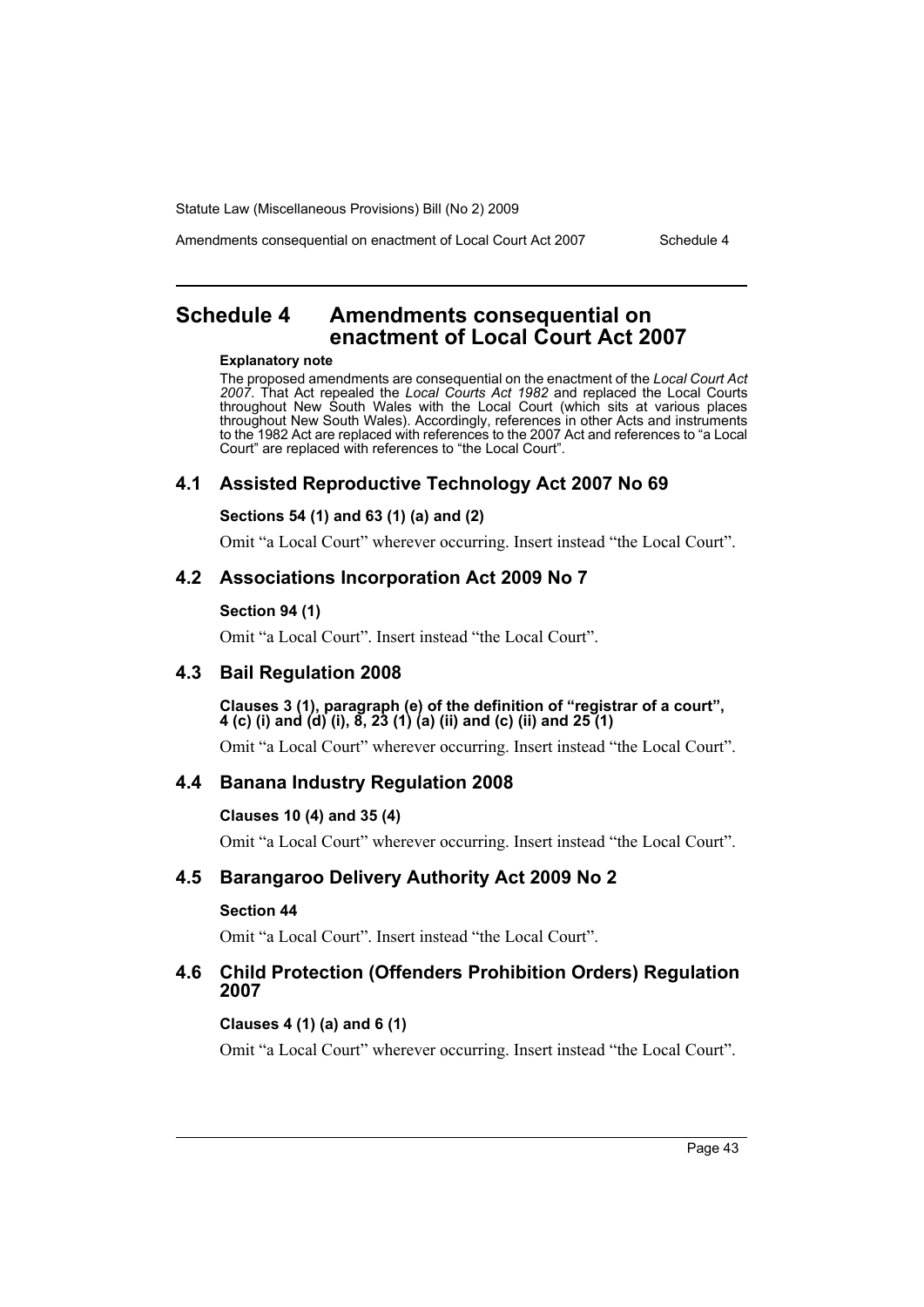Schedule 4 Amendments consequential on enactment of Local Court Act 2007

## **4.7 Civil Procedure Regulation 2005**

## **[1] Schedule 1, Part 4, heading**

Omit "**Local Courts**". Insert instead "**Local Court**".

## **[2] Schedule 1, Part 4**

Omit "Part 7" and "Part 6" wherever occurring. Insert instead "Part 3" and "Part 4", respectively.

## **[3] Schedule 1, Part 4**

Omit "*Local Courts Act 1982*" wherever occurring. Insert instead "*Local Court Act 2007*".

## **[4] Schedule 1, Part 4**

Omit "a Local Court" wherever occurring. Insert instead "the Local Court".

## **4.8 Confiscation of Proceeds of Crime Act 1989 No 90**

## **[1] Section 87 (3A), (6) and (7)**

Omit "*Local Courts Act 1982*" wherever occurring. Insert instead "*Local Court Act 2007*".

## **[2] Section 87 (6) and (7)**

Omit "a Local Court" wherever occurring. Insert instead "the Local Court".

## **4.9 Crimes (Administration of Sentences) Regulation 2008**

## **Clause 194 (2) (d)**

Omit "a Local Court". Insert instead "the Local Court".

## **4.10 Crimes (Criminal Organisations Control) Act 2009 No 6**

## **Section 36 (1) and (3)**

Omit "a Local Court" wherever occurring. Insert instead "the Local Court".

## **4.11 Crimes (Domestic and Personal Violence) Act 2007 No 80**

## **[1] Section 84 (1A) and (5A)**

Omit "a Local Court" wherever occurring. Insert instead "the Local Court".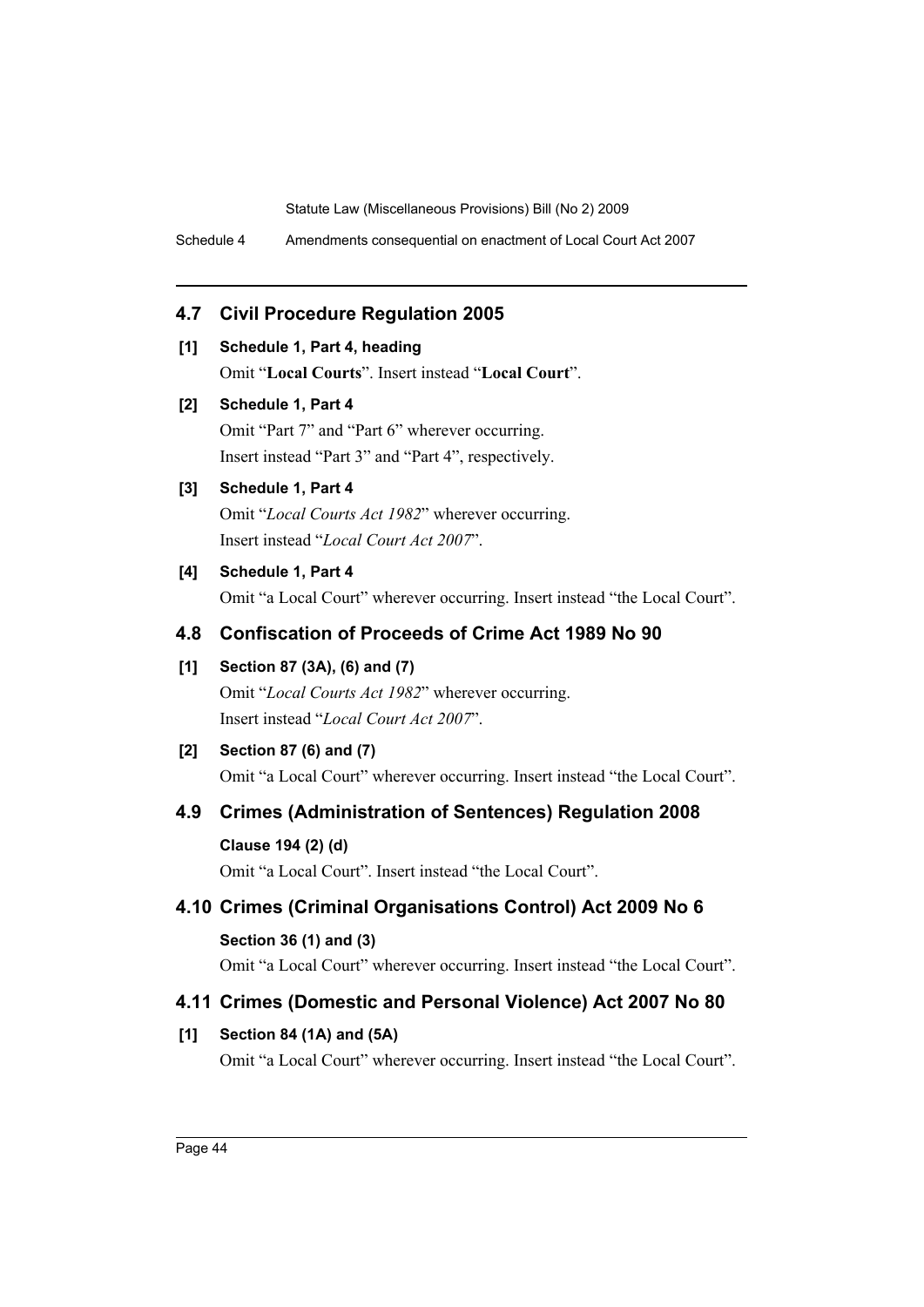Amendments consequential on enactment of Local Court Act 2007 Schedule 4

### **[2] Section 84 (1B)**

Omit "A Local Court". Insert instead "The Local Court".

## **4.12 Criminal Case Conferencing Trial Act 2008 No 10**

## **Sections 6 (2) (c), 9 (3) and (5) and 12 (4)** Omit "a Local Court" wherever occurring. Insert instead "the Local Court".

## **4.13 Dangerous Goods (Road and Rail Transport) Act 2008 No 95**

- **[1] Sections 47 (2) (a), (4), (5) (a) and (6) and 51 (4), definition of "the court"** Omit "a Local Court" wherever occurring. Insert instead "the Local Court".
- **[2] Section 56 (3)**

Omit "A Local Court". Insert instead "The Local Court".

**4.14 Dangerous Goods (Road and Rail Transport) Regulation 2009**

**Clause 236 (1) (b)** Omit "a Local Court". Insert instead "the Local Court".

## **4.15 District Court Act 1973 No 9**

### **[1] Section 18L (1)**

Omit "The registrar of a Local Court". Insert instead "A registrar of the Local Court".

### **[2] Section 18L (2)**

Omit "The deputy registrar of a Local Court". Insert instead "A deputy registrar of the Local Court".

### **[3] Section 18L (3)**

Omit "a Local Court". Insert instead "the Local Court".

## **4.16 Fines Act 1996 No 99**

## **Section 49 (3B)**

Omit "a Local Court". Insert instead "the Local Court".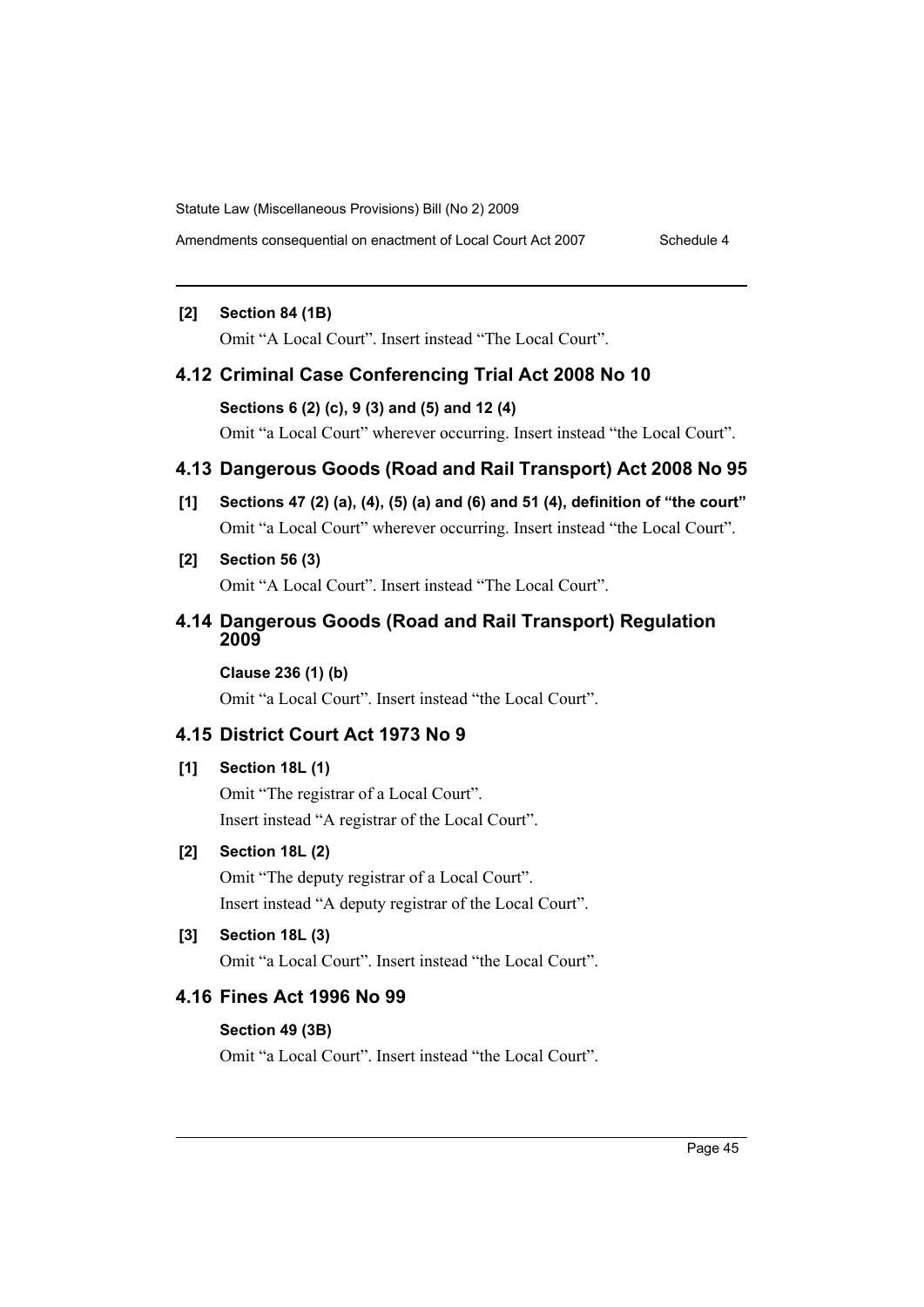Schedule 4 Amendments consequential on enactment of Local Court Act 2007

## **4.17 Government Information (Information Commissioner) Act 2009 No 53**

#### **Section 46**

Omit "a Local Court" wherever occurring. Insert instead "the Local Court".

## **4.18 Government Information (Public Access) Act 2009 No 52**

**Section 128 (1)**

Omit "a Local Court". Insert instead "the Local Court".

## **4.19 Homebush Motor Racing (Sydney 400) Act 2008 No 106**

**Section 42 (1) (a) and (2)** Omit "a Local Court" wherever occurring. Insert instead "the Local Court".

## **4.20 Mental Health (Forensic Provisions) Act 1990 No 10**

**Section 77B (1)** Omit "a Local Court". Insert instead "the Local Court".

## **4.21 Moratorium Act 1932 No 57**

## **Section 31 (4)** Omit "a Local Court". Insert instead "the Local Court".

## **4.22 Motor Sports (World Rally Championship) Act 2009 No 55**

## **Section 22 (1) (a) and (2)**

Omit "a Local Court" wherever occurring. Insert instead "the Local Court".

## **4.23 NSW Trustee and Guardian Act 2009 No 49**

## **[1] Section 20 (2)**

Omit "*Local Courts Act 1982*". Insert instead "*Local Court Act 2007*".

## **[2] Section 105 (3) (e)**

Omit "a Local Court". Insert instead "the Local Court".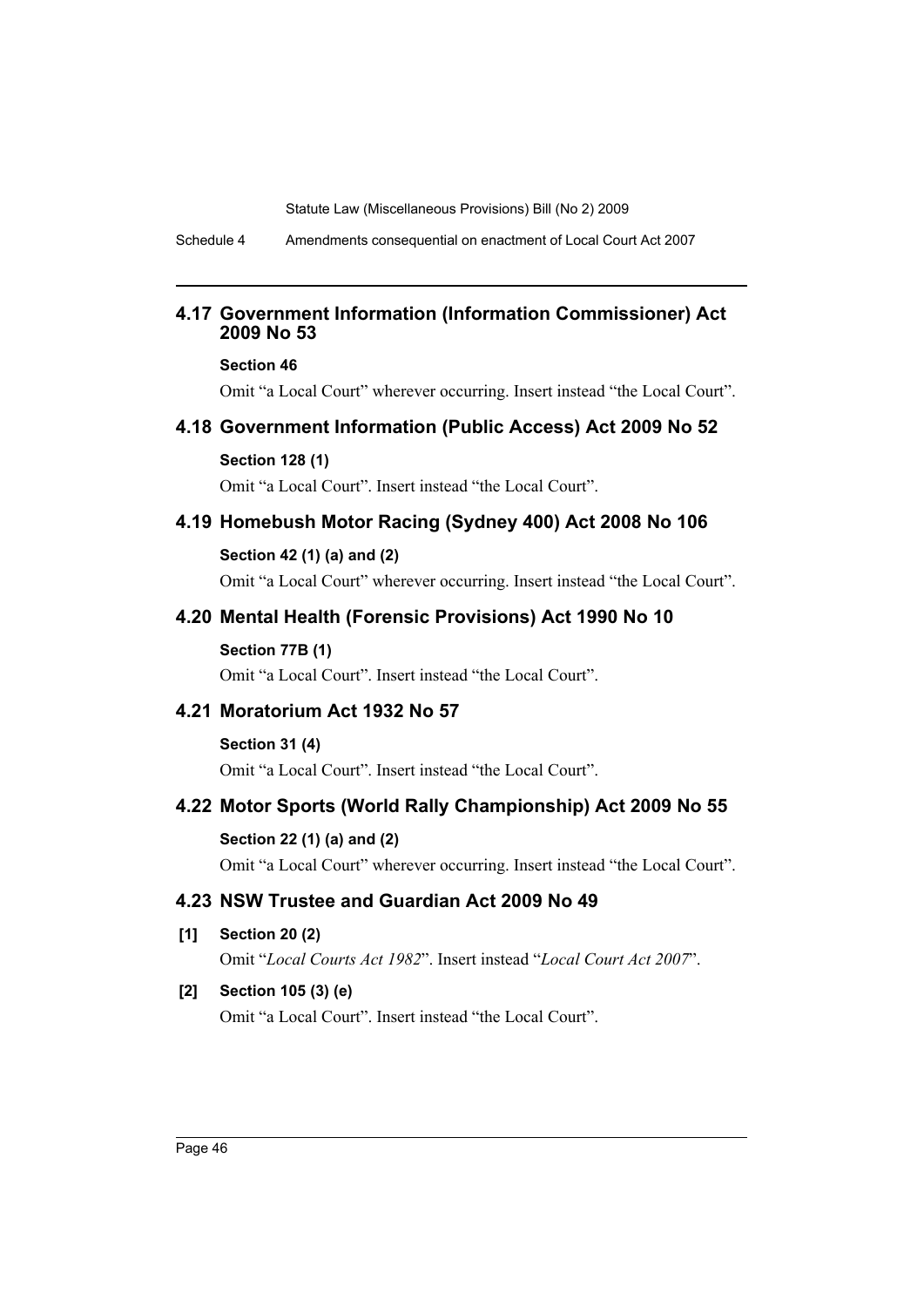Amendments consequential on enactment of Local Court Act 2007 Schedule 4

## **4.24 Public Health (Tobacco) Act 2008 No 94**

### **Sections 49 (1) and 54**

Omit "a Local Court" wherever occurring. Insert instead "the Local Court".

## **4.25 Road Transport (Driver Licensing) Regulation 2008**

### **Clause 57 (6)**

Omit "a Local Court". Insert instead "the Local Court".

## **4.26 Road Transport (General) Regulation 2005**

## **[1] Clauses 29A (1) and 29B (3)**

Omit "a Local Court" wherever occurring. Insert instead "the Local Court".

## **[2] Clause 29B (1)**

Omit "A Local Court". Insert instead "The Local Court".

## **4.27 Road Transport (Safety and Traffic Management) Regulation 1999**

## **Clause 126P (2) (b1)**

Omit "a Local Court". Insert instead "the Local Court".

## **4.28 Sporting Venues Authorities Act 2008 No 65**

### **Section 39**

Omit "a Local Court". Insert instead "the Local Court".

## **4.29 Surveillance Devices Act 2007 No 64**

### **Section 5 (5)**

Omit "a Local Court". Insert instead "the Local Court".

## **4.30 Water Act 1912 No 44**

## **Section 4G (3)**

Omit "a Local Court". Insert instead "the Local Court".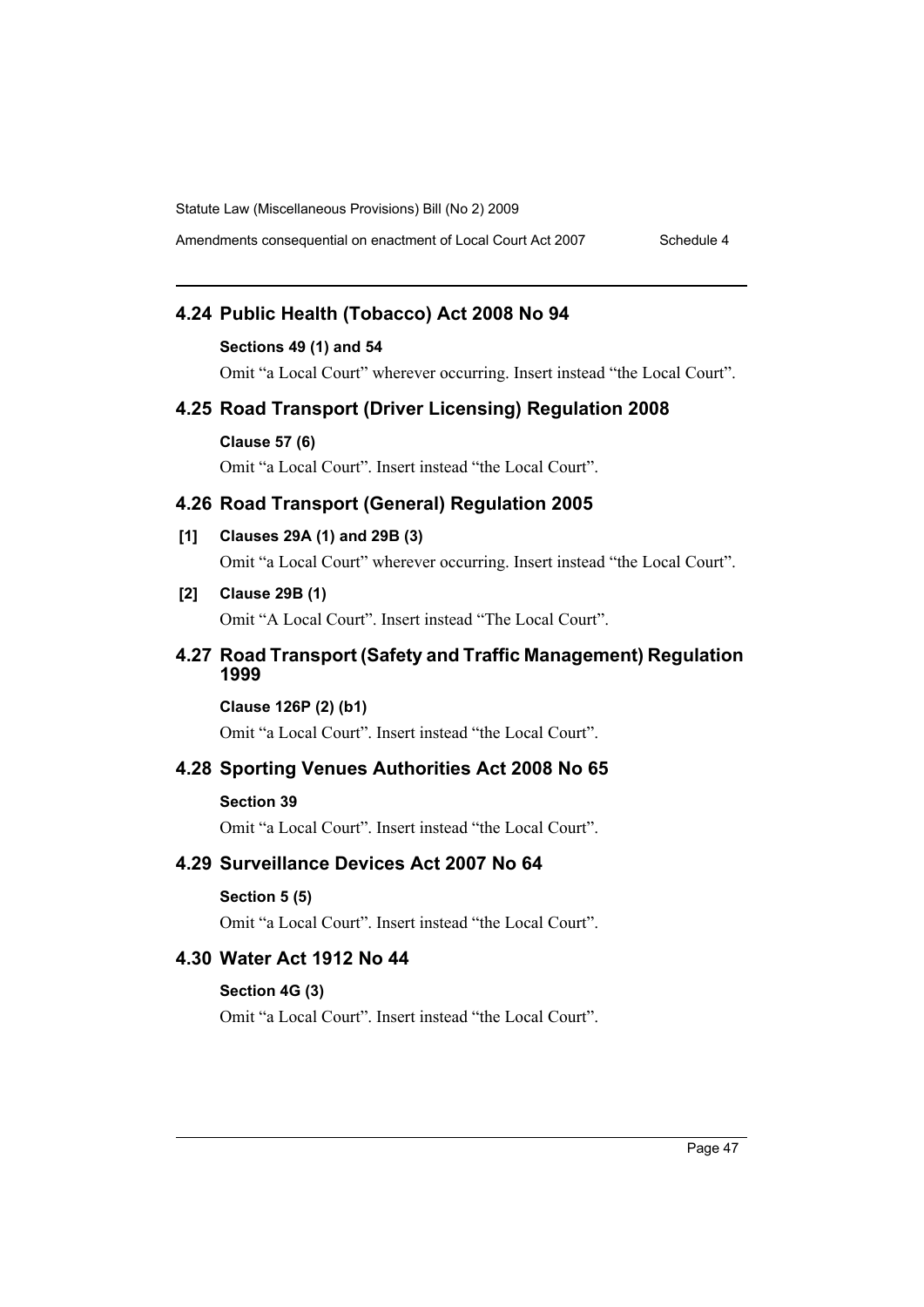Schedule 4 Amendments consequential on enactment of Local Court Act 2007

## **4.31 Water Management Act 2000 No 92**

## **[1] Sections 353C (2) and 353G (2)**

Omit "A Local Court" wherever occurring. Insert instead "The Local Court".

**[2] Sections 353C (2), 353F (3), definition of "the court" and 364 (1) (a) and (6)**

Omit "a Local Court" wherever occurring. Insert instead "the Local Court".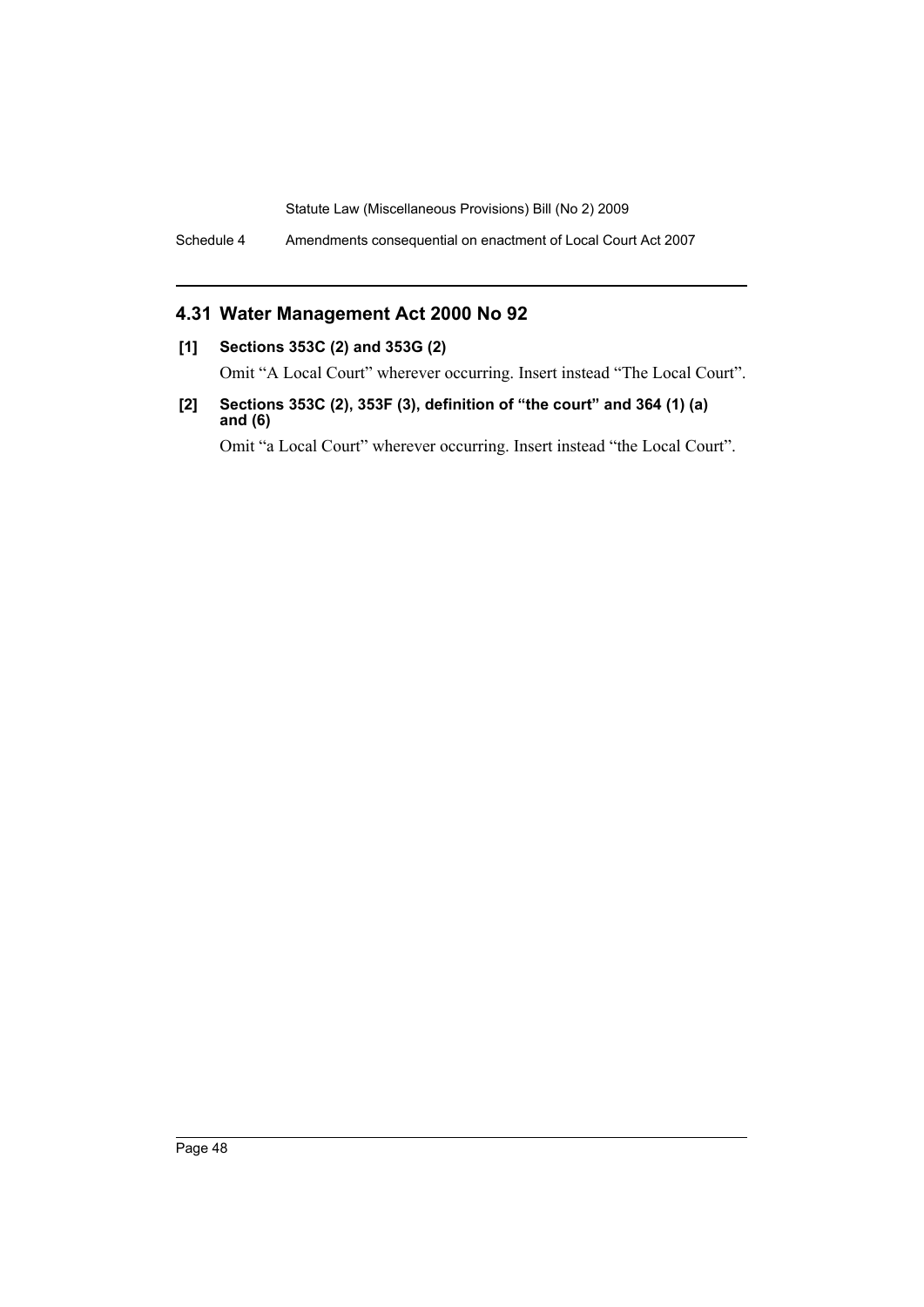Amendments updating references to liquor, registered clubs and casino legislation

Schedule 5

## <span id="page-50-0"></span>**Schedule 5 Amendments updating references to liquor, registered clubs and casino legislation**

#### **Explanatory note**

The proposed amendments update certain references to liquor, registered clubs and casino legislation consequent on the enactment of the *Liquor Act 2007* and the *Casino, Liquor and Gaming Control Authority Act 2007*, including as follows:

- (a) by updating references to the repealed *Liquor Act 1982*,
- (b) by replacing references to registration under the *Registered Clubs Act 1976* with references to the holding of a club licence under the *Liquor Act 2007*,
- (c) by updating references to the types of licences that may be held under the *Liquor Act 2007*,
- (d) by updating references to provisions of the *Registered Clubs Act 1976*, the *Liquor Act 1982, a*nd the *Casino Control Act 1992* about matters now dealt with in the *Casino, Liquor and Gaming Control Authority Act 2007*.

## **5.1 Australian Jockey Club Act 2008 No 52**

### **[1] Section 15 (1), definition of "AJC's regulatory authorisations"**

Omit "*Liquor Act 1982* or the" from paragraph (a) of the definition.

**[2] Section 15 (1), definition of "AJC's regulatory authorisations"** Omit paragraph (d) of the definition.

## **5.2 Combat Sports Act 2008 No 116**

### **Section 53 (3), definition of "public entertainment"**

Omit "or registered under the *Registered Clubs Act 1976*" from paragraph (b) (i) of the definition.

## **5.3 Conveyancing Act 1919 No 6**

### **Section 129 (3) and (6) (c) (iii)**

Omit "*Liquor Act 1982*" wherever occurring.

Insert instead "*Liquor Act 2007*".

## **5.4 Co-operatives Act 1992 No 18**

### **Section 177 (3) (a)**

Omit "registered under the *Registered Clubs Act 1976*". Insert instead "that holds a club licence under the *Liquor Act 2007*".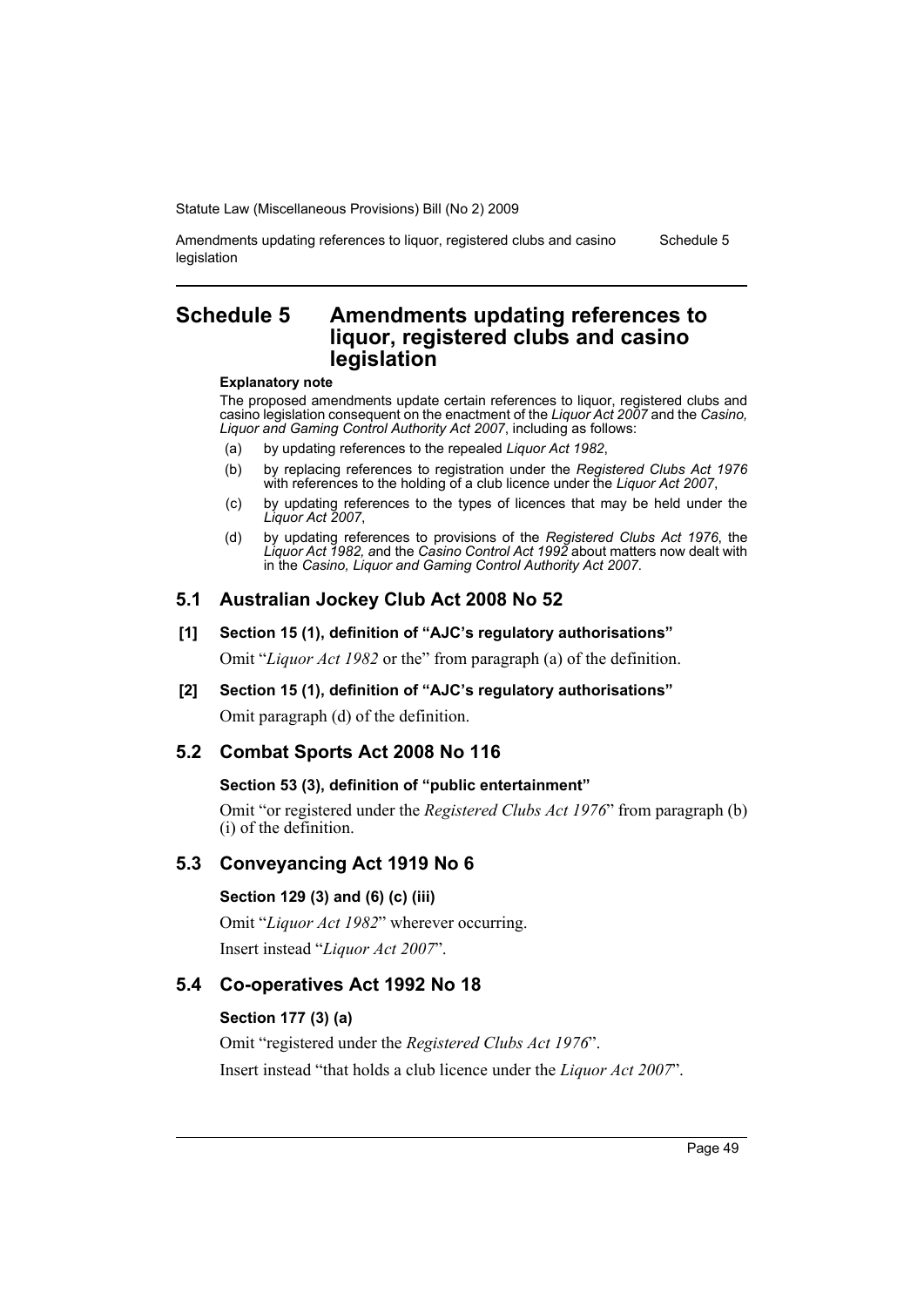Schedule 5 Amendments updating references to liquor, registered clubs and casino legislation

## **5.5 Innkeepers Act 1968 No 24**

#### **Section 9**

Omit "*Liquor Act 1982*". Insert instead "*Liquor Act 2007*".

## **5.6 Landlord and Tenant Act 1899 No 18**

## **Section 2AA (1) (a)**

Omit "or permit is in force under the *Liquor Act 1982*". Insert instead "is in force under the *Liquor Act 2007*".

## **5.7 Local Government Act 1993 No 30**

### **[1] Section 644A (2) (b)**

Omit "*Liquor Act 1982*". Insert instead "*Liquor Act 2007*".

## **[2] Section 644A (2) (c)**

Omit the paragraph.

## **[3] Dictionary, definition of "alcohol"**

Omit "*Liquor Act 1982*". Insert instead "*Liquor Act 2007*".

## **5.8 Lord Howe Island Regulation 2004**

### **Clause 103 (6), definition of "alcohol"**

Omit "*Liquor Act 1982*". Insert instead "*Liquor Act 2007*".

## **5.9 Lotteries and Art Unions Act 1901 No 34**

## **[1] Sections 4B (7) and 4C (2) (a)**

Omit "registered under the *Registered Clubs Act 1976*" wherever occurring. Insert instead "that holds a club licence under the *Liquor Act 2007*".

## **[2] Section 4E (2) (a)**

Omit "*Liquor Act 1982* or on the premises of a club registered under the *Registered Clubs Act 1976*".

Insert instead "*Liquor Act 2007*".

### **[3] Section 18B (2)**

Omit "*Liquor Act 1982*". Insert instead "*Liquor Act 2007*".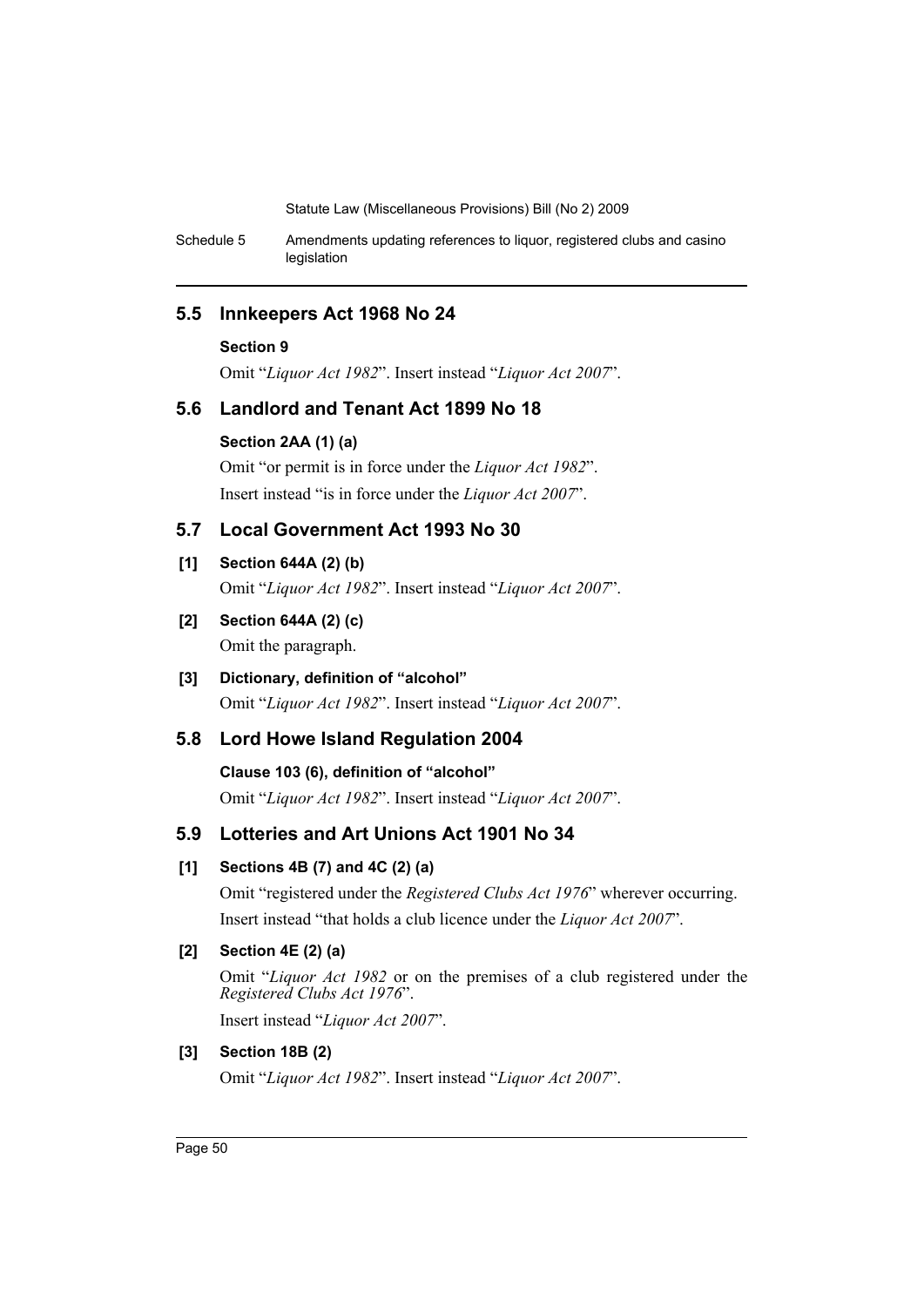Amendments updating references to liquor, registered clubs and casino legislation Schedule 5

## **5.10 Luna Park Site Act 1990 No 59**

### **Section 19A (5), definition of "noise abatement action"**

Omit "section 104 of the *Liquor Act 1982* or section 17AA of the *Registered Clubs Act 1976*" from paragraph (c) of the definition.

Insert instead "Division 3 of Part 5 of the *Liquor Act 2007*".

## **5.11 Moratorium Act 1932 No 57**

## **Section 9 (1) (d)**

Omit "*Liquor Act 1982*". Insert instead "*Liquor Act 2007*".

## **5.12 Parramatta Stadium Trust By-law 2005**

### **Clause 8**

Omit the clause. Insert instead:

### **8 Liquor**

A person must not bring liquor onto the trust land except for the purpose of supply to premises that are the subject of a licence under the *Liquor Act 2007*.

Maximum penalty: 5 penalty units.

## **5.13 Photo Card Act 2005 No 20**

### **Section 22 (4) (d)**

Insert ", under clause 18 of Schedule 1 to the *Liquor Act 2007*" after "this section<sup>"</sup>.

## **5.14 Police Integrity Commission Act 1996 No 28**

### **Section 61 (1) (a), (b), (d) and (e)**

Omit the paragraphs. Insert instead:

(a) section 17 of the *Casino, Liquor and Gaming Control Authority Act 2007*,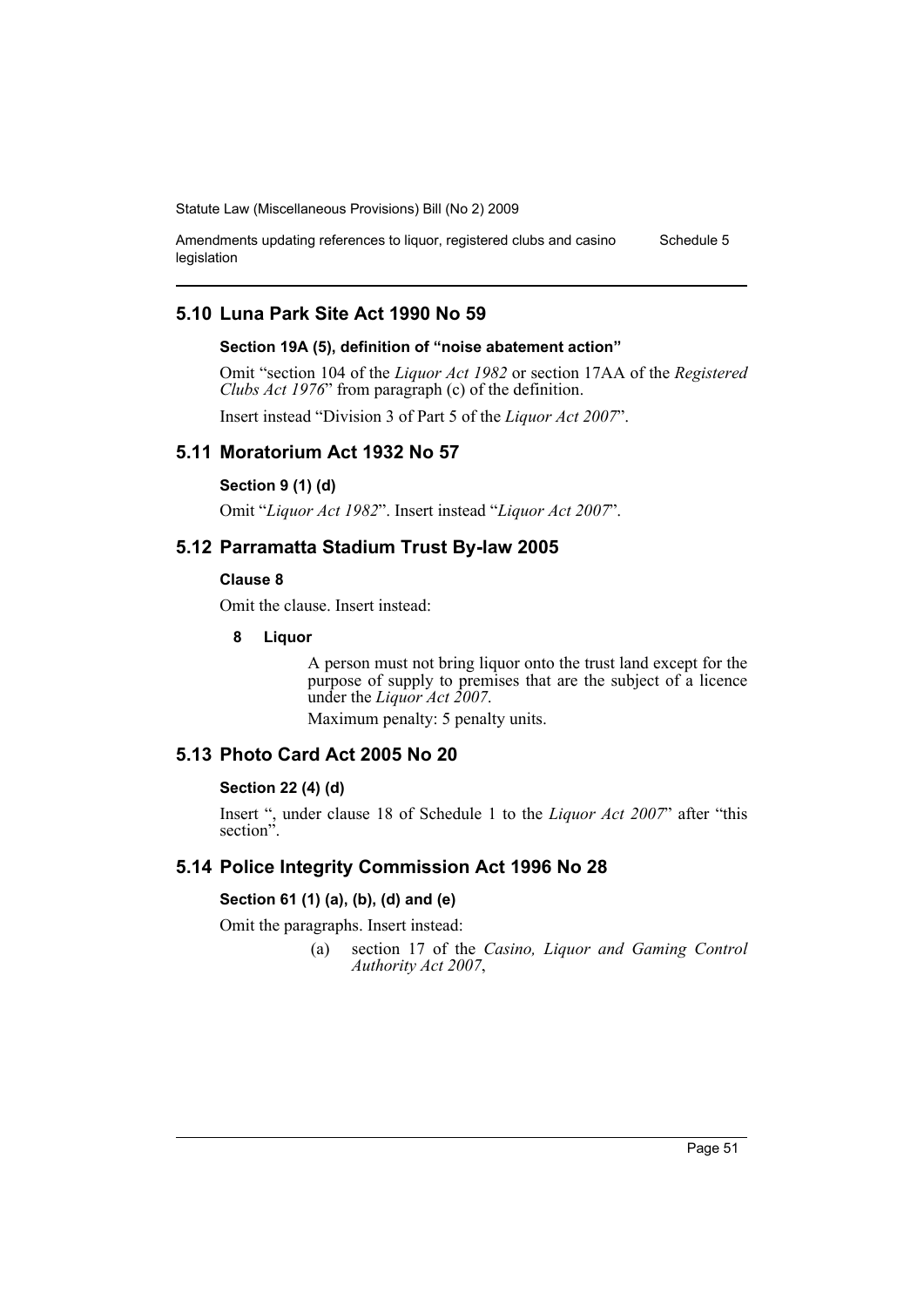Schedule 5 Amendments updating references to liquor, registered clubs and casino legislation

## **5.15 Private Health Facilities Act 2007 No 9**

## **Schedule 5.18**

Omit the Subschedule. Insert instead:

## **5.18 Liquor Act 2007 No 90**

### **Section 6 Exemptions from Act**

Omit section 6 (1) (k) (ii). Insert instead:

(ii) is an overnight patient of a private health facility within the meaning of the *Private Health Facilities Act 2007*, or

## **5.16 Public Lotteries Regulation 2007**

### **Clause 16 (2)**

Omit "*Liquor Act 1982*". Insert instead "*Liquor Act 2007*".

## **5.17 Public Sector Employment and Management Act 2002 No 43**

### **Section 91, note**

Omit "*Liquor Act 1982*". Insert instead "*Casino, Liquor and Gaming Control Authority Act 2007*".

## **5.18 Restricted Premises Act 1943 No 6**

### **Section 2, definitions of "Licensed premises" and "Liquor"**

Omit "*Liquor Act 1982*" wherever occurring. Insert instead "*Liquor Act 2007*".

## **5.19 Royal Commission (Police Service) Act 1994 No 60**

## **Section 32 (1)**

Omit the subsection. Insert instead:

(1) Section 17 of the *Casino, Liquor and Gaming Control Authority Act 2007* does not apply to the divulging of information, or the production of any document or other thing, pursuant to a requirement made by or under this Act or the 1923 Act.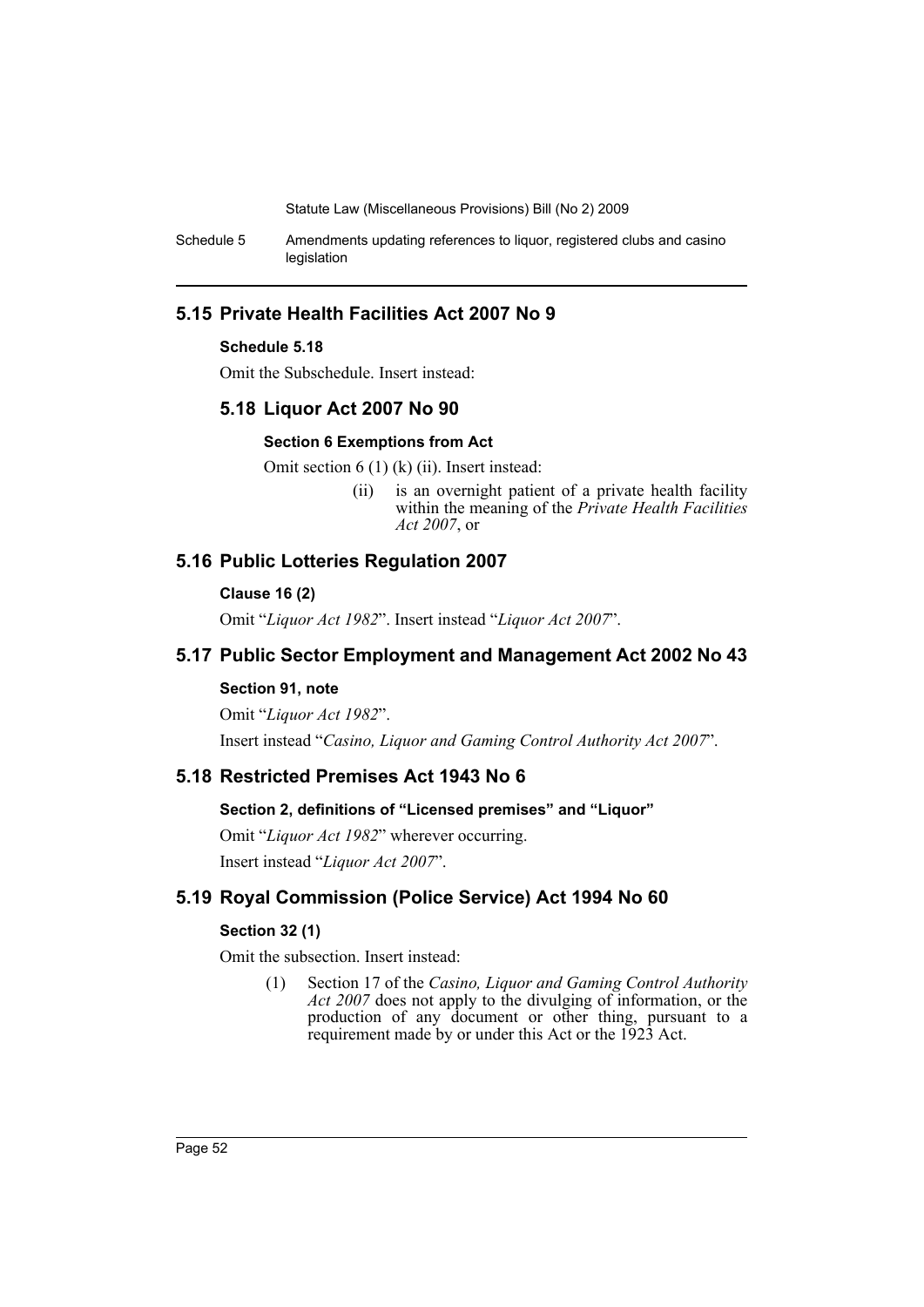Amendments updating references to liquor, registered clubs and casino legislation Schedule 5

## **5.20 Security Industry Regulation 2007**

### **[1] Schedule 1, item 5**

Omit "section 106 of the *Casino Control Act 1992*".

Insert instead "section 20 of the *Casino, Liquor and Gaming Control Authority Act 2007*".

### **[2] Schedule 1, item 8**

Omit "*Liquor Act 1982*". Insert instead "*Liquor Act 2007*".

#### **[3] Schedule 1, item 9**

Omit the item.

## **5.21 Smoke-free Environment Act 2000 No 69**

### **[1] Section 10A (1), definition of "hotel"**

Omit "hotelier's licence in force under the *Liquor Act 1982*". Insert instead "hotel licence in force under the *Liquor Act 2007*".

#### **[2] Section 10A (1), definition of "nightclub"**

Omit "a nightclub licence in force under the *Liquor Act 1982*".

Insert instead "an on-premises licence in force under the *Liquor Act 2007* that relates to a public entertainment venue (other than a cinema or theatre)".

## **5.22 Summary Offences Act 1988 No 25**

**Sections 11 (7), definition of "liquor" and 21B (2) (b)**

Omit "*Liquor Act 1982*" wherever occurring. Insert instead "*Liquor Act 2007*".

## **5.23 Sydney Harbour Foreshore Authority Regulation 2006**

## **Clause 3 (1), definition of "liquor"**

Omit "*Liquor Act 1982*". Insert instead "*Liquor Act 2007*".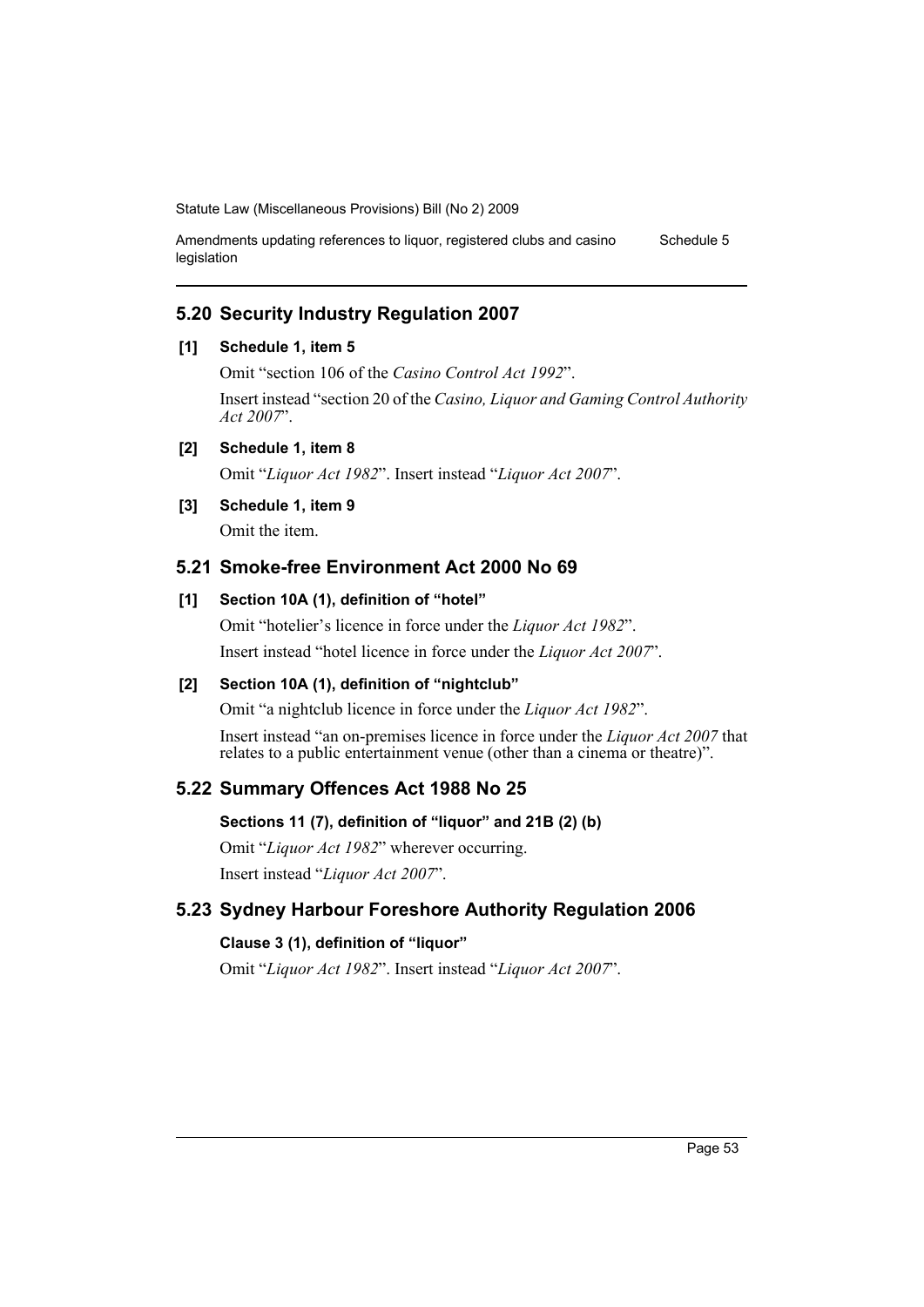Schedule 5 Amendments updating references to liquor, registered clubs and casino legislation

## **5.24 Sydney Olympic Park Authority Regulation 2007**

## **Clauses 3 (1), definition of "liquor" and 6 (3)**

Omit "*Liquor Act 1982*" wherever occurring. Insert instead "*Liquor Act 2007*".

## **5.25 Trustee Act 1925 No 14**

### **Section 36 (5)**

Omit "*Liquor Act 1982*" from the proviso. Insert instead "*Liquor Act 2007*".

## **5.26 Workplace Injury Management and Workers Compensation Act 1998 No 86**

## **Schedule 1, clause 15 (1) (b) and (d)**

Omit "the premises of a club registered under the *Registered Clubs Act 1976*" wherever occurring.

Insert instead "premises subject to a club licence under the *Liquor Act 2007*".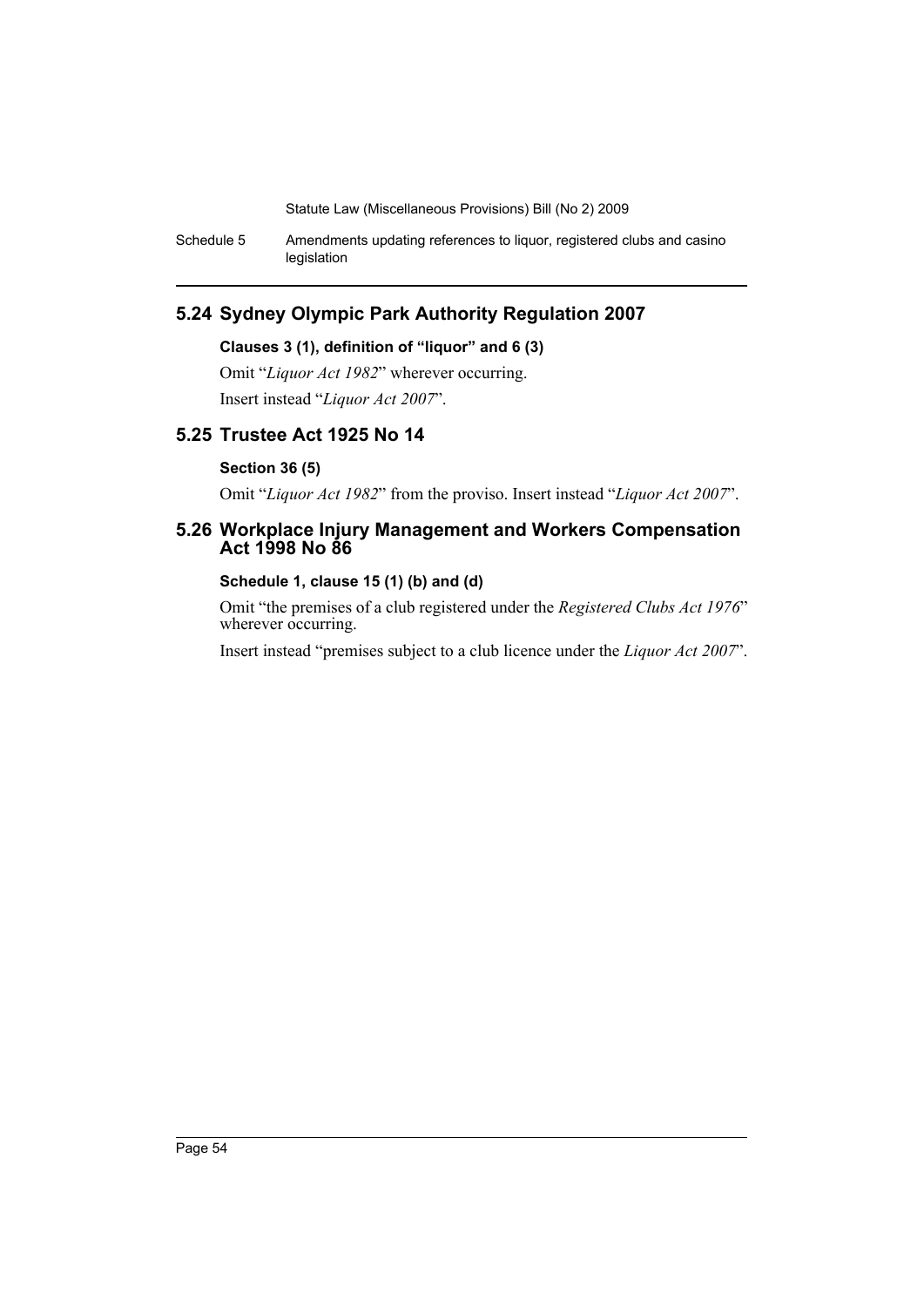Repeals **Schedule 6** and the set of the set of the set of the set of the set of the set of the set of the set of the set of the set of the set of the set of the set of the set of the set of the set of the set of the set of

## <span id="page-56-0"></span>**Schedule 6 Repeals**

#### **1 Repeal of Acts that are redundant**

The following Acts are repealed: *Appropriation Act 2008* No 45 *Appropriation (Budget Variations) Act 2008* No 25 *Appropriation (Parliament) Act 2008* No 46 *Appropriation (Special Offices) Act 2008* No 47 *Companies (Receiver and Manager) Act 1959* No 8 *Matrimonial Causes Act 1899* No 14 *Wollongong Sportsground and Old Roman Catholic Cemetery Legislation Amendment (Transfer of Land) Act 2001* No 103

#### **2 Repeal of Act that contains only amendments that have commenced**

The *Fisheries Management Amendment Act 2006* No 18 is repealed.

#### **3 Repeal of Acts that contain only amendments that have commenced or cannot be incorporated because of subsequent changes**

The following Acts are repealed: *Biofuel (Ethanol Content) Amendment Act 2009* No 11 *Miscellaneous Acts (Local Court) Amendment Act 2007* No 94 *Road Transport (Driver Licensing) Amendment (Demerit Points System) Act 2008* No 82

#### **4 Repeal of provisions of Acts that contain only amendments that have commenced or cannot be incorporated because of subsequent changes**

The following provisions of the following Acts are repealed:

| Act                                                          | <b>Provisions repealed</b>                                                                                                                                          |
|--------------------------------------------------------------|---------------------------------------------------------------------------------------------------------------------------------------------------------------------|
| <b>Building Professionals Amendment</b><br>Act 2008 No 37    | Schedules 1 [4], [6], [9], [12], [13],<br>$[15]$ , [16], [19], [21], [33], [34], [36],<br>[37], [39], [42], [47] and [48] and<br>$\bar{2}$ [8], [12], [15] and [16] |
| <b>Community Justice Centres</b><br>Amendment Act 2007 No 70 | Schedule 1 [20], [30] and [32] and<br>Schedule 2                                                                                                                    |
| Courts and Crimes Legislation<br>Amendment Act 2008 No 53    | Schedules 1 and 22                                                                                                                                                  |
| Crimes and Courts Legislation<br>Amendment Act 2006 No 107   | Schedule 1.12                                                                                                                                                       |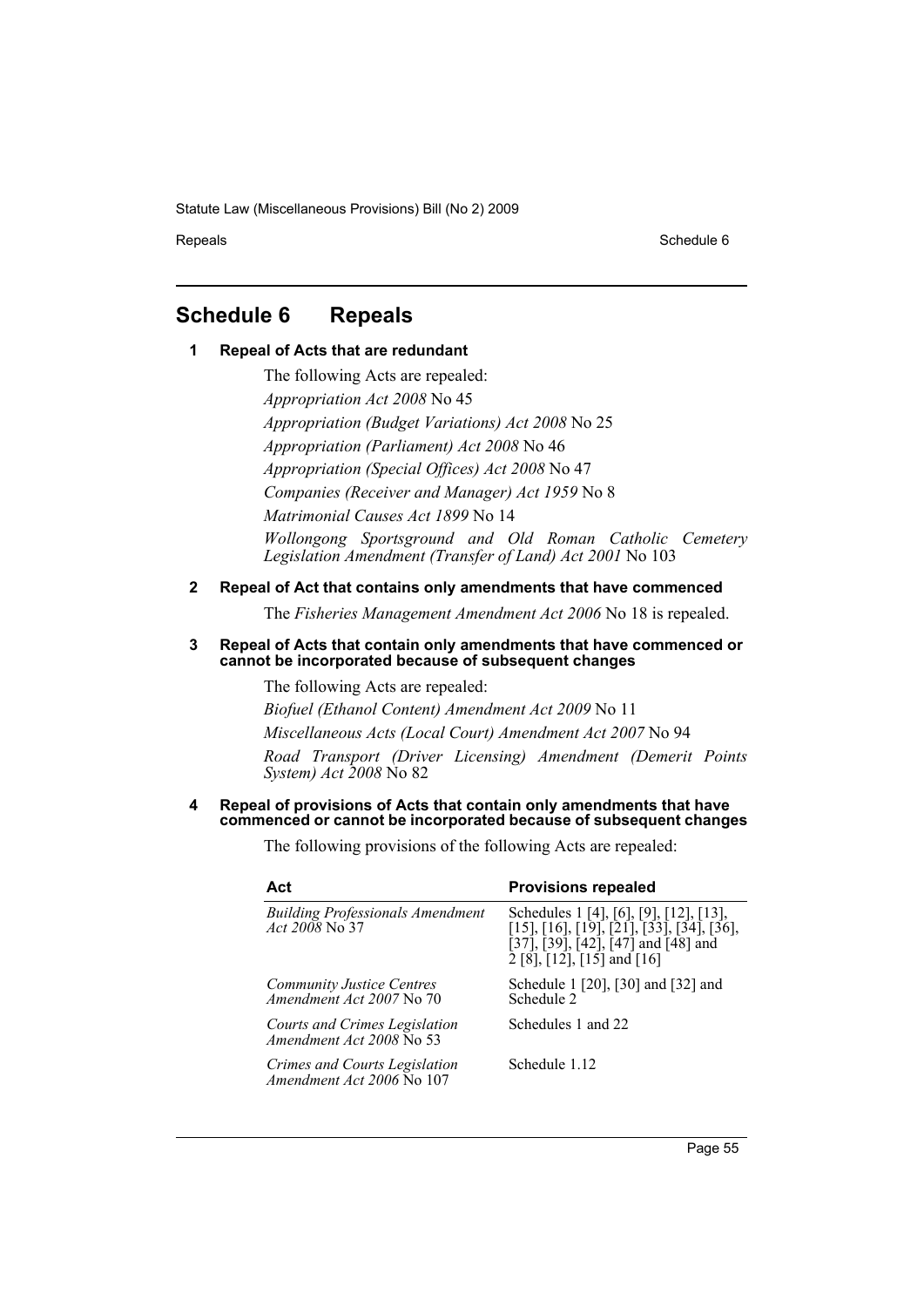Schedule 6 Repeals

| Act                                                                                              | <b>Provisions repealed</b>                                                                                                                                                                                                                                                                                                                                                                                                         |
|--------------------------------------------------------------------------------------------------|------------------------------------------------------------------------------------------------------------------------------------------------------------------------------------------------------------------------------------------------------------------------------------------------------------------------------------------------------------------------------------------------------------------------------------|
| Environmental Planning and<br>Assessment Amendment Act 2008<br>No 36                             | Schedules 1.1 [1]–[10] and [12]–[15],<br>1.2, 1.3, 1.4, 1.5, 1.6, 1.7, 1.8, 2.1 [1],<br>$[2]$ , $[6]$ – $[12]$ , $[15]$ , $[21]$ – $[25]$ ,<br>$[39]$ - $[56]$ , 2.2 $[1]$ - $[15]$ , $[19]$ , $[27]$ ,<br>[33], [39] and [46]–[74], 2.3, 2.4,<br>2.6–2.9, 2.10 [10] and [11], 4.1 [1],<br>[6], [9], [15], [23], [27] and [29],<br>$\overline{4}.\overline{2}$ [1], [3] and [8]–[10], 5.1 [1],<br>$[3]$ -[6], [8] and [11] and 5.7 |
| Fines Further Amendment Act 2008<br>No 110                                                       | Schedule 1 [21], [22] and [29]–[33]                                                                                                                                                                                                                                                                                                                                                                                                |
| <b>First State Superannuation</b><br>Legislation Amendment (Conversion)<br><i>Act 2005</i> No 91 | Schedule 3.6 and 3.11–3.13                                                                                                                                                                                                                                                                                                                                                                                                         |
| Marine Safety Amendment Act 2008<br>No 59                                                        | Schedule 1 [13], [15], [17]–[19],<br>$[23]$ , $[24]$ , $[29]$ and $[34]$ – $[39]$                                                                                                                                                                                                                                                                                                                                                  |
| <i>Photo Card Act 2005</i> No 20                                                                 | Schedule 2.3                                                                                                                                                                                                                                                                                                                                                                                                                       |
| Security Industry Amendment Act<br>2008 No 113                                                   | Schedule 1 [5] and $[12]$                                                                                                                                                                                                                                                                                                                                                                                                          |
| Water Management Amendment Act<br>2008 No 73                                                     | Schedule 4 [1]–[3], [8] and [9]                                                                                                                                                                                                                                                                                                                                                                                                    |

#### **Explanatory note**

Clause 1 repeals Acts that are redundant.

Clause 2 repeals an Act that contains only amendments that have commenced.

Clause 3 repeals Acts that contain only amendments that have commenced and amendments that cannot be incorporated, because the Acts they amend have been amended or repealed.

Clause 4 repeals provisions of Acts that contain only amendments that have commenced and amendments that cannot be incorporated, because the Acts they amend have been amended or repealed.

In relation to the repeal of amending provisions, it should be noted that the provisions are repealed simply to rationalise the legislation in force and that the repeals have no substantive effect on the amendments made by the provisions, or any associated provisions. The Acts and instruments that were amended by the provisions being repealed are up-to-date on the NSW legislation website maintained by the Parliamentary Counsel's Office (www.legislation.nsw.gov.au).

Section 30 (2) of the *Interpretation Act 1987* ensures that the following matters are not affected when an Act or statutory rule is amended or repealed:

- (a) the proof of any past act or thing,
- (b) any right, privilege, obligation or liability saved by the operation of the Act or statutory rule,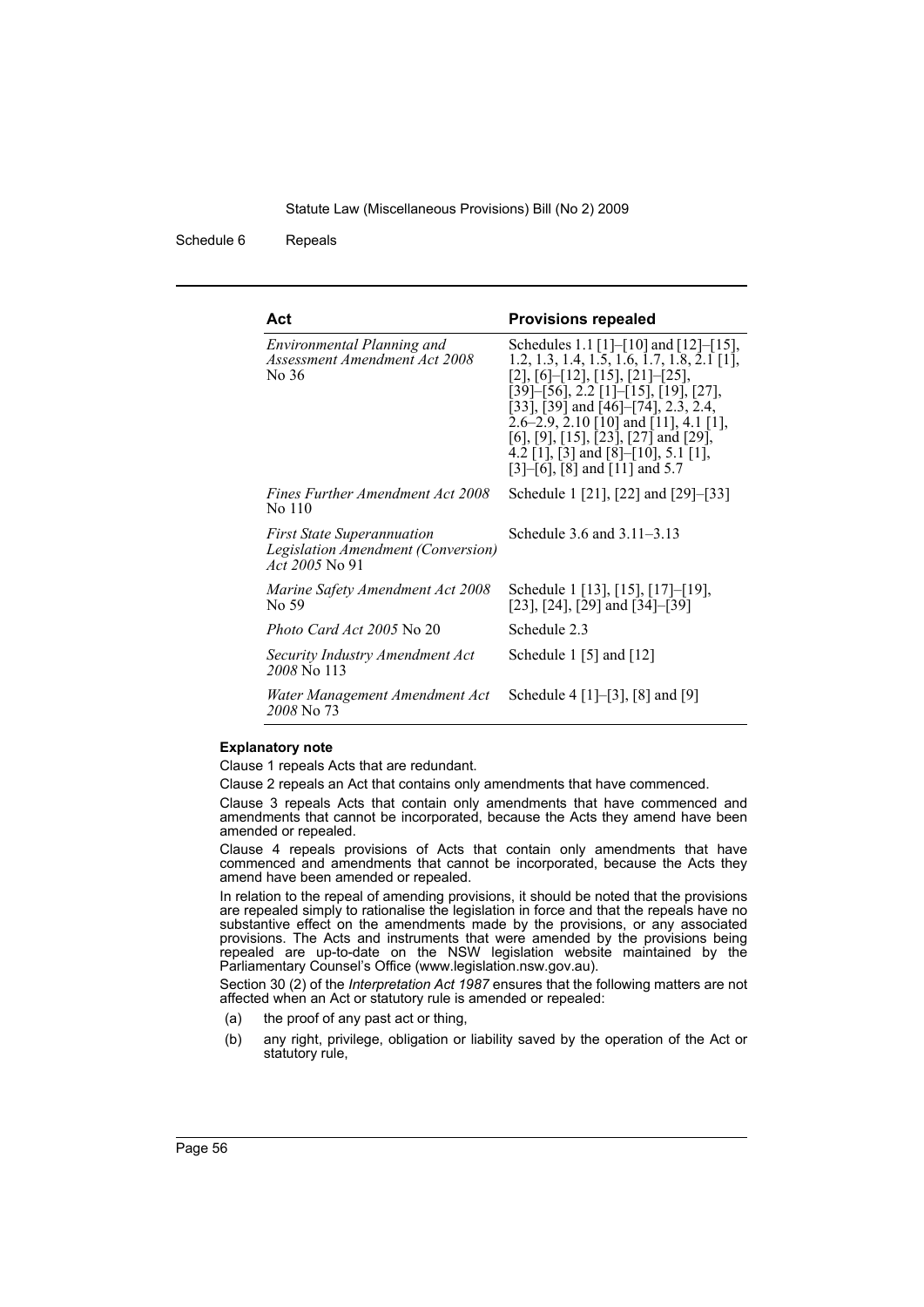Repeals Schedule 6

- (c) any amendment or validation made by the Act or statutory rule,
- (d) the operation of any savings or transitional provision contained in the Act or statutory rule.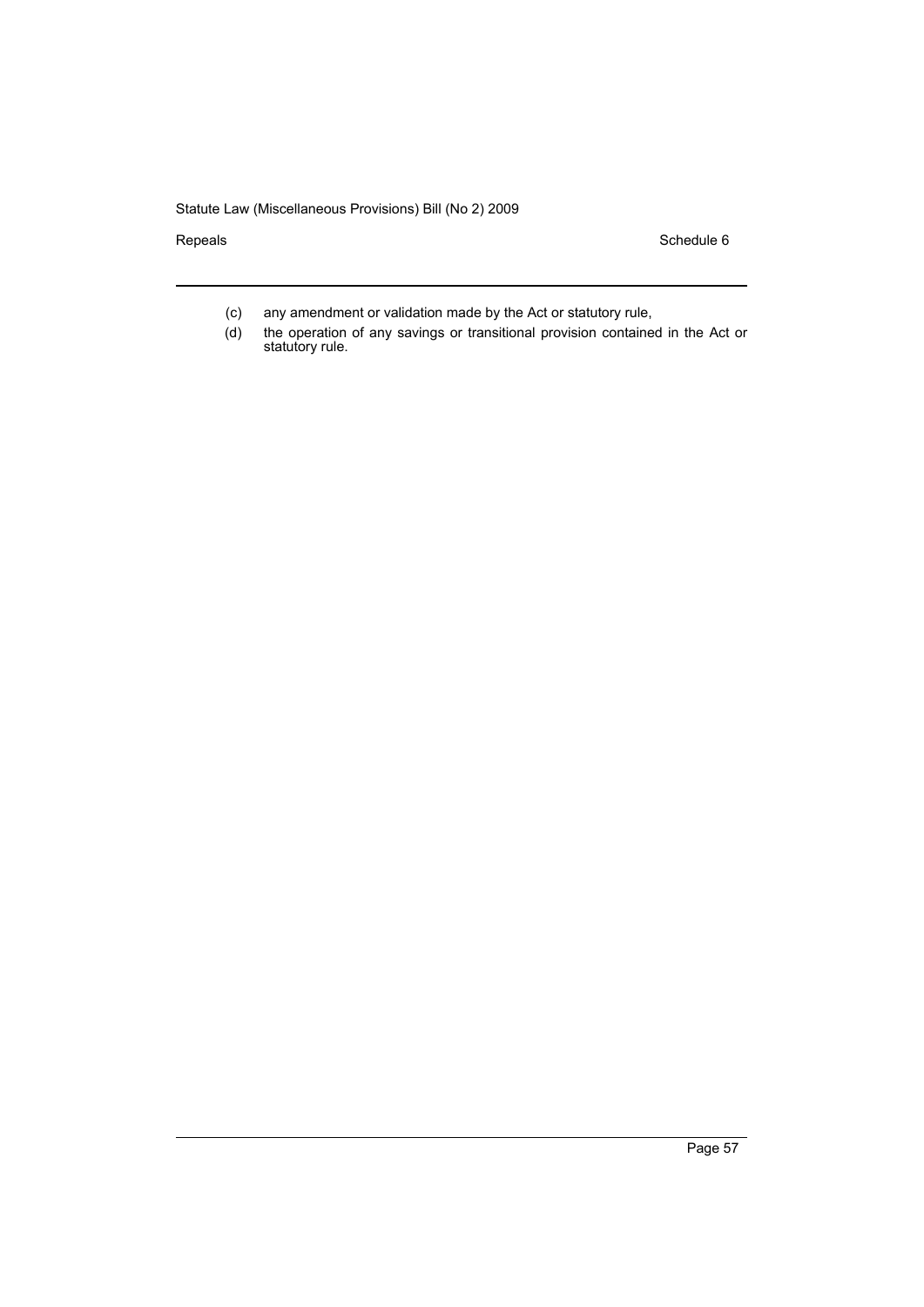## <span id="page-59-0"></span>**Schedule 7 General savings, transitional and other provisions**

#### **1 Effect of amendment of amending provisions**

- (1) An amendment made by Schedule 1, 2, 3 or 5 to an amending provision contained in an Act or instrument is, if the amending provision has commenced before the Schedule 1, 2, 3 or 5 amendment concerned, taken to have effect as from the commencement of the amending provision (whether or not the amending provision has been repealed).
- (2) In this clause:

*amending provision* means a provision of an Act or instrument that makes a direct amendment to an Act or instrument by:

- (a) the repeal or omission of matter contained in the amended Act or instrument without the insertion of any matter instead of the repealed or omitted matter, or
- (b) the omission of matter contained in the amended Act or instrument and the insertion of matter instead of the omitted matter, or
- (c) the insertion into the amended Act or instrument of matter, not being matter inserted instead of matter omitted from the Act or instrument.

#### **Explanatory note**

This clause ensures that certain amendments, including amendments correcting errors in technical provisions (for example, headings indicating the section to be amended or directions as to where a new section is to be inserted) and rectifying minor drafting errors (for example, corrections in numbering of provisions, correction or insertion of cross-references, omission of unnecessary matter or insertion of omitted matter), will be taken to have commenced on the date the amendments to which they relate commenced.

#### **2 Effect of amendment or repeal on acts done or decisions made**

Except where it is expressly provided to the contrary, if this Act:

- (a) amends a provision of an Act or an instrument, or
- (b) repeals and re-enacts (with or without modification) a provision of an Act or an instrument,

any act done or decision made under the provision amended or repealed has effect after the amendment or repeal as if it had been done or made under the provision as so amended or repealed.

#### **Explanatory note**

This clause ensures that the amendment or repeal of a provision will not, unless expressly provided, vitiate any act done or decision made under the provision as in force before the amendment or repeal.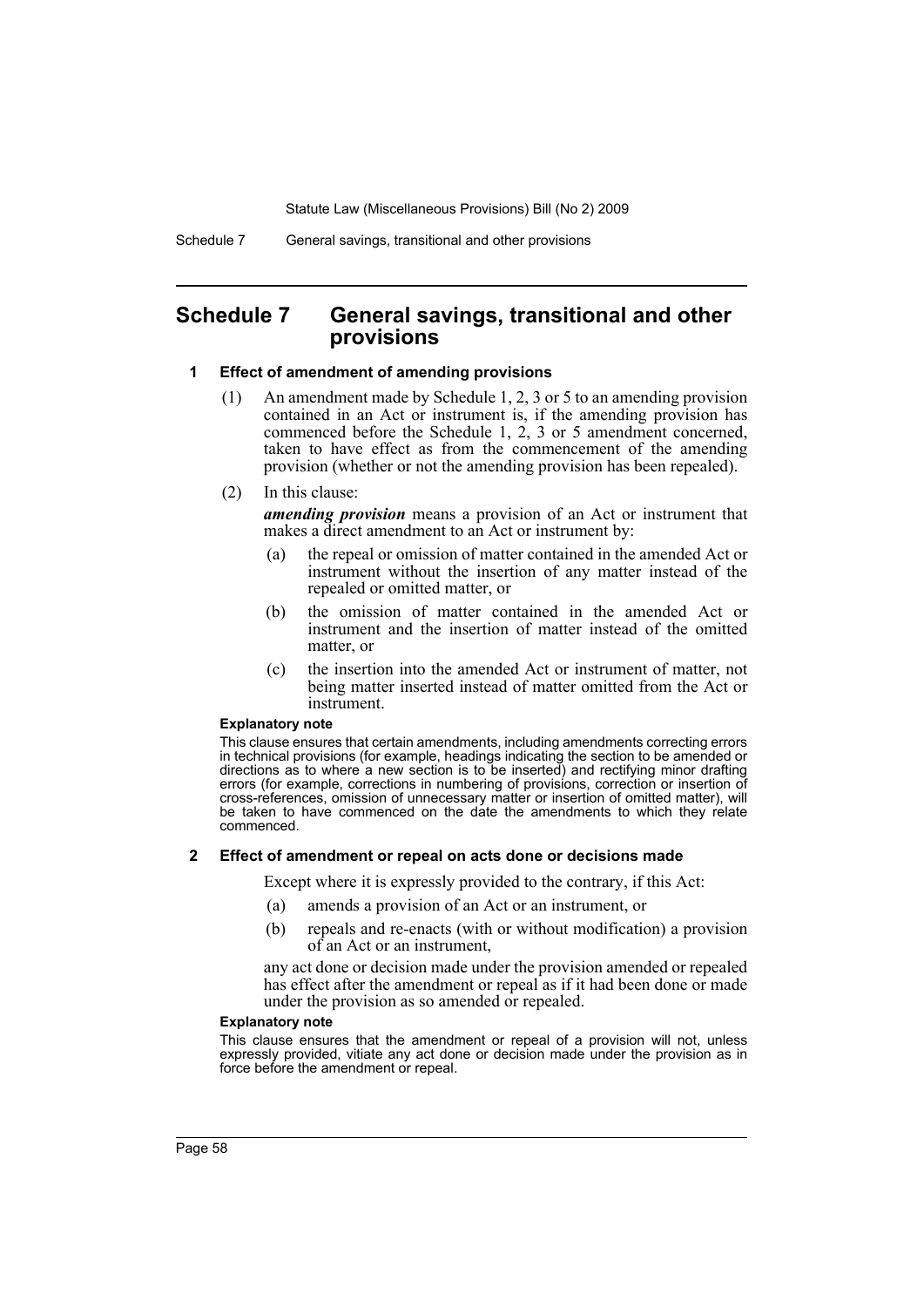General savings, transitional and other provisions Schedule 7 Schedule 7

#### **3 Effect of amendment on instruments**

Except where expressly provided to the contrary, any instrument made under an Act amended by this Act, that is in force immediately before the commencement of the amendment, is taken to have been made under the Act as amended.

#### **Explanatory note**

This clause ensures that, unless expressly provided, any instrument that is in force and made under a provision of an Act that is amended or substituted by the proposed Act will be taken to have been made under the Act as amended.

#### **4 Revocation of repeal**

(1) The Governor may by proclamation published on the NSW legislation website revoke the repeal of any Act or instrument effected by the following:

this Act

*Statute Law (Miscellaneous Provisions) Act (No 2) 2007 Statute Law (Miscellaneous Provisions) Act 2008*

- (2) Any Act or instrument the subject of a proclamation under subclause (1) is taken not to be, and never to have been, repealed by the Act concerned.
- (3) Subclause (2) does not operate in respect of any Act or instrument so as:
	- (a) to affect in a manner prejudicial to any person (other than the State or an authority of the State) the rights of that person existing before the date of publication on the NSW legislation website of the proclamation under subclause (1) in respect of that Act or instrument, or
	- (b) to impose liabilities on any person (other than the State or an authority of the State) in respect of anything done or omitted to be done before the date of publication of that proclamation.
- (4) A reference in this clause to an Act or instrument includes a reference to a provision of any Act or instrument.

#### **Explanatory note**

This clause enables the Governor, by proclamation, to revoke the repeal of any Act or instrument or the provision of any Act or instrument repealed by this Act or any of the other statute law revision Acts listed. The Act or instrument or provision of an Act or instrument the subject of the revocation of repeal is taken not to be, and never to have been, repealed.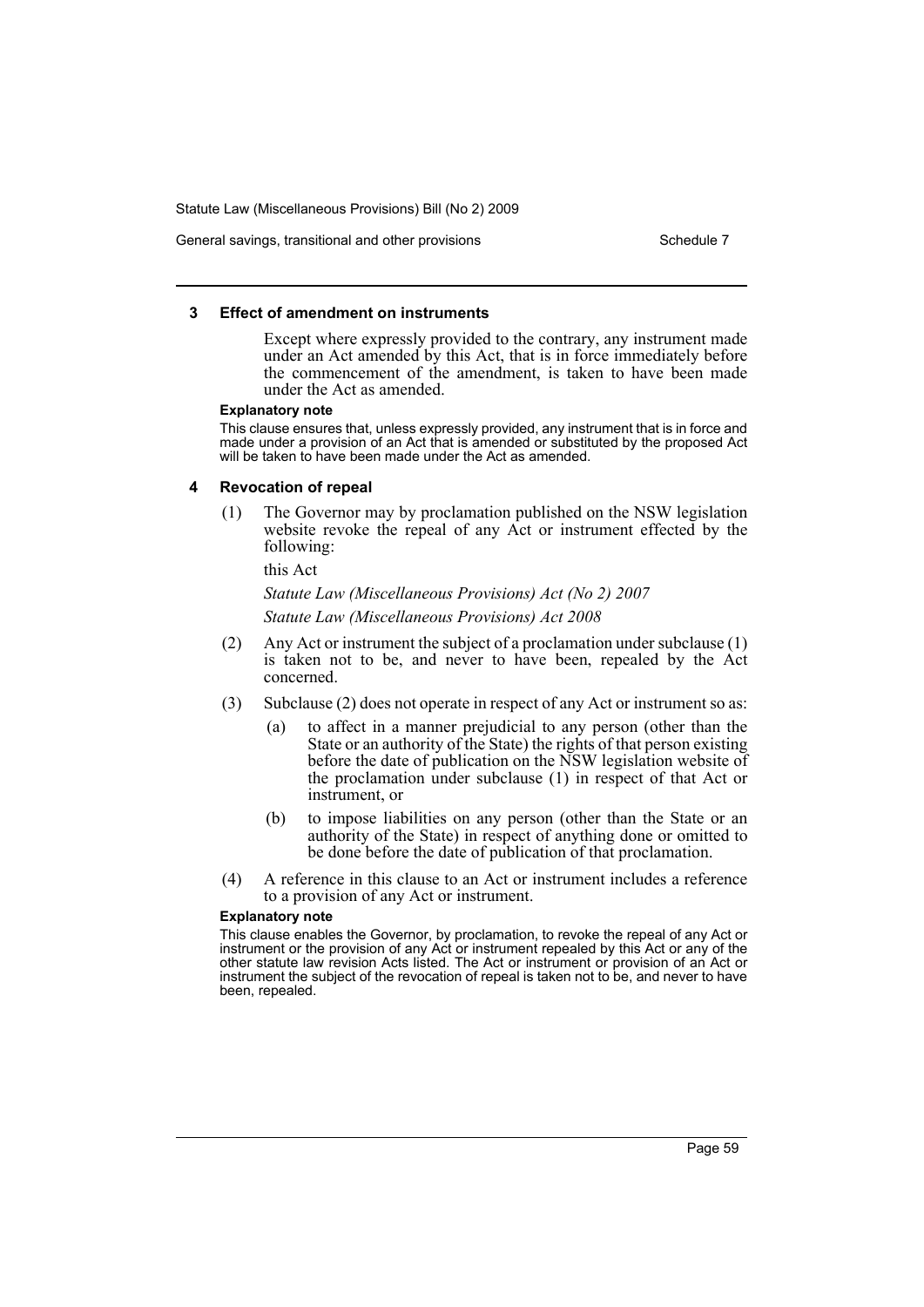Schedule 7 General savings, transitional and other provisions

#### **5 Regulations**

- (1) The Governor may make regulations containing provisions of a savings or transitional nature consequent on the enactment of this Act.
- (2) Any such provision may, if the regulations so provide, take effect from the date of assent to this Act or a later date.
- (3) To the extent to which any such provision takes effect from a date that is earlier than the date of its publication on the NSW legislation website, the provision does not operate so as:
	- (a) to affect, in a manner prejudicial to any person (other than the State or an authority of the State), the rights of that person existing before the date of its publication, or
	- (b) to impose liabilities on any person (other than the State or an authority of the State) in respect of anything done or omitted to be done before the date of its publication.

#### **Explanatory note**

This clause enables the making of regulations of a savings or transitional nature having a short term effect and relating to incidental matters arising out of the proposed Act with regard to which no specific, or sufficient, provision has been made in the proposed Act.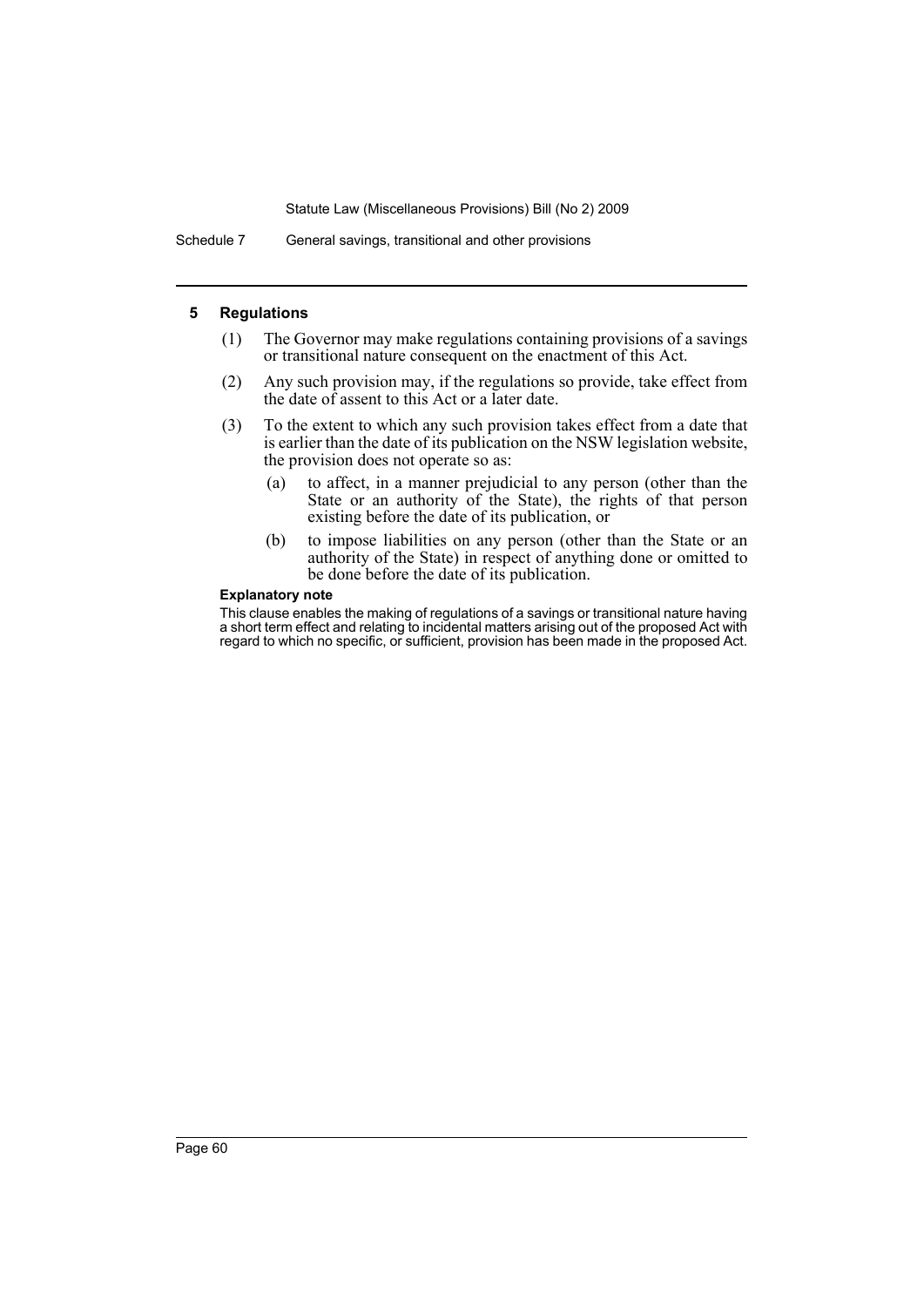**Notes** 

## <span id="page-62-0"></span>**Notes**

**Index of Acts and instruments amended by Schedules 1–6** *Anti-Discrimination Act 1977* No 48—Schedule 3 *Architects Act 2003* No 89—Schedule 3 *Assisted Reproductive Technology Act 2007* No 69—Schedule 4 *Associations Incorporation Act 2009* No 7—Schedules 1 and 4 *Australian Jockey Club Act 2008* No 52—Schedules 3 and 5 *Bail Regulation 2008*—Schedule 4 *Banana Industry Regulation 2008*—Schedule 4 *Barangaroo Delivery Authority Act 2009* No 2—Schedule 4 *Baulkham Hills Local Environmental Plan 2005*—Schedule 2 *Building Professionals Act 2005* No 115—Schedule 1 *Building Professionals Amendment Act 2008* No 37—Schedule 1 *Business Names Act 2002* No 97—Schedule 3 *Charcoal (Producer Gas) Act 1941* No 60—Schedule 3 *Child Protection (Offenders Prohibition Orders) Regulation 2007*—Schedule 4 *Choice of Law (Limitation Periods) Act 1993* No 94—Schedule 3 *City Tattersall's Club Act of 1912*—Schedule 3 *Civil Procedure Act 2005* No 28—Schedule 2 *Civil Procedure Regulation 2005*—Schedule 4 *Combat Sports Act 2008* No 116—Schedule 5 *Commercial Agents and Private Inquiry Agents Act 2004* No 70—Schedule 3 *Commission for Children and Young People Act 1998* No 146—Schedule 1 *Commonwealth Powers (De Facto Relationships) Act 2003* No 49—Schedule 3 *Commonwealth Powers (Family Law—Children) Act 1986* No 182—Schedule 3 *Commonwealth Powers (State Banking) Act 1992* No 104—Schedule 3 *Confiscation of Proceeds of Crime Act 1989* No 90—Schedules 2 and 4 *Consumer Credit (New South Wales) Act 1995* No 7—Schedule 3 *Consumer, Trader and Tenancy Tribunal Act 2001* No 82—Schedule 2 *Consumer, Trader and Tenancy Tribunal Regulation 2009*—Schedule 2 *Contaminated Land Management Act 1997* No 140—Schedule 2 *Conveyancing Act 1919* No 6—Schedule 5 *Co-operatives Act 1992* No 18—Schedule 5 *Corporations (Commonwealth Powers) Act 2001* No 1—Schedule 3 *Crimes Act 1900* No 40—Schedule 2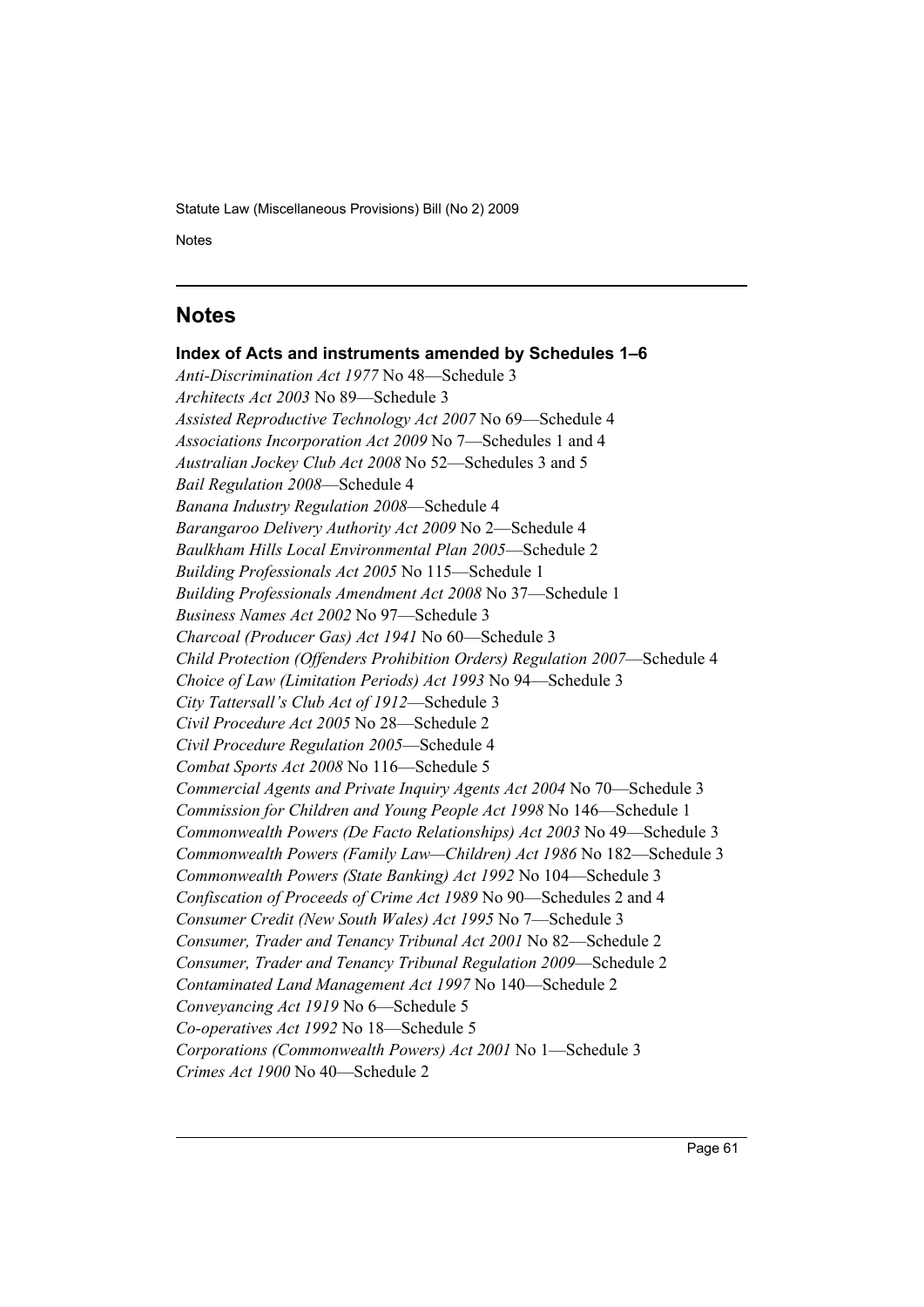*Crimes (Administration of Sentences) Regulation 2008*—Schedule 4 *Crimes (Criminal Organisations Control) Act 2009* No 6—Schedule 4 *Crimes (Domestic and Personal Violence) Act 2007* No 80—Schedule 4 *Criminal Case Conferencing Trial Act 2008* No 10—Schedule 4 *Dangerous Goods (Road and Rail Transport) Act 2008* No 95—Schedules 1 and 4 *Dangerous Goods (Road and Rail Transport) Regulation 2009*—Schedule 4 *District Court Act 1973* No 9—Schedule 4 *Drug Misuse and Trafficking Act 1985* No 226—Schedule 2 *Eastern Gas Pipeline (Special Provisions) Act 1996* No 126—Schedule 2 *Electricity Supply Act 1995* No 94—Schedule 2 *Environmental Planning and Assessment Act 1979* No 203—Schedules 1 and 2 *Environmental Planning and Assessment Amendment Act 2008* No 36—Schedules 1, 2 and 3 *Environmental Planning and Assessment Regulation 2000*—Schedule 2 *Explosives Act 2003* No 39—Schedule 3 *Financial Agreement Ratification Act 1928* No 14—Schedule 3 *Fines Act 1996* No 99—Schedule 4 *Fisheries Management Act 1994* No 38—Schedule 1 *Fisheries Management (Estuary General Share Management Plan) Regulation 2006*—Schedule 2 *Government Information (Information Commissioner) Act 2009* No 53—Schedule 4 *Government Information (Public Access) Act 2009* No 52—Schedule 4 *Homebush Motor Racing (Sydney 400) Act 2008* No 106—Schedule 4 *HomeFund Commissioner Act 1993* No 9—Schedule 3 *Industrial Arbitration (Special Provisions) Act 1984* No 121—Schedule 3 *Industrial Relations Amendment (Jurisdiction of Industrial Relations Commission) Act 2009* No 32—Schedule 1 *Innkeepers Act 1968* No 24—Schedule 5 *Interest Reduction Act 1931* No 44—Schedule 3 *Interpretation Act 1987* No 15—Schedule 1 *Jurisdiction of Courts (Cross-vesting) Act 1987* No 125—Schedule 3 *Lake Macquarie Local Environmental Plan 2004*—Schedule 2 *Landlord and Tenant Act 1899* No 18—Schedule 5 *Law Enforcement (Powers and Responsibilities) Regulation 2005*—Schedule 2 *Lismore Local Environmental Plan 2000*—Schedule 2 *Local Government Act 1993* No 30—Schedules 1 and 5 *Local Government (General) Regulation 2005*—Schedule 2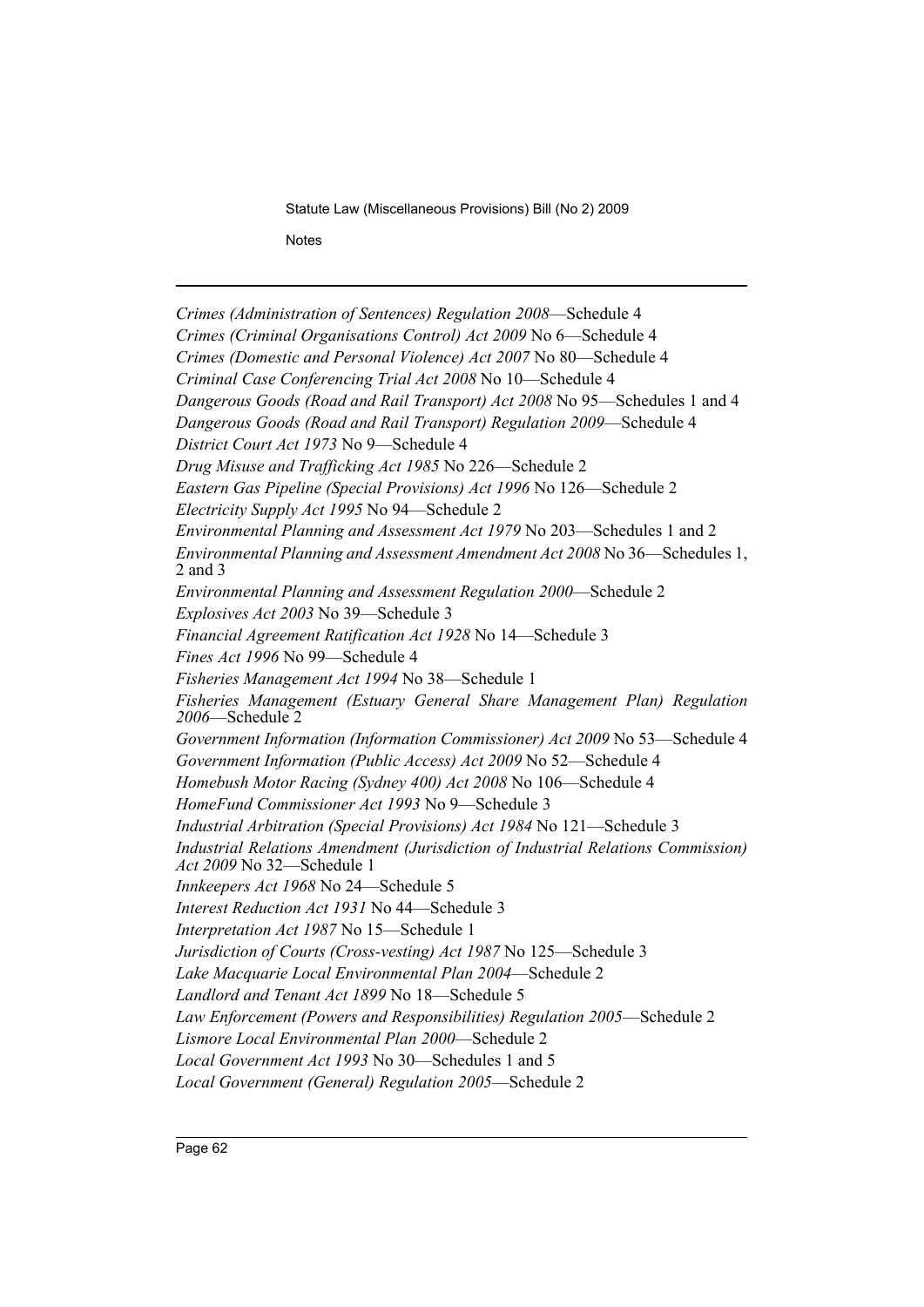**Notes** 

*Lord Howe Island Regulation 2004*—Schedule 5 *Lotteries and Art Unions Act 1901* No 34—Schedule 5 *Luna Park Site Act 1990* No 59—Schedule 5 *Maitland Local Environmental Plan 1993*—Schedule 2 *Marine Parks (Zoning Plans) Regulation 1999*—Schedule 2 *Marine Pollution Act 1987* No 299—Schedule 3 *Marine Safety Act 1998* No 121—Schedule 1 *Mental Health (Forensic Provisions) Act 1990* No 10—Schedule 4 *Mining Amendment Act 2008* No 19—Schedule 2 *Moratorium Act 1932* No 57—Schedules 3, 4 and 5 *Moree and District War Memorial Educational Centre Act 1962* No 15—Schedule 3 *Motor Accidents Act 1988* No 102—Schedule 3 *Motor Accidents Compensation Act 1999* No 41—Schedule 3 *Motor Accidents (Determination of Non-Economic Loss) Order 2009*—Schedule 2 *Motor Dealers Act 1974* No 52—Schedule 2 *Motor Sports (World Rally Championship) Act 2009* No 55—Schedules 2 and 4 *Mutual Recognition (New South Wales) Act 1992* No 61—Schedule 3 *National Rail Corporation (Agreement) Act 1991* No 82—Schedule 3 *NSW Trustee and Guardian Act 2009* No 49—Schedule 4 *Occupational Health and Safety Regulation 2001*—Schedule 2 *Parramatta Stadium Trust By-law 2005*—Schedule 5 *Personal Property Securities (Commonwealth Powers) Act 2009* No 35—Schedule 3 *Pesticides Act 1999* No 80—Schedule 2 *Pharmacy Practice Act 2006* No 59—Schedule 3 *Photo Card Act 2005* No 20—Schedule 5 *Police Integrity Commission Act 1996* No 28—Schedules 2 and 5 *Private Health Facilities Act 2007* No 9—Schedule 5 *Protection of the Environment Operations Act 1997* No 156—Schedule 1 *Protection of the Environment Operations (General) Regulation 2009*—Schedule 2 *Public Finance and Audit Act 1983* No 152—Schedules 1 and 2 *Public Health (Tobacco) Act 2008* No 94—Schedule 4 *Public Health (Tobacco) Regulation 2009*—Schedule 2 *Public Lotteries Regulation 2007*—Schedules 2 and 5 *Public Sector Employment and Management Act 2002* No 43—Schedule 5 *Rail Safety Act 2008* No 97—Schedule 1 *Real Property Act 1900* No 25—Schedule 2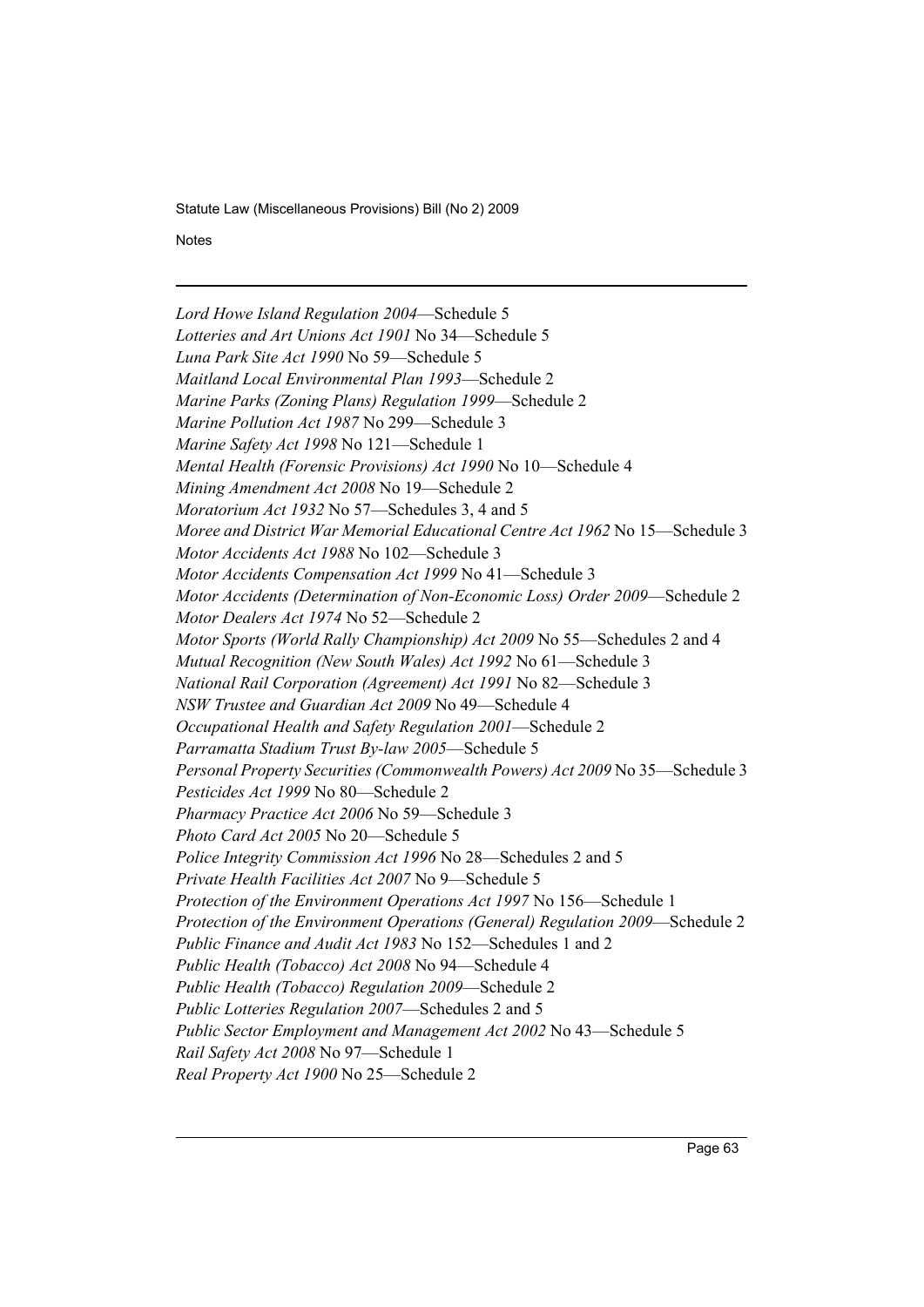Notes

*Restricted Premises Act 1943* No 6—Schedule 5 *Retirement Villages Amendment Act 2008* No 121—Schedule 1 *Rice Marketing Regulation 2005*—Schedule 2 *Road Transport (Driver Licensing) Regulation 2008*—Schedule 4 *Road Transport (General) Regulation 2005*—Schedule 4 *Road Transport (Safety and Traffic Management) Act 1999* No 20—Schedule 1 *Road Transport (Safety and Traffic Management) Regulation 1999*—Schedules 2 and 4 *Roads Act 1993* No 33—Schedule 3 *Royal Commission (Police Service) Act 1994* No 60—Schedule 5 *Security Industry Regulation 2007*—Schedule 5 *Sir Joseph Banks Memorial Act 1945* No 30—Schedule 3 *Smoke-free Environment Act 2000* No 69—Schedule 5 *Snowy Hydro Corporatisation Act 1997* No 99—Schedule 3 *South Sydney Local Environmental Plan 1998*—Schedule 2 *Sporting Venues Authorities Act 2008* No 65—Schedules 2 and 4 *Sporting Venues (Invasions) Regulation 2006*—Schedule 2 *Standard Instrument (Local Environmental Plans) Amendment (Entertainment Venues) Order 2009*—Schedule 2 *State Environmental Planning Policy (Affordable Rental Housing) 2009*— Schedule 2 *State Environmental Planning Policy (Exempt and Complying Development Codes) Amendment (Commercial and Industrial) 2009*—Schedule 2 *State Environmental Planning Policy No 59—Central Western Sydney Regional Open Space and Residential*—Schedule 2 *Statute Law (Miscellaneous Provisions) Act (No 2) 2008* No 114—Schedule 3 *Strata Schemes Management Act 1996* No 138—Schedule 1 *Subordinate Legislation (Repeal) Act 1985* No 232—Schedule 3 *Summary Offences Act 1988* No 25—Schedule 5 *Surveillance Devices Act 2007* No 64—Schedule 4 *Surveying Act 2002* No 83—Schedule 3 *Sydney Harbour Foreshore Authority Regulation 2006*—Schedule 5 *Sydney Olympic Park Authority Regulation 2007*—Schedule 5 *Sydney Regional Environmental Plan No 24—Homebush Bay Area*—Schedule 2 *Teaching Service Act 1980* No 23—Schedule 3 *Telecommunications (Interception and Access) (New South Wales) Act 1987* No 290—Schedule 2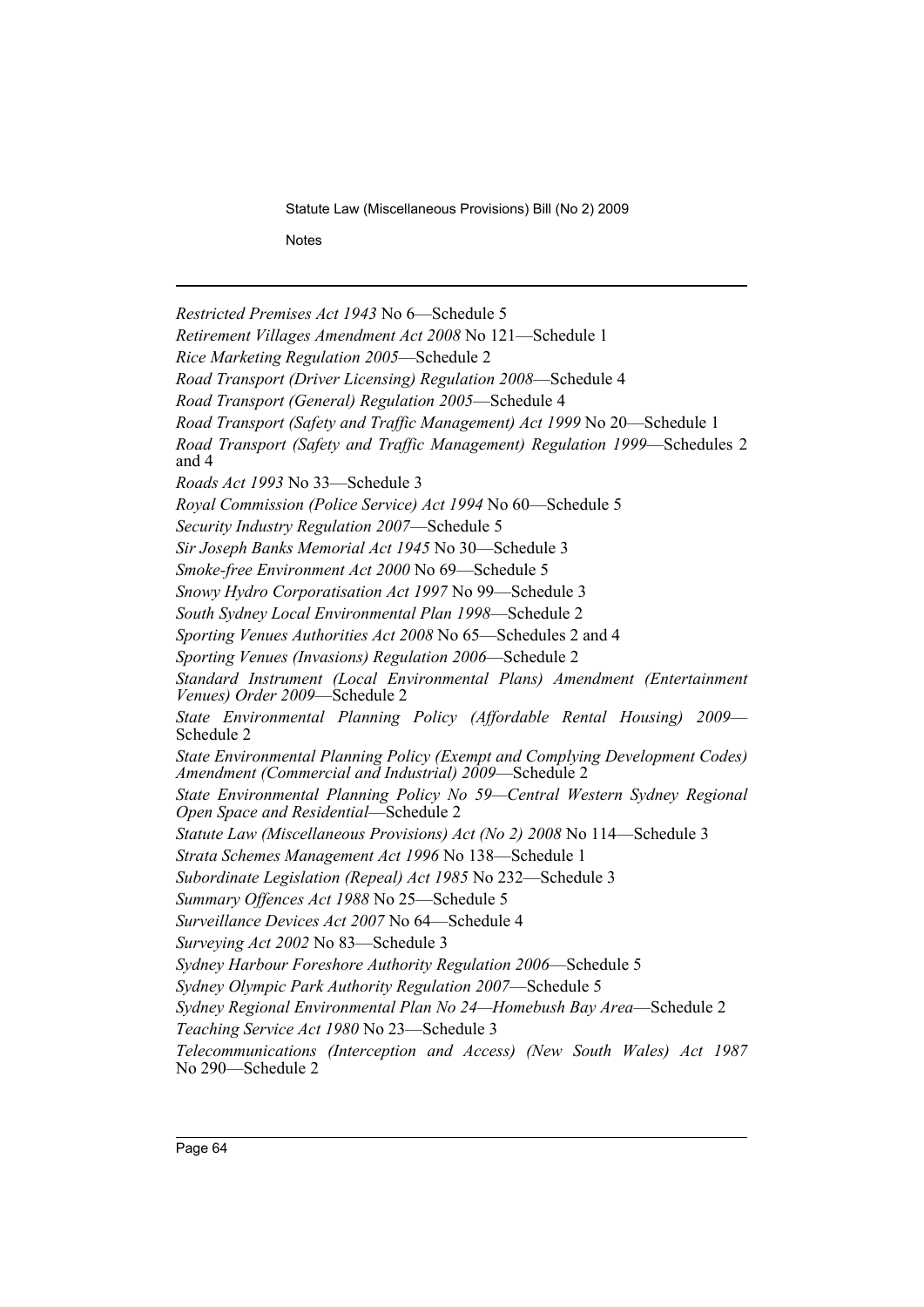**Notes** 

*Terrorism (Commonwealth Powers) Act 2002* No 114—Schedule 3 *The Standard Insurance Company Limited and Certain Other Insurance Companies Act 1963* No 18—Schedule 3 *Threatened Species Conservation Act 1995* No 101—Schedule 2 *Totalizator Agency Board Privatisation Act 1997* No 43—Schedule 3 *Trans-Tasman Mutual Recognition (New South Wales) Act 1996* No 102— Schedule 3 *Travel Agents Act 1986* No 5—Schedule 1 *Trustee Act 1925* No 14—Schedule 5 *University of New South Wales (St George Campus) Act 1999* No 45—Schedule 3 *Valuation of Land Act 1916* No 2—Schedule 3 *Veterinary Practice Act 2003* No 87—Schedule 3 *Water Act 1912* No 44—Schedule 4 *Water (Commonwealth Powers) Act 2008* No 69—Schedule 3 *Water Management Act 2000* No 92—Schedules 1 and 4 *Water Sharing Plan for the Central Coast Unregulated Water Sources 2009*— Schedule 2 *Water Sharing Plan for the Coffs Harbour Area Unregulated and Alluvial Water Sources 2009*—Schedule 2 *Water Sharing Plan for the Hunter Unregulated and Alluvial Water Sources 2009*— Schedule 2 *Water Sharing Plan for the Lower North Coast Unregulated and Alluvial Water Sources 2009*—Schedule 2 *Western Sydney Parklands Act 2006* No 92—Schedule 3 *Wingecarribee Local Environmental Plan 1989*—Schedule 2 *Woollahra Local Environmental Plan 1995*—Schedule 2 *Workplace Injury Management and Workers Compensation Act 1998* No 86— Schedule 5

### **Index of Acts wholly repealed by Schedule 6**

*Appropriation Act 2008* No 45 *Appropriation (Budget Variations) Act 2008* No 25 *Appropriation (Parliament) Act 2008* No 46 *Appropriation (Special Offices) Act 2008* No 47 *Biofuel (Ethanol Content) Amendment Act 2009* No 11 *Companies (Receiver and Manager) Act 1959* No 8 *Fisheries Management Amendment Act 2006* No 18 *Matrimonial Causes Act 1899* No 14